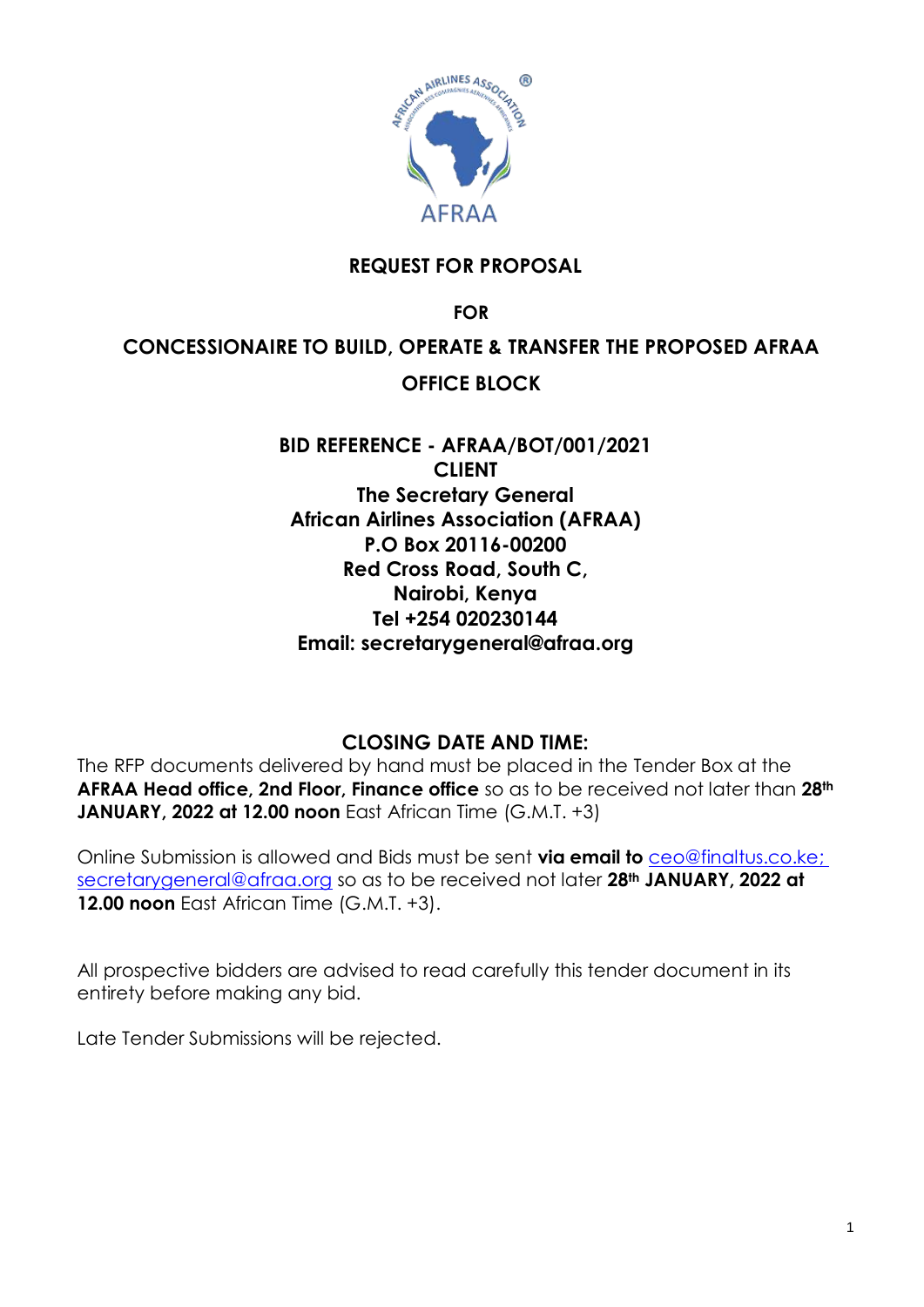# **TABLE OF CONTENTS**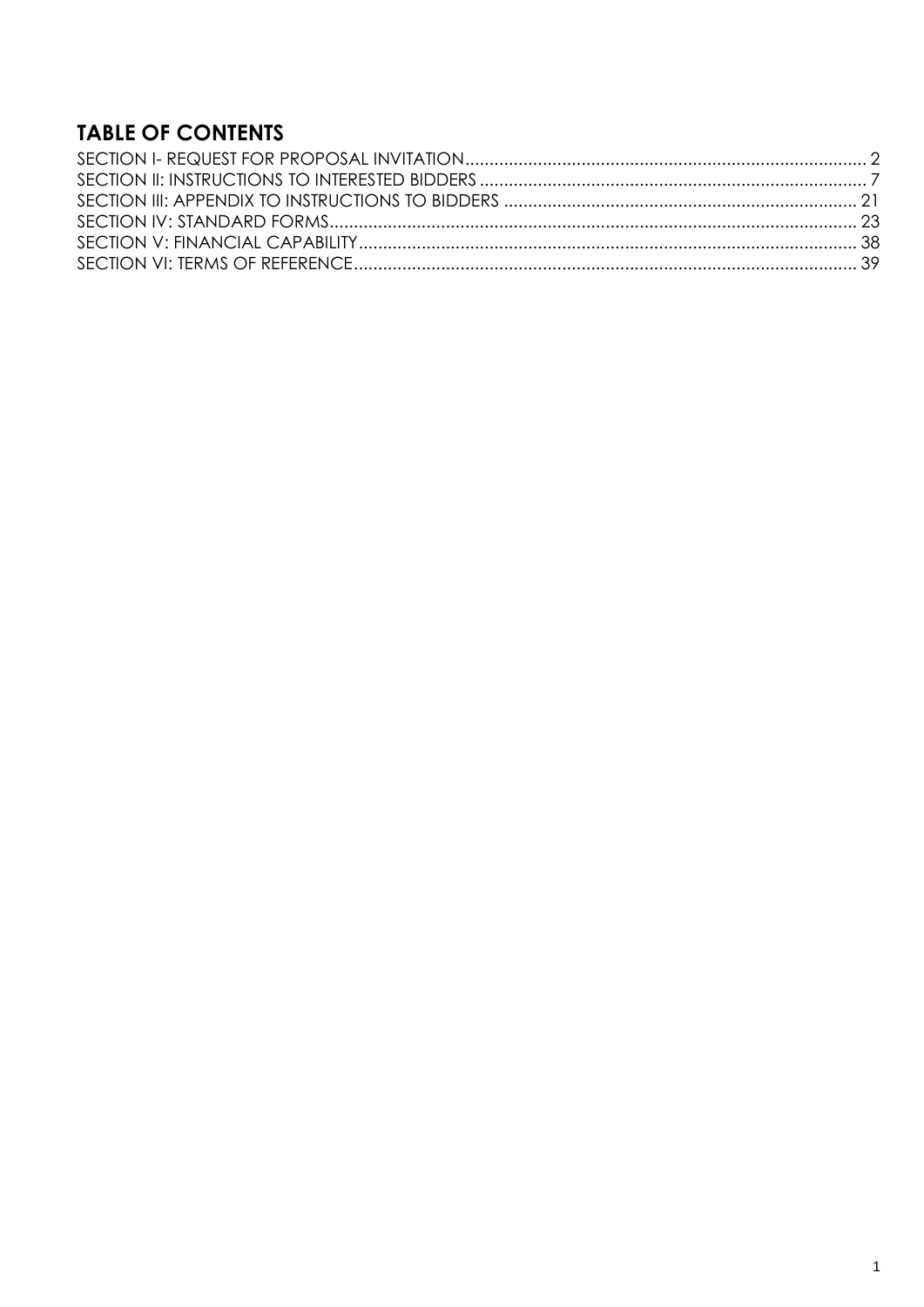## <span id="page-2-0"></span>**SECTION 1- REQUEST FOR PROPOSAL INVITATION 1.0 TENDER NOTICE: INVITATION TO SUBMIT BIDS**

**Date: 9th DECEMBER, 2021,** 

### **Tender Reference No: AFRAA/BOT/001/2021**

**Name of Assignment:** Concessionaire to Build, Operate & Transfer the Proposed AFRAA

Office Block

#### **TO: All Prospective Bidders**

Dear Messrs,

- 1. African Airlines Association (AFRAA) invites sealed tenders from eligible and competent partner/concessionaire to Design, Finance, Build, Operate and Transfer of proposed AFRAA Office block, located at AFRAA Offices, Red Cross Road, Nairobi Kenya as detailed in the Request for Proposal document. The bidders are required to develop their proposal to convert and complete existing hotel building into an Office Block.
- 2. Bidders who wish to participate in the Tender are required to download the RFP document free of charge from the AFRAA website; *[www.afraa.org](http://www.afraa.org/)* and Finaltus' website *[www.finaltus.co.ke](http://www.finaltus.co.ke/)* The document may be inspected and obtained in hardcopies from the AFRAA Offices & Finaltus Ltd Offices during working hours of 8.00 a.m-4.00pm and upon payment of Ksh. 2000.
- 3. Tender documents shall be accompanied by the mandatory requirements as detailed in the respective RFP documents. Interested bidders are therefore advised to inspect and acquaint themselves with the sections of RFP documents consisting of mandatory, technical, financial and legal requirements.
- 4. If a bidder consists of a Joint Venture (JV), the full name of the JV shall be used and all members of the JV named, starting with the name of the lead member. Where subconsultants have been proposed, they shall be named.
- 5. Bidders are required to submit a tender security in the amount and format indicated.
- 6. The bidders shall chronologically serialize/paginate all the pages of the tender document submitted.
- 7. Duly Completed tender documents, (One original and one (1) copy of the RFP are to be enclosed in plain sealed envelopes of Technical Proposal ("**Original"** and **"Copy"**), while the financial proposal is to be enclosed in a separate envelope marked "Do not open with the Technical Proposal". The Technical and Financial Proposals should be enclosed on one envelope clearly marked:

### **'Concessionaire to Build, Operate & Transfer the Proposed AFRAA Office Block'**

Tender No. **AFRAA/BOT/001/2021** and Tender description as per instructions in the tender documents and addressed to;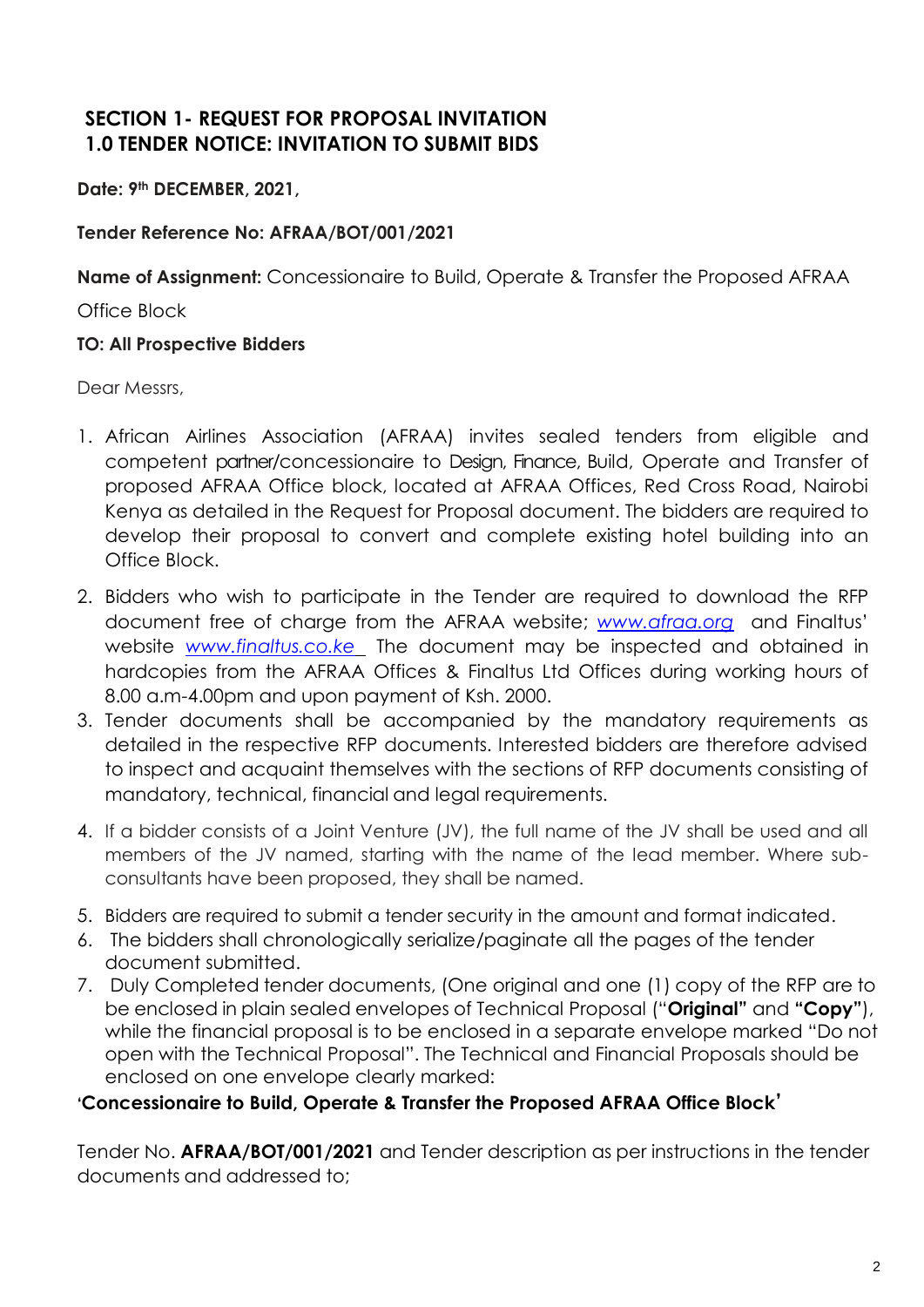**Finaltus Ventures Ltd, Transaction Advisors, Sifa Towers, Lenana Road 8th Floor, Suite 8C so as to be received on or before 28th JANUARY, 2022 at 12.00 noon.**

**The Secretary General, African Airlines Association (AFRAA) P.O Box 20116-00200 South C Nairobi, Kenya so as to be received on or before 28th JANUARY, 2022 at 12.00 noon.**

- 8. Tenders will be opened immediately thereafter, in the Finance office, in the presence of bidder or bidders' representatives who chose to attend.
- 9. AFRAA reserves the right to accept or reject any tender either in whole or in part. Further, African Association Airlines may terminate the tender process at any stage and shall not be liable for any costs whatsoever
- 10.A physical Pre-Bid meeting and site visit shall be held on **12th JANUARY, 2022**. Bidders who wish to participate in the meeting will be required to communicate their contacts (email, telephone) details in advance to the address here below: [ceo@finaltus.co.ke](mailto:ceo@finaltus.co.ke)
- 11. The RFP includes the following documents; Section I: Request for Proposal Invitation Letter Section II: Instructions to Bidders Section III: Appendix to Instructions to Bidders Section IV: Standard Forms – Technical, Financial & Legal Section V: Financial Capability Section VI<sup>.</sup> Terms of Reference
- 12.Bidders may obtain further information and inspect the RFP at the address given in the Appendix to Instructions to Bidders. Any clarifications must be sought before at least seven (7) days to the bid closing date.

13. Please inform us by **17th DECEMBER, 2021** in writing at the address below or by email: [ceo@finaltus.co.ke](mailto:ceo@finaltus.co.ke)

- a) That you have received/downloaded this Request for Proposals; and
- b) Whether you intend to submit a proposal.

Yours sincerely,

……………………………………

………………………………………

Email address: *secretarygeneral@afraa.org*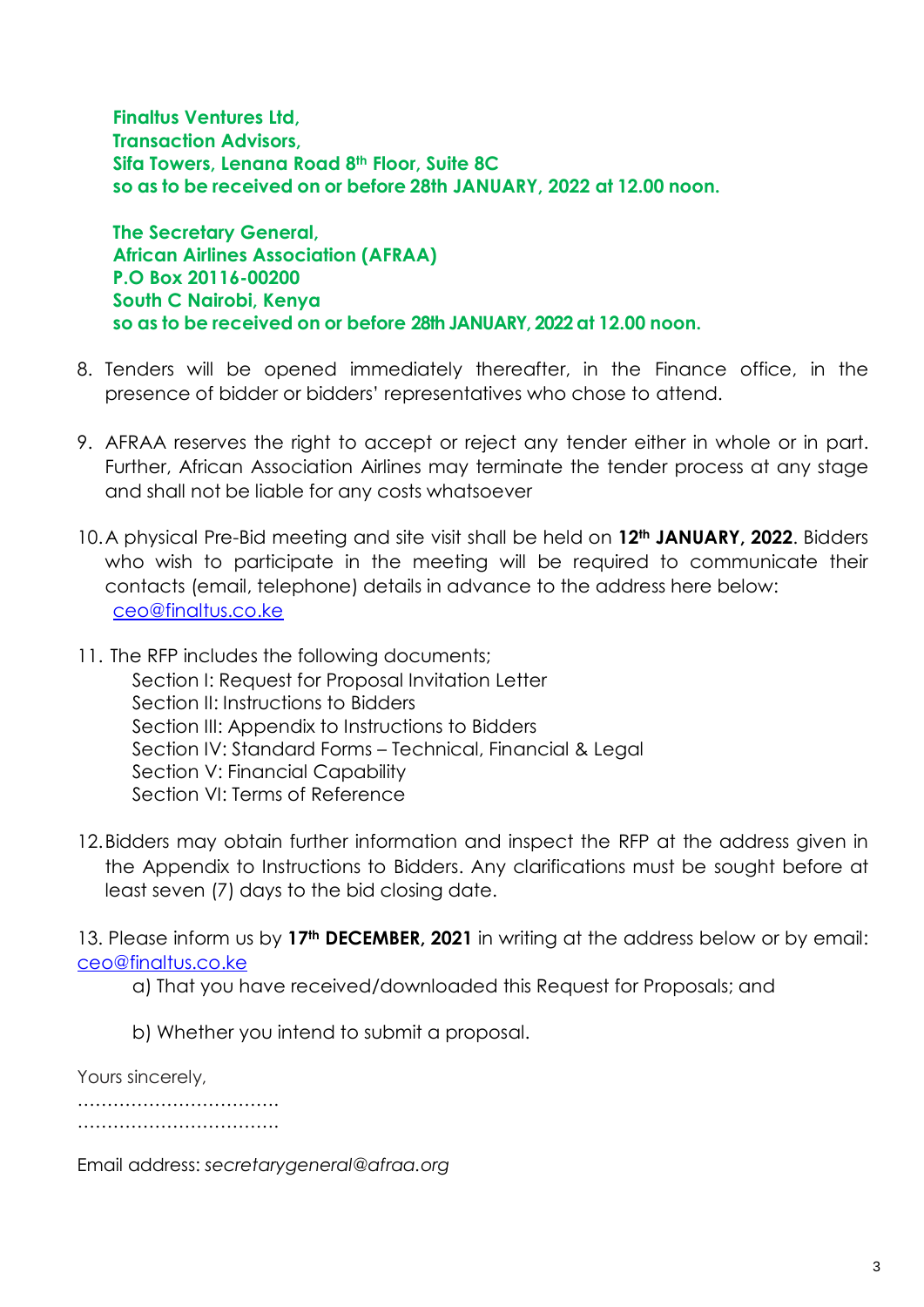#### **1.1 DISCLAIMER**

AFRAA and its agent/assigns have taken adequate care in the preparation of this Request for Proposal. Nevertheless, the prospective bidder should satisfy itself that the RFP is complete in all respects.

In addition, the bidders should seek additional information and clarifications on the bid including a site visit. The Client will organize a pre-bid meeting at the Request for Proposal stage.

Neither AFRAA, nor its employees, consultants and advisors accept any liability or responsibility for the accuracy or completeness of, nor make any representation or warranty – express or implied, with respect to the information contained in the RFP, or on which the RFP is based, or any other information or representations supplied or made in connection with the Partner/Concessionaire Selection Process.

Neither AFRAA, nor its employees, consultants or advisors will incur any liability to any Bidder or any other person under any law, statute, rules or regulations or otherwise for any loss, expense or damage which may arise from or be incurred or suffered in connection with any information contained in this RFP, the award of the Project, the information and any other information supplied by or on behalf of AFRAA or their employees, any consultants or otherwise arising in any way from the Partner/Concessionaire selection process for the Project.

The RFP does not address concerns relating to diverse investment objectives, financial situation and particular needs of any bidding party. The RFP is not intended to provide the basis for any investment decision and each prospective Bidder must make its / their own independent assessment in respect of various aspects of the feasibility of the Project.

Nothing in this RFP is, or should be relied on, as a promise or representation as to the future. In furnishing the RFP, neither AFRAA, nor its employees, agents, advisors undertake to provide the recipient with access to any additional information or to update the RFP or to correct any perceived inaccuracies therein.

AFRAA or its authorized officers / representatives / advisors reserve the right, without prior notice, to change the procedure for the selection of the Successful Concessionaire/ Partner or terminate discussions and the delivery of information at any time before the signing of any agreement for the Project, without assigning reasons thereof.

AFRAA reserves the right to reject any or all of the Bids submitted in response to the RFP at any stage without assigning any reasons whatsoever.

AFRAA reserves the right to change any or all of the provisions of the RFP. Such changes will be intimated to all the bidders who have shared their contacts.

AFRAA reserves the right to change, modify, add to or alter the selection process including of additional evaluation criteria. Any change in the selection process shall be communicated to Bidders.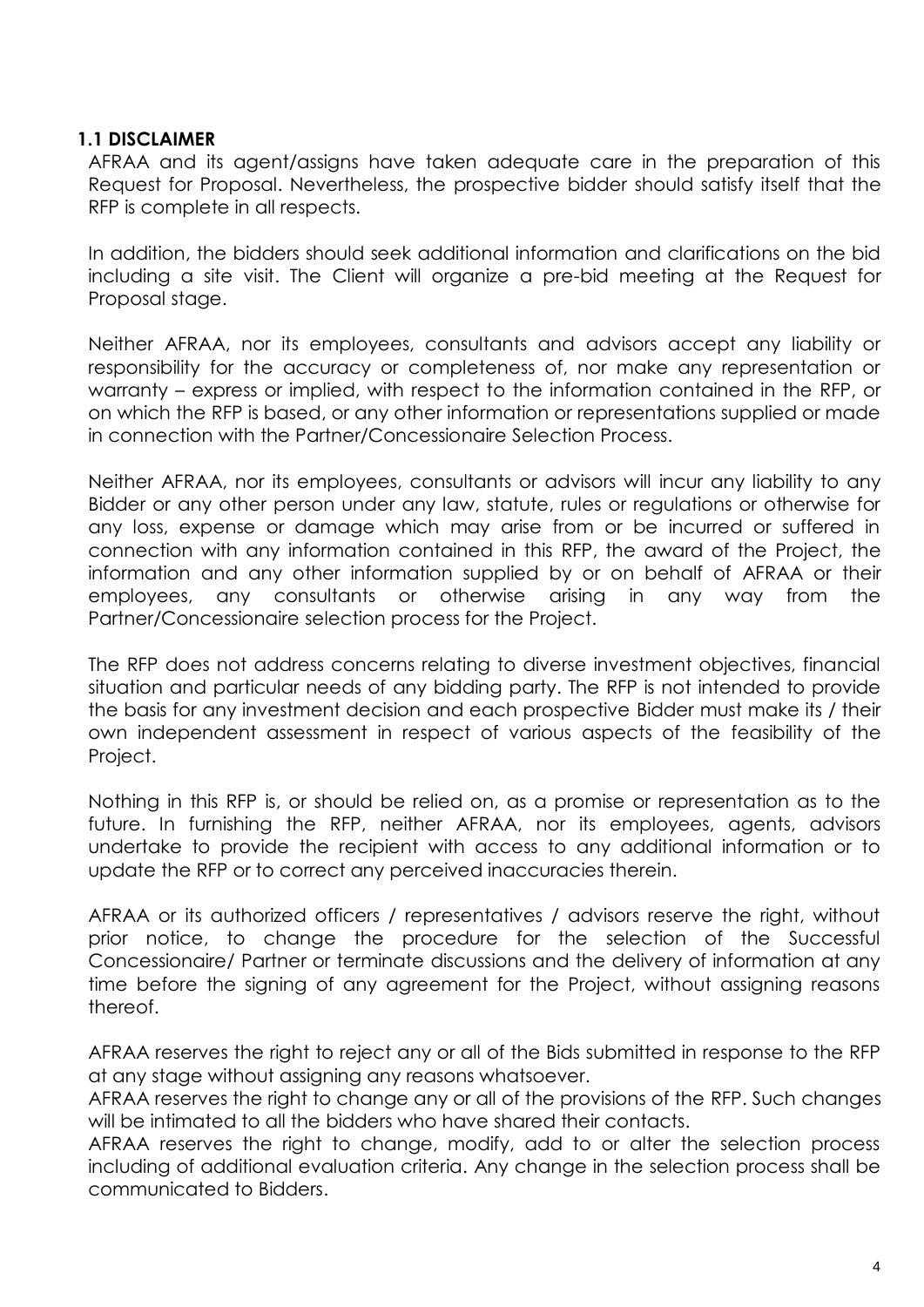### **1.2 DEFINITIONS**

The following terms used in these Bid Documents shall have the meaning given to them unless otherwise defined herein below:

| <b>TERM</b>                                 | <b>DEFINITION</b>                                                                                                                                                                                                 |  |
|---------------------------------------------|-------------------------------------------------------------------------------------------------------------------------------------------------------------------------------------------------------------------|--|
| <b>Client</b>                               | African Airlines Association - AFRAA<br>P.O. Box 20116-00200 Nairobi                                                                                                                                              |  |
| <b>Consultants</b>                          | Finaltus Ventures Ltd<br>8 <sup>th</sup> FLOOR, 8C, SIFA TOWERS, Lenana Road,                                                                                                                                     |  |
| <b>Bid</b>                                  | Shall mean this proposal containing the Mandatory<br>Requirements, Technical Proposal, Financial Proposal<br>and Legal Proposal as submitted by the Bidders in<br>response to this Request for Proposal Document. |  |
| <b>Bidding Company</b>                      | Shall mean a single entity (Sole<br>Proprietorship/Company) or partnership firm or Joint<br>Venture interested to bid for the BOT of the Proposed<br>AFRAA Office building Project.                               |  |
| <b>Bidding</b><br>Consortium (BC)           | Shall mean a group of entities that bid jointly as a<br>Consortium for this RFP with intention of working<br>together towards successful implementation of this<br>Project.                                       |  |
| <b>Bid Documents</b>                        | Shall mean this Request for Proposal (RFP) together<br>with all its attached Annexes and Standard Forms.                                                                                                          |  |
| <b>Bid Security</b>                         | Shall have a meaning as referred to in Section 2.35 of<br>this RFP.                                                                                                                                               |  |
| <b>Bid</b><br>Submission<br><b>Deadline</b> | Shall mean the final date and time for the Bidders to<br>submit their Bids as noted in Section III (Appendix to<br>Instructions to Interested Bidders).                                                           |  |
| <b>Bid Validity Period</b>                  | Shall mean the period during which Bids must remain<br>valid as determined under Section III (Appendix to<br>Instructions to Interested Bidders).                                                                 |  |
| Clause                                      | A clause of this Request for Proposals Bid Documents.                                                                                                                                                             |  |
| Consortium<br>Member                        | Each entity in the Bidding Consortium shall be referred<br>to a "Consortium Member".                                                                                                                              |  |
| <b>Contract Period</b>                      | Shall mean a period agreed between the two parties<br>and defined in the contract agreement to be signed<br>by both parties.                                                                                      |  |
| Contracting<br><b>Authority</b>             | Shall mean AFRAA                                                                                                                                                                                                  |  |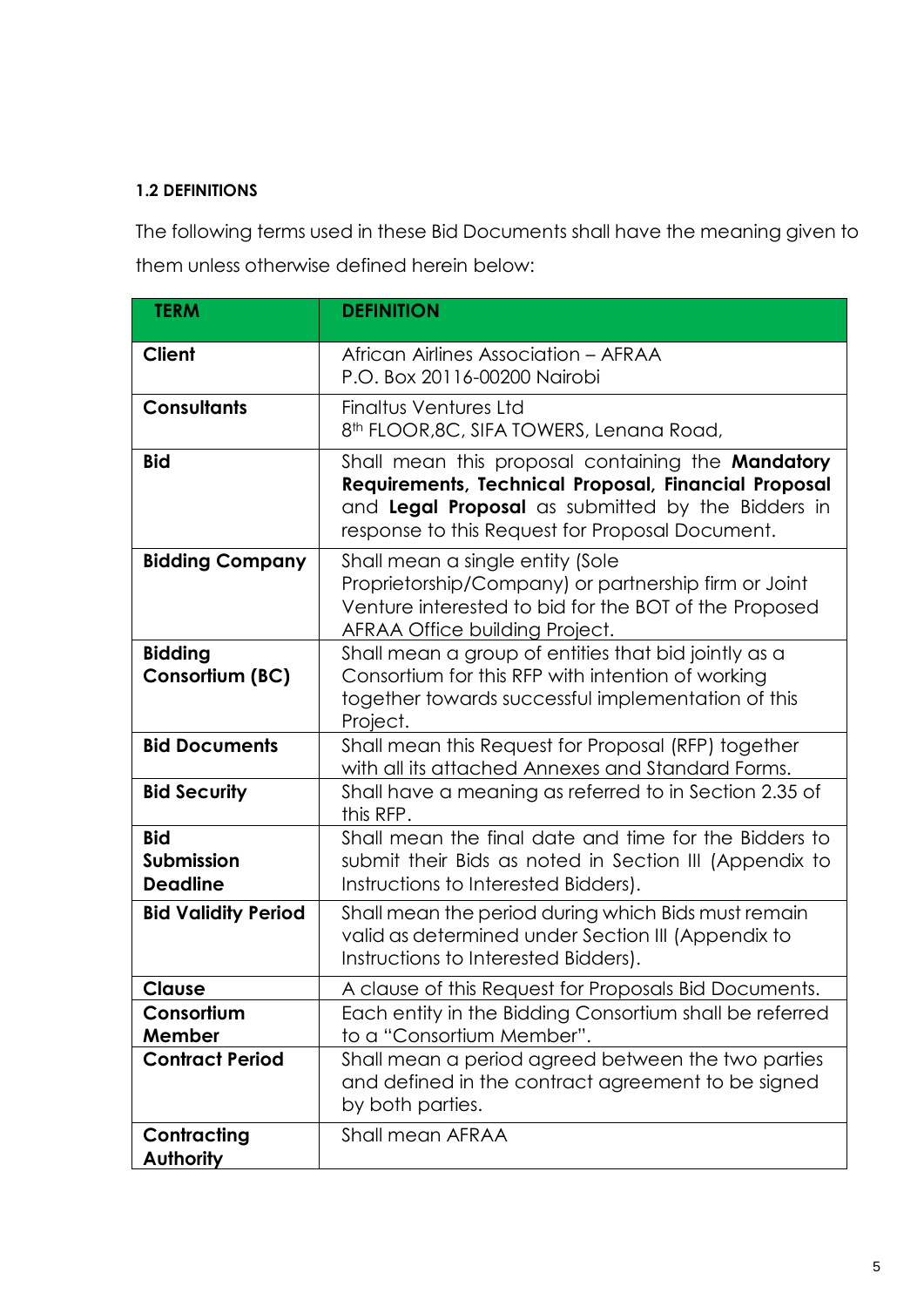| Development<br>Partner                 | Shall mean the Successful consortium or single entity<br>that offers the best evaluated technical and financial<br>bid and which shall by itself or through a Special<br>Vehicle enter into<br>joint<br>$\alpha$<br>venture<br>Purpose<br>Agreement/Contract with AFRAA to implement the<br>Project. |  |  |
|----------------------------------------|------------------------------------------------------------------------------------------------------------------------------------------------------------------------------------------------------------------------------------------------------------------------------------------------------|--|--|
| <b>Financial Proposal</b>              | Shall mean the financial plan as submitted by the<br>bidding Entity as per the Request for Proposal.                                                                                                                                                                                                 |  |  |
| <b>JBA</b>                             | Means the Joint Bidding Agreement outlined in<br>Standard Form XI to be entered into among the<br>members forming the Bidding Consortium.                                                                                                                                                            |  |  |
| <b>Lead Consortium</b><br>Member (LCM) | Shall mean the Lead Consortium Member who shall be<br>vested with the prime responsibility of developing &<br>implementing the Project in a Consortium with more<br>than one party.                                                                                                                  |  |  |
| Letter of<br>Acceptance<br>(LOA)       | Shall mean the letter issued by AFRAA to the Successful<br>Bidder/Consortium and shall be as per terms<br>mentioned in Clause 2.39                                                                                                                                                                   |  |  |
| Contracting<br><b>Authority</b>        | The Contracting Authority (CA) for the project is the<br>Secretary General, AFRAA as the authorized<br>representative.                                                                                                                                                                               |  |  |
| Project                                | Concessionaire to Build, Operate & Transfer the<br>Proposed AFRAA Office Block<br>Redesign, reorganize, restructure or modifications of<br>the existing hotel block for operationalization as an<br>Office Block.                                                                                    |  |  |
| <b>Project Facilities</b>              | structure and<br>the<br>associated<br>existing hotel<br>The<br>ancillary buildings                                                                                                                                                                                                                   |  |  |
| <b>Project Site</b>                    | Shall mean the parcel of land known as LR. No.<br>209/9765 located at Red Cross Road, South C, Nairobi<br>Kenya.                                                                                                                                                                                     |  |  |
| <b>RFP</b>                             | Request for Proposal Document.                                                                                                                                                                                                                                                                       |  |  |
| <b>BOT</b>                             | <b>Build Operate Transfer</b>                                                                                                                                                                                                                                                                        |  |  |
| <b>DFBOT</b>                           | Design, Finance, Build, Operate & Transfer                                                                                                                                                                                                                                                           |  |  |
| <b>EC</b>                              | Executive Committee                                                                                                                                                                                                                                                                                  |  |  |
| <b>EPRA</b>                            | Energy and Petroleum Regulatory Authority                                                                                                                                                                                                                                                            |  |  |
| <b>NCA</b>                             | National Construction Authority                                                                                                                                                                                                                                                                      |  |  |
| <b>WIBA</b>                            | Work Injury Benefit Act                                                                                                                                                                                                                                                                              |  |  |
| <b>WIP</b>                             | Work in Progress                                                                                                                                                                                                                                                                                     |  |  |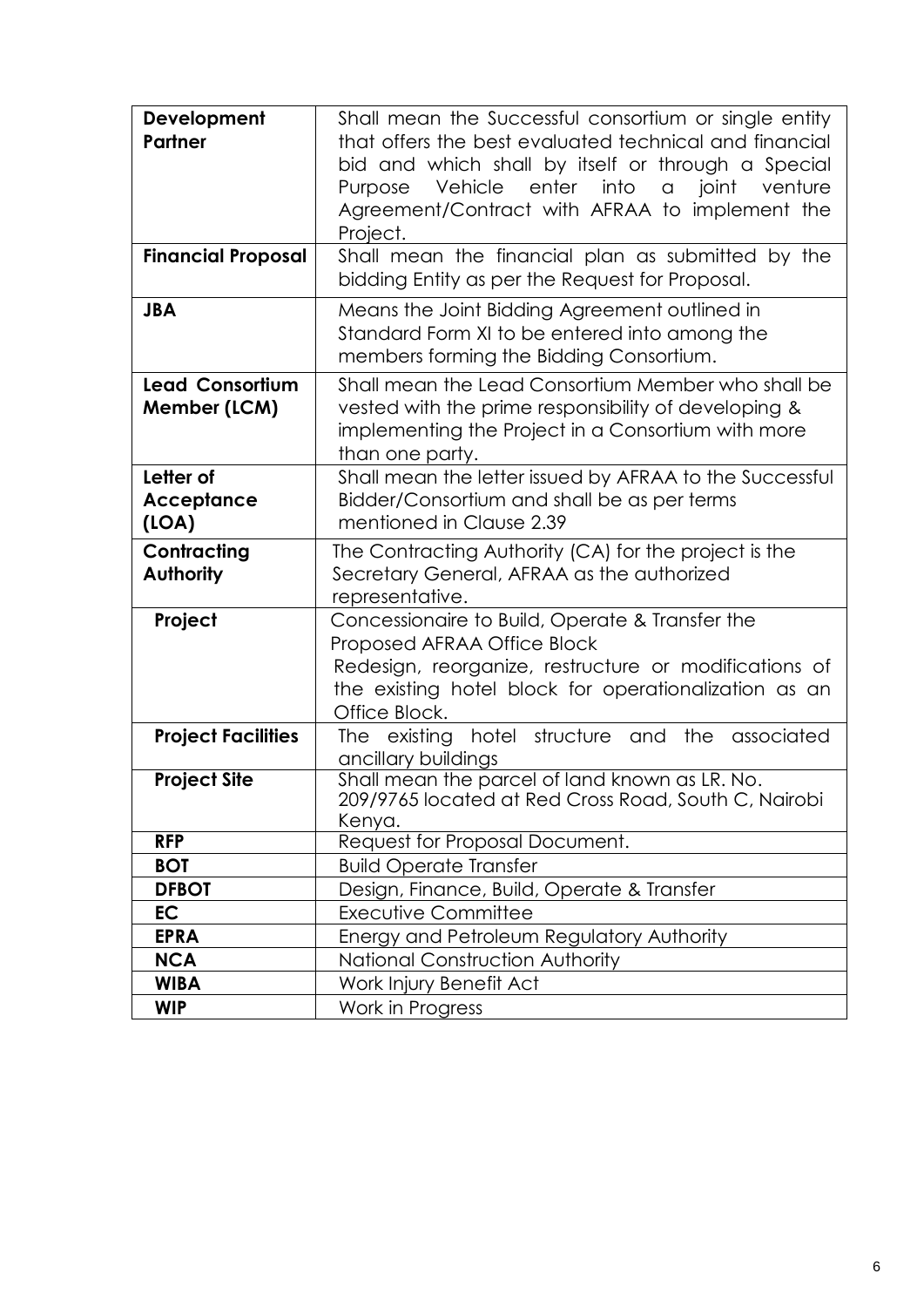## <span id="page-7-0"></span>**SECTION II: INSTRUCTIONS TO INTERESTED BIDDERS**

## **2.0 INTRODUCTION**

2.0.1 The Client named in the Definitions section will select a firm among those invited to submit a proposal, in accordance with the method of selection detailed in the Appendix. The method of selection shall be as indicated by the procuring entity in the Appendix.

2.0.2 The bidders are invited to submit a Technical and Financial Proposal as specified in the Appendix "RFP" for selection of build, operate and transfer services required for the assignment named in the said Appendix. The highest ranked evaluated Bidder of the complete proposal shall be invited to negotiate a contract on the RFP and the Bidder's response thereof. The proposal will be the basis for Contract negotiations and ultimately for a signed Contract with the selected firm.

2.0.3 The bidder must familiarize themselves with local conditions and take them into account in preparing their proposals. To obtain first-hand information on the assignment and on the local conditions, bidders are encouraged to liaise with the Client regarding any information that they may require before submitting a proposal and to attend a pre-proposal conference. Bidders should contact the designated official to arrange for any visit or to obtain additional information on the pre-proposal conference. Bidders should ensure that these officials are advised of the visit in adequate time to allow them to make appropriate arrangements.

2.0.4 African Airlines Association will provide the inputs specified in the TOR & Appendix "1", assist the bidder in obtaining licenses and permits needed to carry out the services and make available relevant project data and reports.

### **2.1 Purpose of this Document**

This RFP is issued to interested Bidders/Firms/applicants to provide instructions and regulations regarding the preparation and the evaluation of Bids.

## **2.2 Qualification Requirements:**

### Mandatory Requirements

Bidders are strongly advised that only bids meeting the following mandatory requirements will be evaluated.

The following are mandatory requirements:

- i. Valid Registration Certificate(s)-Attach certified copy of certificate(s) of Incorporation / other registration Certificates / documents for firm/ and consortium members
- ii. Attached certified copy of PIN & VAT certificates
- iii. Attached certified copy of valid Tax Compliance Certificate (in case of foreign firms the relevant Documents to show tax compliance the Country of Domicile)
- iv. Bidders are required to submit fully paginated/serialized (bound) documents including bidders own table of content (one original and one copy), initialed by the bidders authorized representative who has a power of attorney to sign. Bidders may submit the same complete document as softcopy by email as per instructions to Bidders.
- v. A covering letter in form of a duly signed, technical submission from, in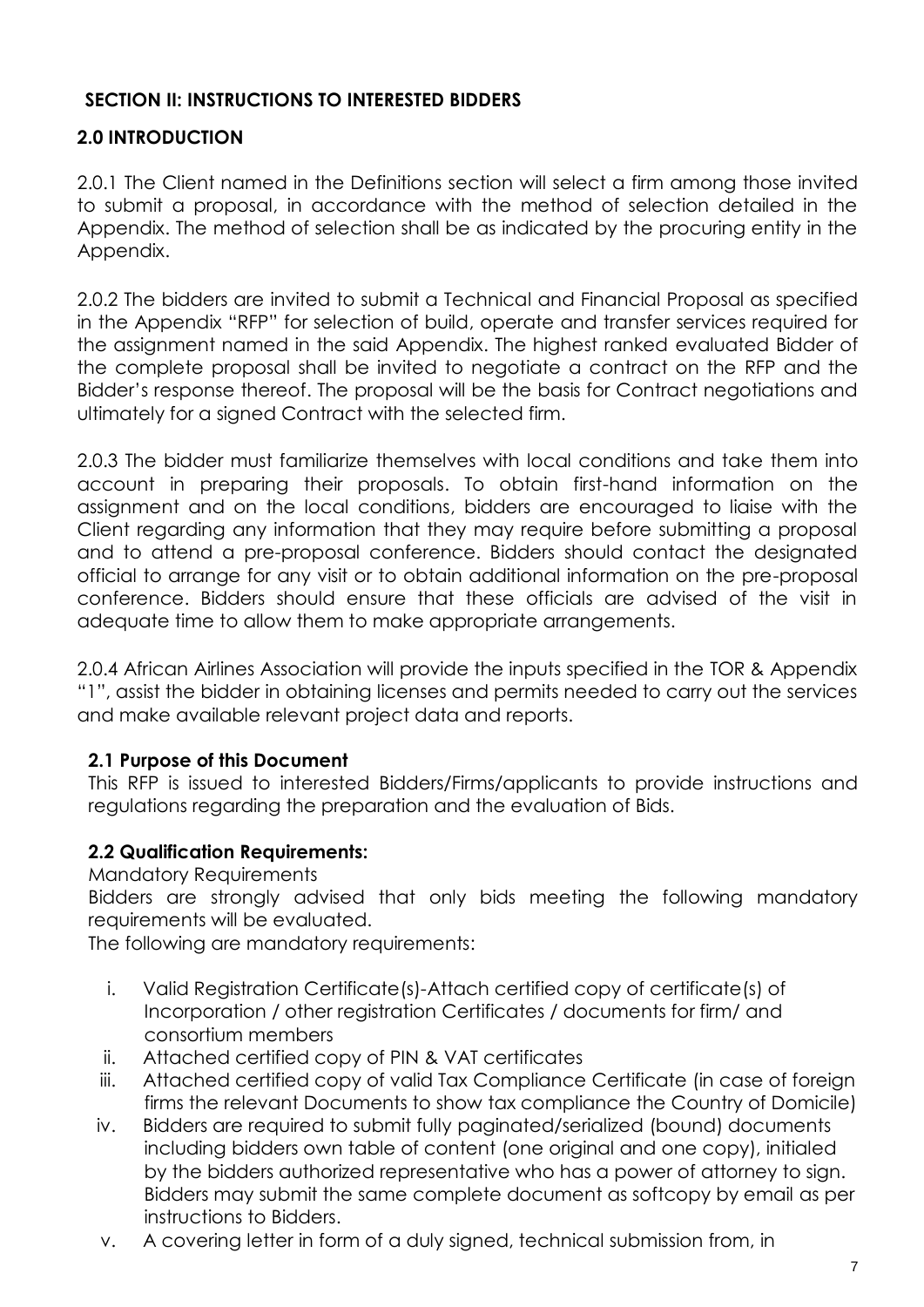accordance with Standard Form I.

- vi. The Bidders Information Sheet in Accordance with Standard Form II.
- vii. Certificate of site visit/Pre-bid Conference attendance per format III
- viii. Power of Attorney to the Bidder/Firm Representative Signatory in accordance with Standard Form IV.
- ix. Format for Undertaking per standard form V
- x. Bid Security for the Project in accordance with Section III (Instructions to Interested Bidders) and Standard Form VI
- xi. One of the partners shall be nominated as being the Lead Consortium Member and who shall be authorized to give and receive instructions for and on behalf of any and all the partners of the joint venture, and the execution of the contract per Standard Form VII;

All partners of the Bidding Consortium shall be liable jointly and severally for the execution of the contract in accordance with the contract terms.

xii. Bidding Consortium or Joint Venture Agreement entered into by the bidding consortium partners in the format outlined in Standard Form XIV.

### **2.3 Eligibility**

The AFRAA's officials, representatives, employees, and their relatives (spouse and children) are not eligible to participate in the bid.

### **2.4 Falsified Information**

A Bidder who gives false information in the bid document about their qualification, capacity or registrations will be disqualified.

### **2.5 Cost of Bidding**

The interested bidders/firms shall bear all costs associated with the preparation and submission of its bid and of negotiating the Contract including any meetings or visit to the site. AFRAA will in no case be liable for those costs, regardless of the conduct or outcome of the bidding process.

The Client is not bound to accept any of the proposals submitted by interested bidders/firms

#### **2.6 Bid Documents**

The Contents of Bid Documents comprise of four (5) main parts of listed in the letter of invitation and should be read together with any addendum issued in accordance with Clause 2.11 of these Instructions to Bidders.

The bid document consists, namely: - SECTION I Invitation to Submit Bid(S)

SECTION II Instructions to Interested Bidders

SECTION III Appendix to Information to Bidders

SECTION IV Standard Forms

SECTION V Terms of Reference & Evaluation Criteria

The Bidders are expected to examine carefully all instructions, conditions and forms in the bid document. Failure to comply with the requirements for bid submission will be at the Bidders risk.

Pursuant to Clauses 2.2, of Instructions to Bidders, bids which are not substantially responsive to the requirements of the bid documents will be rejected.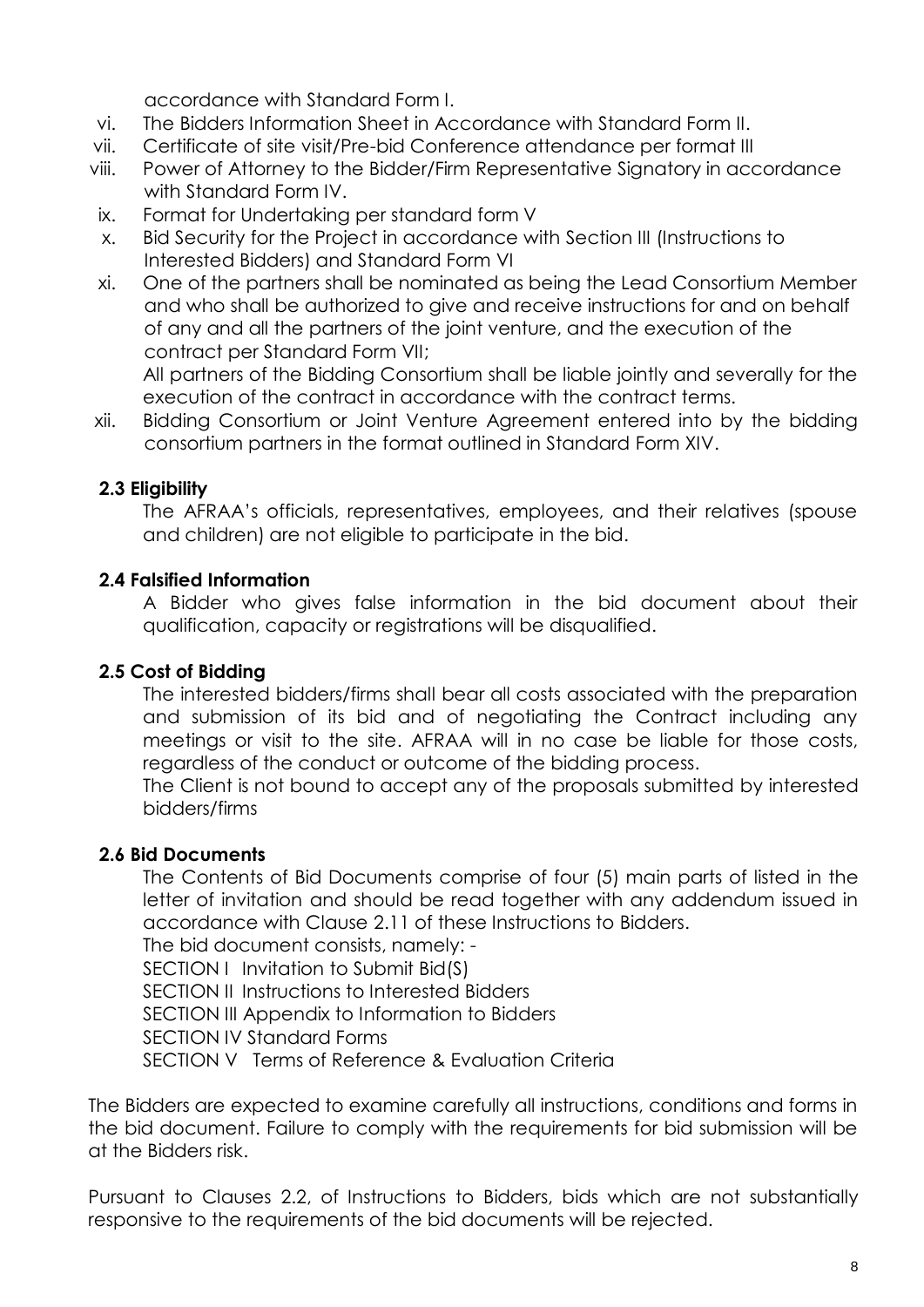### **2.7 Confidentiality**

All recipients of documents for the proposed contract for the purpose of submitting a bid (whether they submit a bid or not) shall treat the details of the documents as "Private and Confidential".

### **2.8 Inquiries by Bidders**

A Bidder intending to make an inquiry relating to the bid documents may notify AFRAA in writing or email at AFRAA's mailing address indicated in the invitation to submit bid(s). AFRAA will respond in writing to any request for clarification which is received earlier than seven (7) days prior to the deadline for the submission of bids. Written copies of AFRAA's response (including the inquiry but without identifying the source/ entity of the enquiry) will be sent to all Bidder who have written to the Client confirming receipt/downloading of the Bids. If a bidder sends an inquiry after the stated days, AFRAA shall have the option of either responding to the inquiry and extension of the date of submission of bids or ignoring it altogether.

AFRAA shall reply to any clarifications sought by the Bidder within three (3) days of receiving the request to enable the Bidder to make timely submission of its bid(s).

### **2.9 Evaluation of Bids**

The Bid Evaluation Committee shall evaluate the bid(s) within 21 days from the date of opening the bid(s).

### **2.10 Correspondence**

The Client shall ensure that correspondence/ exchange in respect of this RFP is promptly responded to by AFRAA, its agents, assigns or consultants in order to avoid any delay. Correspondence by email shall be considered adequate communication.

#### **2.11 Amendment of Bid Documents & Addendum**

At any time prior to the deadline for submission of bids, AFRAA may, for any reason, whether at its own initiative or in response to a clarification requested by a Bidder, modify the bid documents by issuing an addendum. Any addendum will be notified in writing, E-mail or AFRAA Website: [www.afraa.org](http://www.afraa.org/) to all prospective Bidders and will be binding upon them.

In order to allow prospective bidders reasonable time in which to take the addendum into account in preparing their bids, AFRAA may, at its discretion, extend the deadline for the submission of bids.

### **2.12 Preparation of Bids**

In preparing the Technical Proposal and Financial Proposals, bidders are expected to examine the documents constituting this RFP in detail. Material deficiencies in providing the information requested may result in rejection of a proposal.

#### **2.13 Language of the Bidding Documents**

The bidders' proposals and all related correspondence and documents in relation to the Bidding Process shall be written in **English Language**. Supporting documents and printed literature furnished by the bidder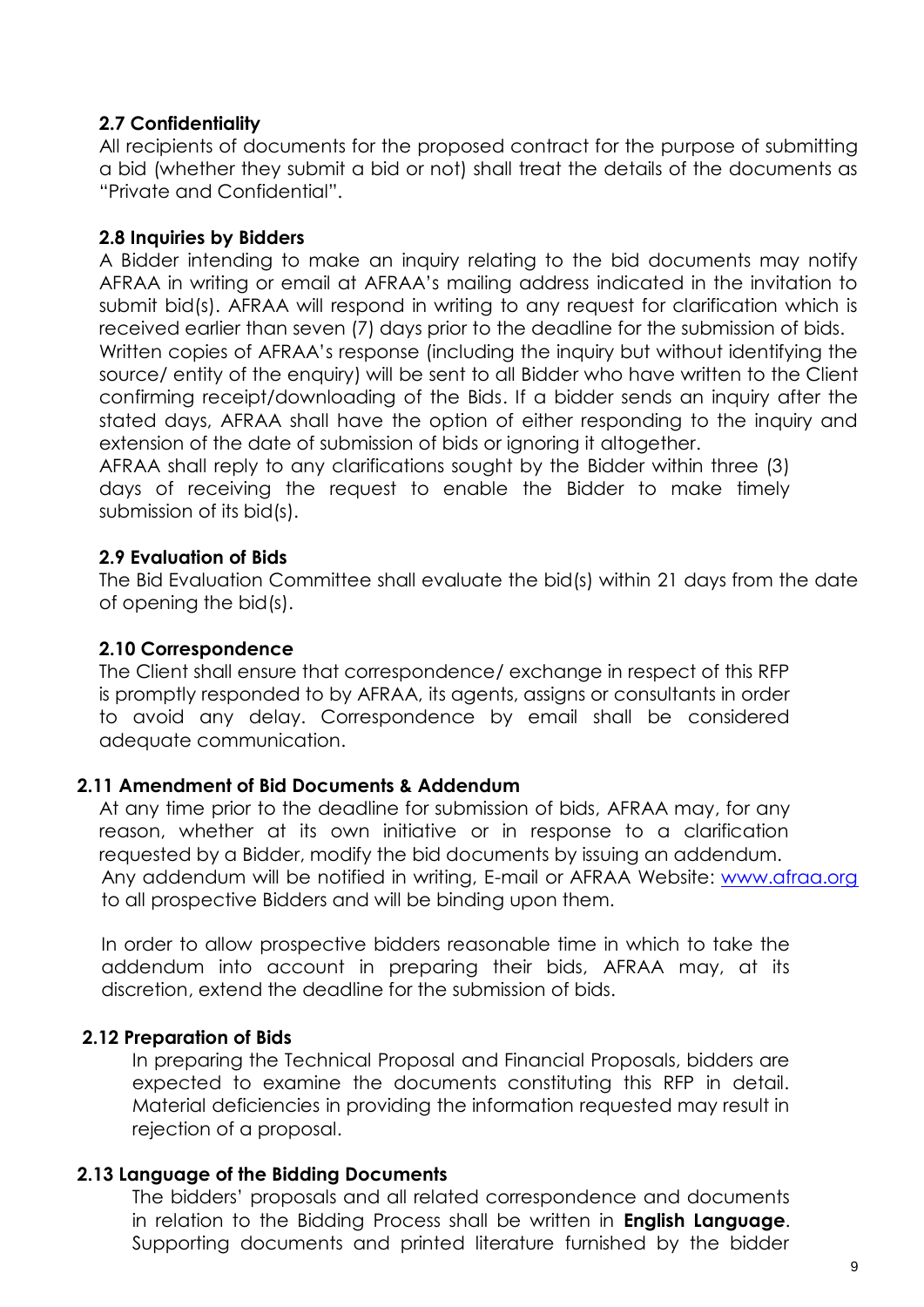may be in another language provided that they are accompanied by translations of all the pertinent passages in the English language, duly authenticated and certified by the bidder. Supporting materials, which are not translated into English, may not be considered. For the purpose of interpretation and evaluation of the proposal, the English language shall prevail.

#### **2.14 Only One Proposal**

The Bidder (including the individual members of any Joint Venture) shall submit only one Proposal, either in its own name or as part of a Joint Venture. If a Bidder, including any Joint Venture member, submits s or participates in more than one proposal, all such proposals shall be disqualified and rejected.

This does not, however, preclude Sub-consultant, or the Consultant's staff from participating as Key Experts and Non-Key Experts in more than one Proposal when circumstances justify and if stated in the Data Sheet.

Members of a joint venture may not also make an individual Proposal, be a Sub-contractor in a separate proposal or be part of another joint venture for the purposes of the same Contract.

#### **2.15 Preparation of Bid proposals-specific considerations**

While preparing the Bid Proposal, consultants must give particular attention to the following:

- i. If a Bidder considers that it does not have all the capacity and expertise for the assignment, it may obtain a full range of input/expertise by associating with other firms or entities in a Consortium, joint venture or sub-consultancy as appropriate. Any bidder must show proof of such association by providing proof of a Consortium agreement or Joint Venture Agreement which shall be signed and stamped by all parties/parties representative who must have the power of attorney to sign such documents.
- ii. Proposed professional staff must as a minimum, have the experience indicated in Terms of Reference (TOR), preferably working under conditions similar to those prevailing in Kenya. Alternative professional staff shall not be proposed and only one Curriculum Vitae (CV) shall be submitted for each position. Certified education and professional certificates must be provided and attached.

#### iii. Bid proposal format and content

The Bid Proposal shall provide the following information using the attached Standard Forms;

A brief description of the bidder's organization or JV member and an outline of recent experience on assignments of a similar nature. For each assignment, the outline should indicate inter alia, the name of project, value, location, status of completeness, litigation history, profiles of the staff proposed, relevant assignment undertaken, duration of the assignment, contract amount and firm's/proposed staff involvement.

- iv. Methodology and Work plan for performing the assignment
- v. Conditions Precedent or areas to be dealt by Client team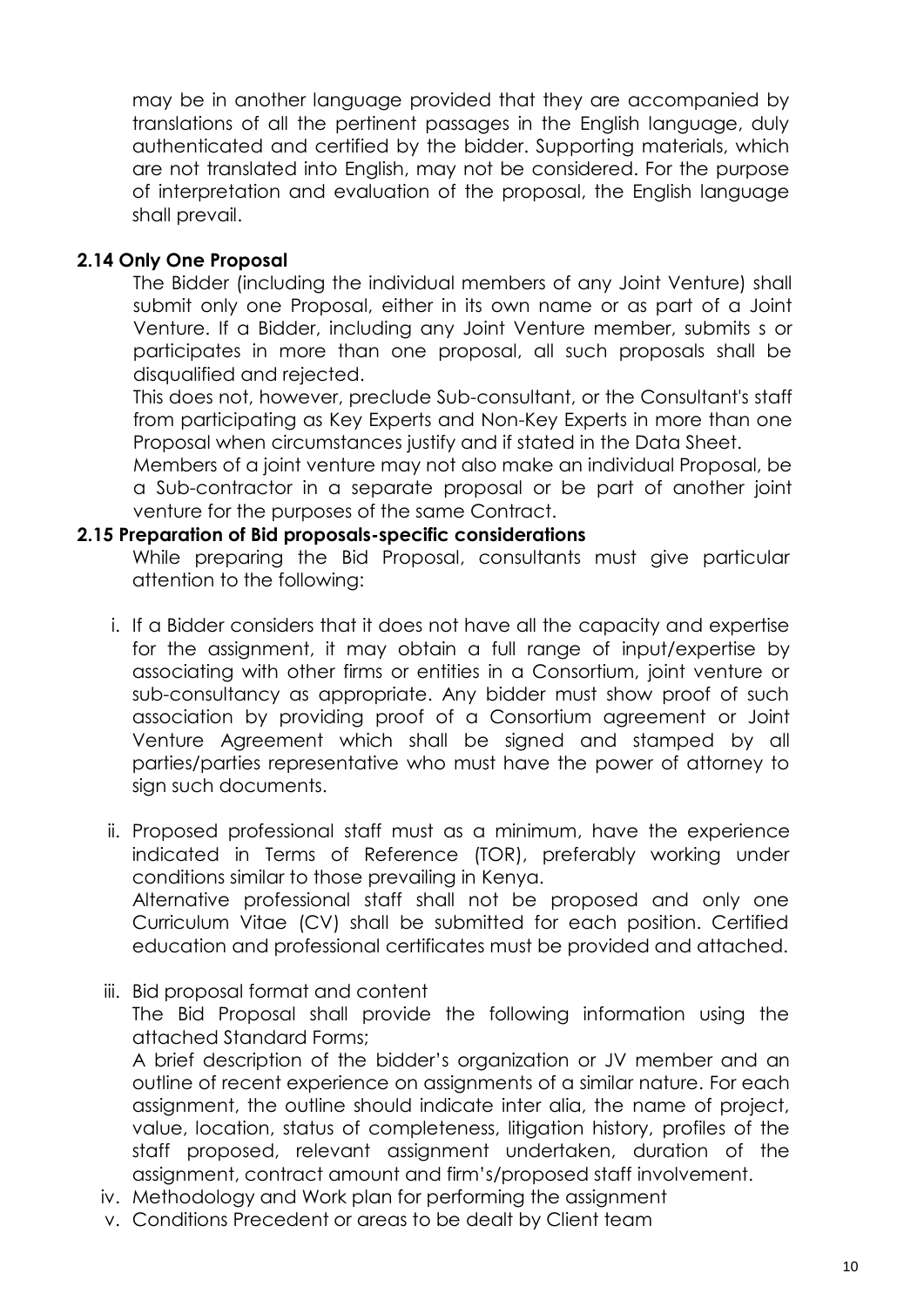- vi. The list of the proposed staff team by specialty, experience, the tasks that would be assigned to each staff team member
- vii. Activity schedule outlining proposed time lines

#### **2.16 Financial Position**

In preparing the Financial Position, the Bidders are expected to take into account the requirements and conditions outlined in the RFP documents.

The Financial position should be demonstrated by providing the Audited Accounts or any other documents to show financial capacity

#### **2.17 Documents Comprising the Bid**

The standard forms issued with the bid documents shall be used without exception subject to extensions of the schedules in the same format.

### **2.18 Currencies of the Bid**

The currency for the purpose of the Bid shall be Kenya Shillings (Kshs). The conversion to Kenya Shillings shall be based on the corresponding Exchange rate specified by the Central Bank of Kenya, on the closing date of bid submission.

### **2.19 Bid Validity**

#### **a. Bid validity Period**

The bid shall remain valid and open for acceptance for a period of ninety (90) days from the date of Bid opening or from the extended date of Bid opening.

During this period, the Bidders shall maintain its original Proposal without any change, including the availability of the funds, Key Experts, the proposed rates, timelines and the total bid price.

If it is established that any entity in the Bidder's Proposal was not available at the time of Proposal submission or was included in the Proposal without his/her confirmation, such Proposal shall be disqualified.

#### **b. Extension of Validity Period**

The Procuring Entity will make its best effort to complete the negotiations within the proposal's validity period.

In exceptional circumstances prior to expiry of the original bid validity period, AFRAA may request Bidders for a specified extension of the period of validity.

If the Bidder agrees to extend the validity of its Proposal, it shall be done without any change in the original Proposal and with the confirmation of the availability of the Key Experts, except as provided in ITBs.

The Bidder has the right to refuse to extend the validity of its Proposal in which case such Proposal will not be further evaluated.

The request and the responses thereto shall be made in writing or email.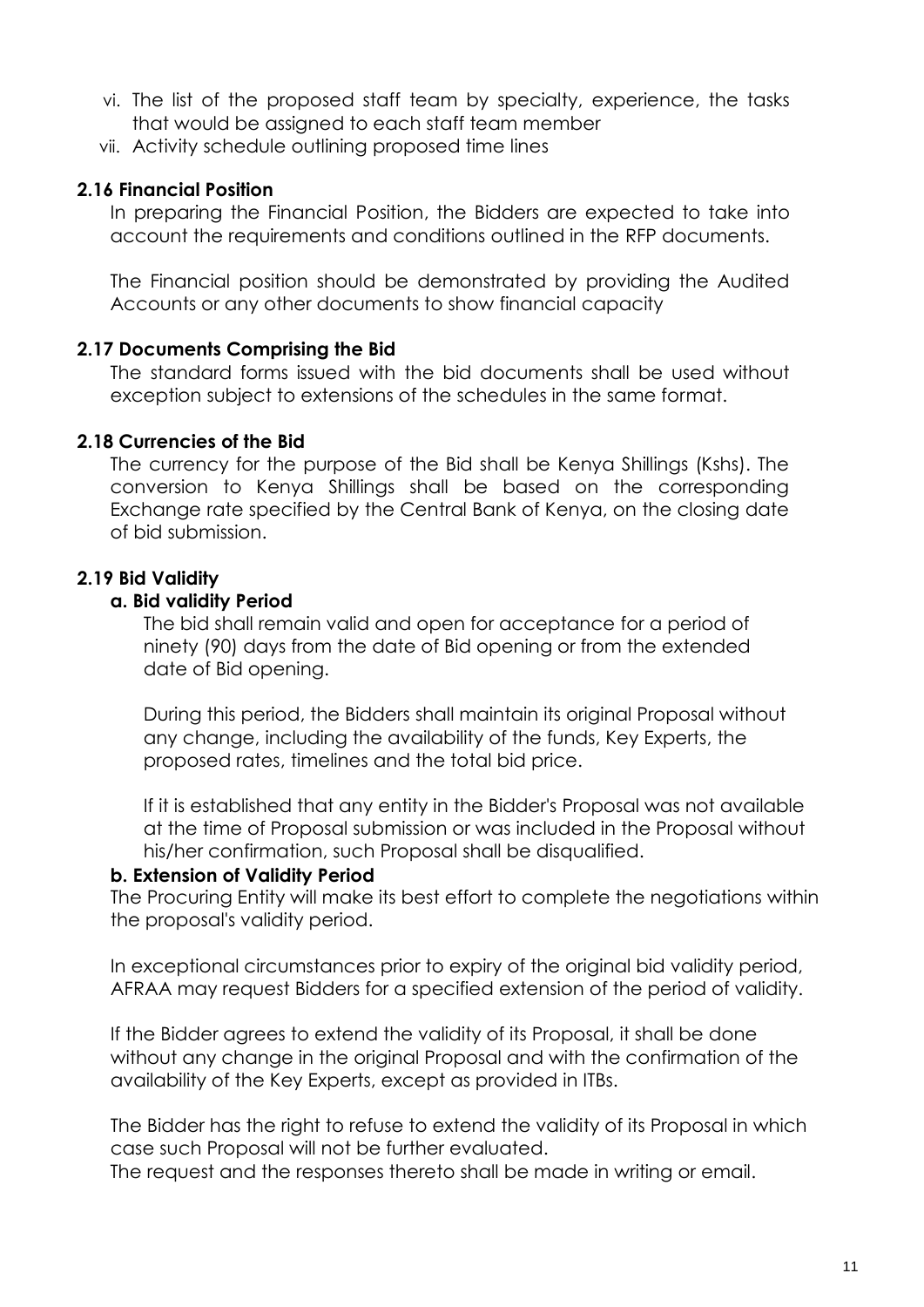#### **2.20 No Alternative Offers**

The Bidders shall not attach any conditions of its own to its bid. Any Bidder who fails to comply with this Clause will be disqualified.

#### **2.21 Site Visit & Pre-Proposal Conference**

A pre-proposal meeting shall be held as per the Appendix to Instructions to Bidders and the Prospective Bidders may plan to attend through their representatives.

#### **2.22 Format and Signing of Bid**

The Bidder shall prepare the bid as outlined in Clause 2.23 and mark appropriately one set "ORIGINAL" and the other "COPY".

The bid shall be typed or written in indelible ink and shall be signed, serialized and initialed on all pages by a person or persons duly authorized to sign on behalf of the Bidding Entity. All pages of the bid where amendments have been made shall be initialed by the person or persons signing the bid.

The complete bid shall be without alterations, interlineations or erasures, except as necessary to correct errors made by the bid, in which case such corrections shall be initialed by the person or persons signing the bid.

#### **2.23 Submission of Bids**

#### **Sealing and Marking of Bids**

The bidder shall place one (1) original plus one (1) copies of their Proposal in a sealed envelope clearly marked as "ORIGINAL" and the 1 copy as "COPY".

The envelope should be marked

#### **"REQUEST FOR PROPOSAL FOR**

### **CONCESSIONAIRE TO BUILD, OPERATE & TRANSFER THE PROPOSED AFRAA OFFICE BID NO: AFRAA/BOT/001/2021.**

The envelope shall be addressed to the address stated in the Appendix to Instructions to Bidders and bear the name and identification of the Contract stated in the said Appendix with a warning '**Do not to open before the [indicate] date and time'** for opening of bids as stated in the said Appendix.

The envelope shall also indicate the name and address of the Bidder to enable the bid to be returned unopened in case it is declared "late".

If the outer envelope is not sealed and marked as instructed above, AFRAA will assume no responsibility for the misplacement or premature opening of the bid. A bid opened prematurely for this cause will be rejected by AFRAA and returned to the Bidder.

#### **Deadline for Submission of Bids**

Bids must be received by AFRAA at the address specified in the Instructions to Bidders and on the date and time as specified in the Invitation to Submit Bid(s).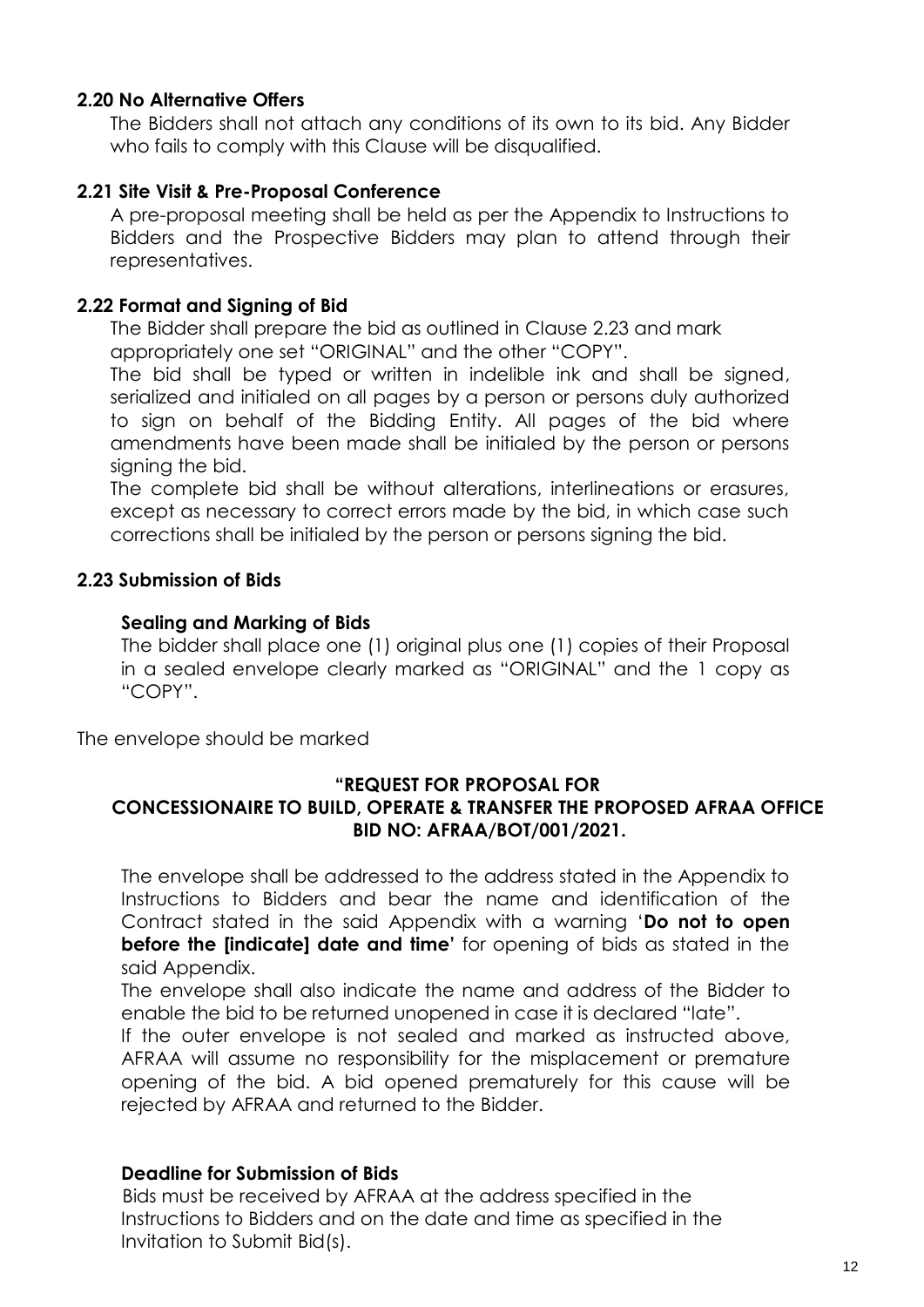Proof of posting will not be accepted as proof of delivery and any bid delivered after the above stipulated time, from whatever cause arising will not be considered.

Bulky bids which cannot be placed in the Bid box will be received by AFRAA on 2nd Floor, Finance office.

Ensure that the documents are officially received before closing time and entered into the register for inclusion during Bid opening.

AFRAA may at its discretion, extend the deadline for the submission of bids through the issue of an Addendum in accordance with Clause 2.11 of the

Instruction to Bidder, in which case all rights and obligations of AFRAA and the Bidders previously subject to the original deadline shall thereafter be subjected to the new deadline as extended.

Any bid received by AFRAA after the prescribed deadline for submission of bids will be returned unopened.

#### **2.24 Modification and Withdrawal of Bids**

The Bidder may modify or withdraw its bid after bid submission, provided that written notice of the modification or withdrawal is received by AFRAA prior to the prescribed deadline for submission of bids.

The Bidders modification or withdrawal notice shall be prepared, sealed, marked and dispatched in accordance with the provisions for the submission of bids, with the inner and outer envelopes additionally marked **"MODIFICATION"** or **"WITHDRAWAL"** as appropriate.

No bid may be modified subsequent to the deadline for submission of bids.

#### **2.25 Bid Opening and Evaluation**

#### **Bid Opening**

AFRAA will open the Bids immediately after the bid submission deadline in the presence of the Bidders Representatives who choose to attend at the time and location indicated in the Invitation to Bid. The Bidders representatives who are present shall sign a register evidencing their attendance.

At the bid opening, AFRAA will announce the Bidders names AFRAA shall prepare minutes of the bid opening including the information disclosed to those present.

Bids not opened and read out at bid opening shall not be considered for further evaluation, irrespective of the circumstances. Any bid submitted after the deadline for submission of bid shall be returned to the Bidder unopened.

#### **2.26 Confidentiality**

After the public opening of bids, information relating to the examination, clarification, evaluation and comparisons of bids and recommendations concerning the Bidders shall not be disclosed to Bidders or other persons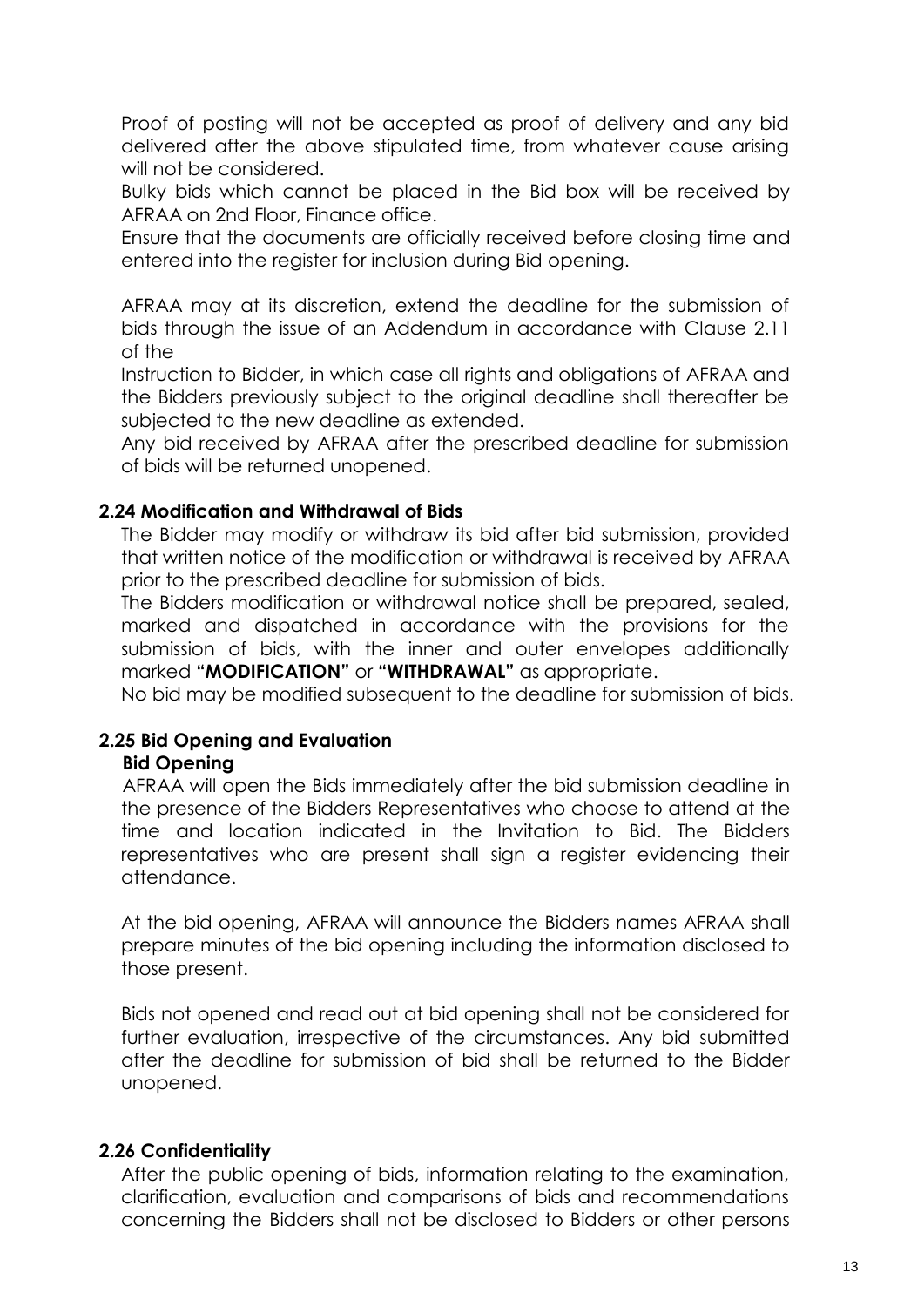not officially concerned with such process until the successful Bidder is identified, negotiations complete and contract award is done.

Any effort by a Bidder to influence AFRAA in the process of examination, evaluation and comparison of bids and decisions on such bids evaluation shall result in the rejection of the Bidders proposal.

Bidders shall be under an obligation to protect the interest of AFRAA by not divulging confidential information to any party. The bidders may be required to sign a Non-Disclosure Agreement before commencement of contract.

### **2.27 Clarification of Bids**

To assist in the examination, evaluation and comparison of bids, AFRAA may ask Bidding Entity/partners jointly or individually for clarification of their bids. The request for clarification of the response shall be in writing or email or by cable, facsimile or telex.

No Bidder/Bidding Partner shall contact AFRAA on any matter relating to its bid from the time of the bid opening to the time the shortlisting is completed. If the Bidder/Bidding Partner wishes to bring additional information to the notice of AFRAA, he shall do so in writing.

### **2.28 Determination of Responsiveness**

Prior to the detailed evaluation of bids, AFRAA will determine whether each bid is substantially responsive to the requirements of the bid documents. A bid may be deemed non-responsive if it does not satisfy any of the following conditions:

- i. It does not contain sufficient information for it to be evaluated and / or is not in the specific formats.
- ii. It is not signed, serialized and / or sealed in the manner and to the extent indicated in Section 2.2 of this RFP.
- iii. The Technical Proposal is not received in the forms specified in Section III
- iv. It is not accompanied by the Power of Attorney as specified in Section  $III$ ;
- v. It is not accompanied by the Bid Security as specified in Section II
- vi. It does not contain all the information (complete in all respects) as requested in the RFP; and
- vii. It contains any condition or qualification

For the purpose of this clause, a substantially responsive bid is one which conforms to all the preceding terms, conditions and specification of the bid documents without material deviation or reservation. A material deviation or reservation is one which affects in any substantial way the scope, quality, or performance of the contract, or which limits in any substantial way inconsistent with the bid documents, AFRAA's rights or the Bidders obligations under the Contract and the rectification of which would affect unfairly the competitive position of other Bidders who have presented substantially responsive bids.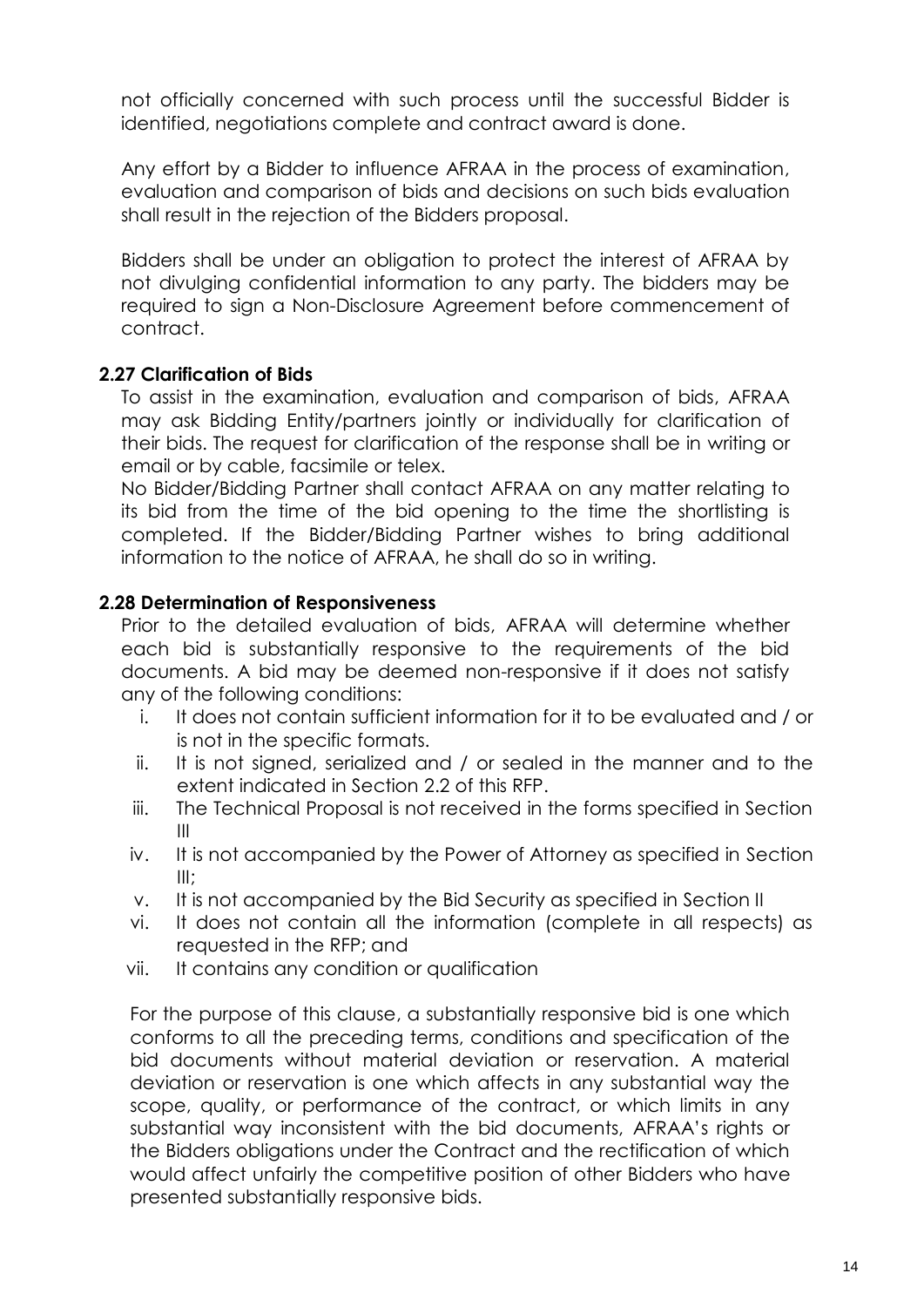A bid determined to be not substantially responsive will be rejected by AFRAA and may not subsequently be made responsive by the Bidder by correction of the non-conforming deviation or reservation.

### **2.29 Evaluation of Bids**

From the time the bids are opened to the time the shortlisting is completed, if any Bidder wishes to contact AFRAA on any matter related to his proposal, he should do so in writing at the address indicated in the Appendix "ITC". Any effort by the Bidder to influence the Client in the Bid proposal evaluation, proposal comparison or shortlisting decisions may result in the rejection of the Bidder's proposal.

AFRAA will only evaluate bids determined to be substantially responsive to the requirements of the bid documents in accordance with Clause 2.2.

Responsive Bids will be evaluated in the following steps;

### **Step 1: Evaluation of Mandatory Requirements**

Evaluation of Mandatory Requirements will be assessed. The Bidder will be expected to meet the minimum eligibility in accordance with Clause 2.2.

The Bidder should furnish all supporting evidence to support their technical and financial capability. Any Bidder found to be nonresponsive shall not be eligible for the next stage of the evaluation process.

#### **Step 2: Evaluation of Technical Proposal**

In this stage the Bidders technical proposal will be assessed. The Bidder should furnish all supporting evidence to support their technical proposal.

Technical Proposals will be assessed in accordance with the following parameters:

- i. A brief description of the company/firm/organization;
- ii. A proof of undertaking of such assignments of similar nature as a developer, financier or operator including a summary of the specific role, input and challenges experienced and how they were resolved;
- iii. An organogram showing the structure of the Bidder
- iv. CVs recently signed by the proposed professional staff and the authorized representative submitting the proposal. Key- information should include academic training, Professional registrations and degree of responsibility held in various assignments during the last ten (10) years

### **2.30 Applicable Law**

This Bidding process shall be governed by, and in accordance with the laws of Kenya and the Kenyan courts shall have exclusive jurisdiction over all disputes, arising under, pursuant to/and/or in connection with the Bidding process.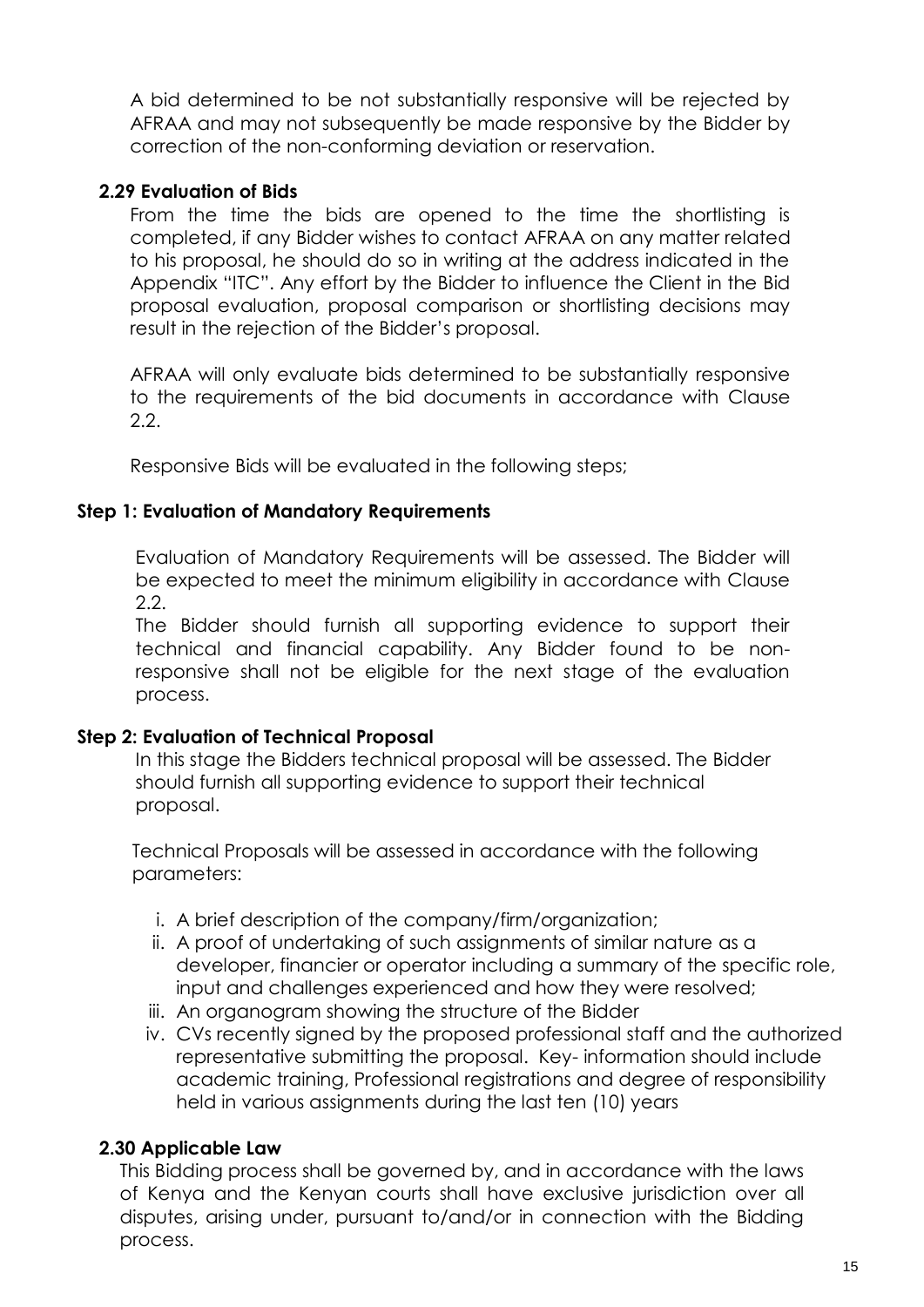## **2.31 Termination**

AFRAA, in its sole discretion and without incurring any obligation or liability, reserves the right, at any time:

- Suspend and/or cancel the Bidding Process and/or amend or supplement the Bidding Process or modify the dates or other terms and conditions relating thereto;
- Consult with any Bidder in order to receive clarification or further information;
- Retain any information and/or evidence submitted to AFRAA by, on behalf of, and/or in relation to any Bidder and/or;
- Independently verify, disqualify, reject or accept any and all submissions or other information and/or evidence submitted by or on behalf of any Bidder;
- Terminate the bid process if the successful Concessionaire/ Partner fails to complete any part of the procurement process to the satisfaction of AFRAA, by 30 days' prior written notice.

### **2.32 Release**

It shall be deemed that by submitting the Bid, the Bidder agrees and releases AFRAA, its employees, agents and advisers, irrevocably, unconditionally, and fully all liability for claims, losses, damages, costs, expenses or liabilities in any way related to or arising from the exercise of any rights and/or performance of any obligations hereunder and the Bidding Documents, pursuant hereto, and/or in connection with the Bidding Process, to the fullest extent permitted by applicable law, and waives any and all rights and/or claims it may have in this respect, whether actual or contingent, whether present or in the future.

### **2.33 Terms and Conditions**

- (i) The intellectual property rights of all design works including graphics, videos, 3D modeling, artworks and materials generated in the course of production shall be vested in and belong to AFRAA. The Partner shall be required to handover all editable source file to AFRAA.
- (ii) Bidder shall be liable for any damage to or loss of property; and any injury to or deaths of the agent's employees during the course of the Service.

## **2.34 Indemnity**

The Bidder/Partner shall indemnify and keep indemnified AFRAA from and against all claims, demands, proceedings, liabilities, losses, damages, and costs whatsoever which AFRAA may directly or indirectly incur arising out of or in connection with the Concessionaire's performance of the services, except to the extent caused by the wrongful or negligent act or omission of AFRAA.

### **2.35 Bid Security**

As part of its bid, the Bidders shall furnish to AFRAA a Bid Security from an established and reputable bank approved by the Central Bank of Kenya (CBK) and located in the Republic of Kenya or an internationally recognized bank.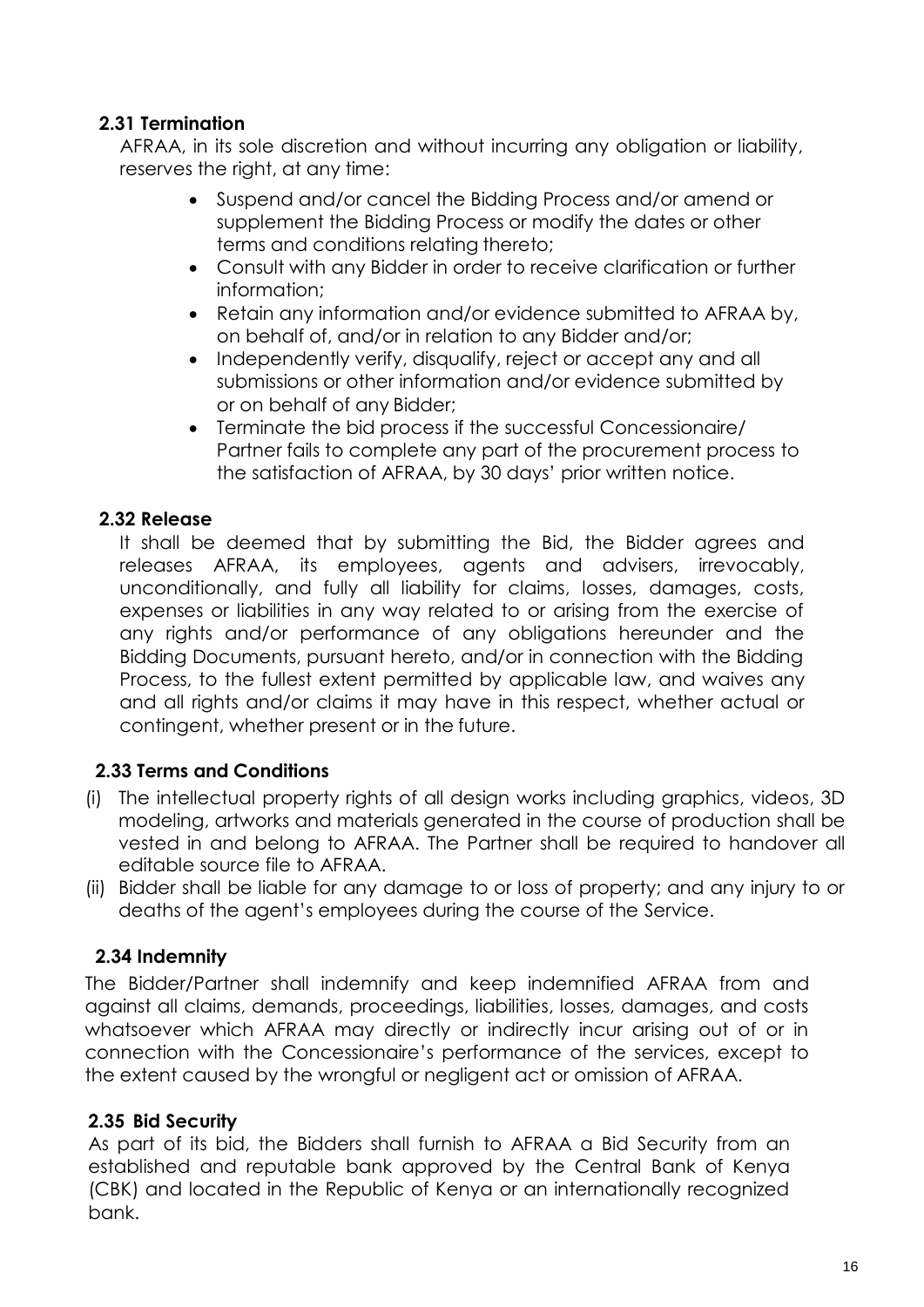The Bid Security shall be valid for at least One Hundred and Twenty (120) days from the date of Bid opening or from the extended date of Bid opening.

Any Bid not accompanied by an acceptable Bid Security will be rejected by AFRAA as non- responsive.

The Bid Securities of unsuccessful bidders will be returned as promptly as possible but not later than Twenty-eight (28) days after concluding the Contract execution and after a Performance Bond has been furnished by the Successful bidder to AFRAA. The Bid security of the Bidders will be returned upon the successful bidding company executing the Contract and furnishing AFRAA with the required Performance Bond.

AFRAA shall reserve the right claim and the Bidder shall forfeit the Bid Security under the following circumstances:

- i. If the bidding entity withdraws its Bid at any time during the stipulated period of Bid validity (or as may be extended).
- ii. If the bidding firm, for the period of Bid Validity, in AFRAA's opinion, commits material breach of any of the terms and / or conditions contained in the RFP Document and / or subsequent communication from AFRAA in this regard.

In the case of a Successful Bidder/Partner if he/she/it fails:

- i. To accept the Letter of Acceptance, or
- ii. To sign the Contract Documents/ Agreement, or
- iii. To furnish the necessary Performance Bond and Insurances.

In the event that the bid is declared non-responsive, the Bid Security in such cases shall be returned to the respective bidding firm within 30 days from such cessation without interest.

The Bid Security of the unsuccessful bidder will be returned after 30 days without any interest, following the signing of the Contract Agreement by the Successful Bidder.

The Bid Security of the Successful bidder shall be required to be maintained till the signing of the Contract Agreement.

### **2.36 Declaration**

AFRAA will evaluate the bid proposals in strict confidentiality. AFRAA shall not be bound to accept any proposal it may receive. It should be noted that AFRAA will not be responsible for the reimbursement of any cost incurred in the course on preparing the bid proposal.

### **2.37 Assignment of Contract or Sub-Contracting.**

The Development Partner shall not assign or otherwise transfer this contract or any of its rights and obligations hereunder whether in whole or in part without written consent of AFRAA.

### **2.38. Intellectual Property Rights**

Any and all intellectual property rights in the specifications, plans, tests, reports, data, results, custom programmes and other materials developed by the Partner and any of its employees, sub-contractors or agents in performance of the works and the custom programmes and relevant documents supplied by the Partner under or in connection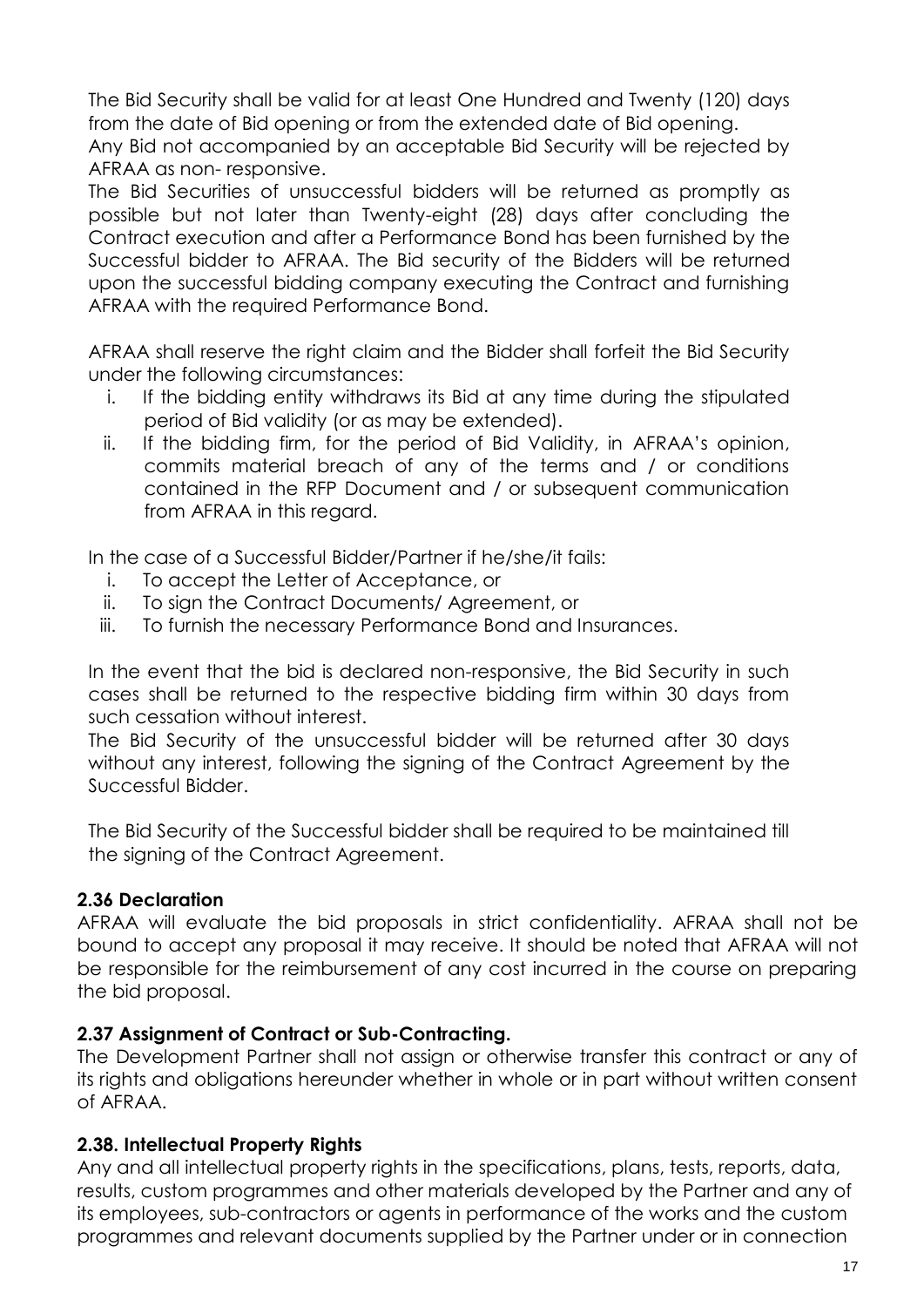with this contract are and shall be the sole and exclusive property of AFRAA

### **2.39 Negotiations**

The Contracting Authority shall appoint a team for the purpose of the negotiations. Negotiations will be held at the same address as "address to send information to the Contracting Authority" indicated in the Instruction to Bidders. The aim is to reach agreement on all points and sian a contract.

### **a) technical negotiations**

Negotiations will include a discussion of the Technical Proposal, the proposed methodology, the work plan, the design proposal, time schedule staffing and any suggestions made by the firm to improve the Terms of Reference. The Contracting Authority and successful bidder will then work out final Terms of Reference, staffing and bar charts, logistics and reporting. The agreed work plan and final Terms of Reference will then be incorporated in the "Description of Services" and form part of the Contract. Special attention will be paid to getting the most the bidder/firm/consortium can offer within an optimal budget and to clearly defining the inputs required from the Client to ensure satisfactory implementation of the assignment.

### **b) financial negotiations**

The negotiations include the clarification of the Consultant's tax liability in the Contracting Authority country and how it should be reflected in the Contract.

The discussion shall be based on Audited Accounts, Line of Credit, cash flow projections, total quotation inclusive of total works and fees, revenue share percentage, and alignment to the payback period and transfer back to AFRAA.

#### **c) Availability of key experts/staff**

Having selected the successful bidder/firm/consortium based on the evaluation of proposals the CA expects will negotiate a contract based submitted proposal. Before contract negotiations, the CA will require assurances that the firm/joint venture partners/experts are available by requesting for statement of undertaking from the bidder.

The CA will not consider substitutions during contract negotiations unless both parties agree that undue delay in the selection process makes such substitution unavoidable or that such changes are critical to meet the objectives of the assignment. If this is not the case and if it is established that key staff were offered in the proposal without confirming their availability, the bidder/firm/consortium may be disqualified.

### **d) Conclusion of negotiations**

The negotiations will conclude with a review of the draft form of the Contract. To complete negotiations the Client and the selected bidder will initial the agreed Contract. If negotiations fail, the Client will invite the bidder/firm/consortium whose proposal received the second highest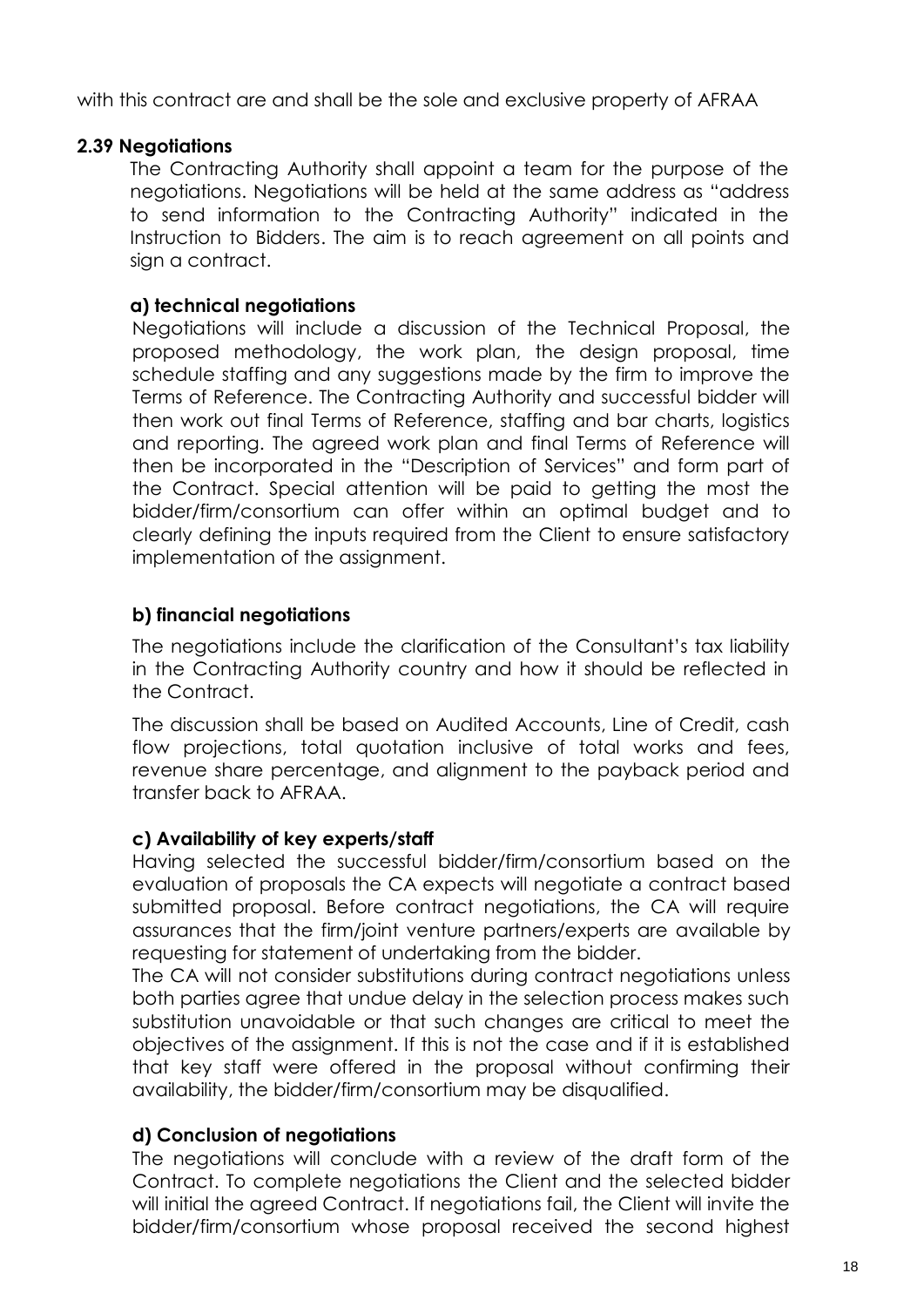score to negotiate a contract.

### **2.40 Award of Contract**

Subject to Clause 2.39, AFRAA will award the bid and enter into a Concessionaire Contract Agreement with the Successful Bidder:

- Whose bid is determined to be substantially responsive to the bid documents, and
- Who has been assessed as being technically and financially capable, and
- Who has attained the highest aggregated score in the TECHNICAL and FINANCIAL evaluation.

The selected bidder shall be expected to commence the assignment on the date and at the location specified in Appendix "A".

AFRAA reserves the right to accept or reject any bid, and to annul the bidding process and reject all bids, at any time prior to award of Contract, without thereby incurring any liability to the affected Bidders or any obligation to inform the affected Bidders of the grounds for AFRAA's action.

To qualify for contract awards, the tenderer shall have the following:

- Necessary qualifications, technical & financial capability, experience, services, equipment and facilities to complete and operate the Offices Complex.
- Legal capacity to enter into a contract for the proposed procurement.
- Shall not be insolvent, in receivership, bankrupt or in the process of being wound up and is not the subject of legal proceedings relating to the foregoing.
- Shall not be debarred from participating in any public procurement whether locally or internationally.

#### **Performance Bond**

Within Fourteen (14) days of receipt of the notification of award from AFRAA, the Successful Bidder shall furnish AFRAA with a Performance Bond in an amount or percentage points stated in the Appendix to Instructions to Bidders or as guided by the standard format documents.

The Performance Bond to be provided by the Successful Bidder shall be an unconditional, issued at the Successful Bidders option by an established and reputable Insurance Company approved by Insurance Regulatory Authority (IRA)/ a bank registered by the Central bank of Kenya and located in the Republic of Kenya or an internationally recognized insurance approved by IRA.

### **Notification of Award and Signing of the Consulting Contract Agreement**

Prior to the expiry of the bid validity period prescribed by AFRAA, AFRAA will issue the Successful Bidder, in writing and by registered mail, a letter that its Bid has been accepted. This letter hereinafter and in all contract documents shall be called "Letter of Acceptance".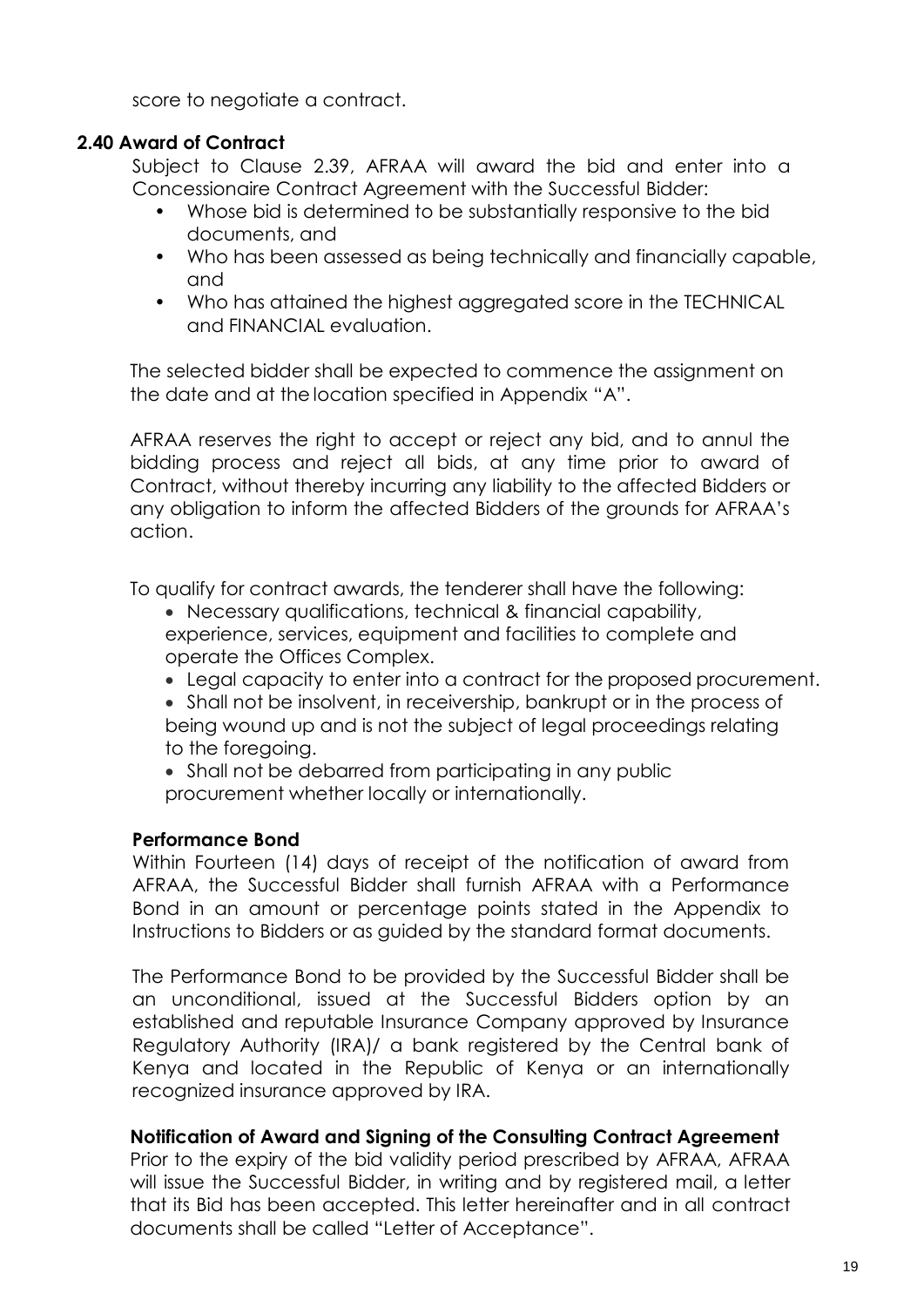Within fourteen (14) days of receipt of the Letter of Acceptance from AFRAA, the Successful Bidder shall send a written acknowledgement agreeing to comply with the conditions set out therein and for the execution of the development contract. This notification of award will constitute the formation of the Contract subject to the parties signing the Concessionaire Agreement.

The Successful Bidder shall sign the Concessionaire Agreement from AFRAA within Twenty-eight (28) days from the date of receipt of the Contract Agreement and return it to AFRAA fully executed for registration.

Upon the furnishing of the Performance Bond by the Successful Bidder to AFRAA, AFRAA will promptly notify other Bidders that their proposals have been unsuccessful and their bid security will be returned within 30 days without interest upon signing of the Concessionaire Agreement.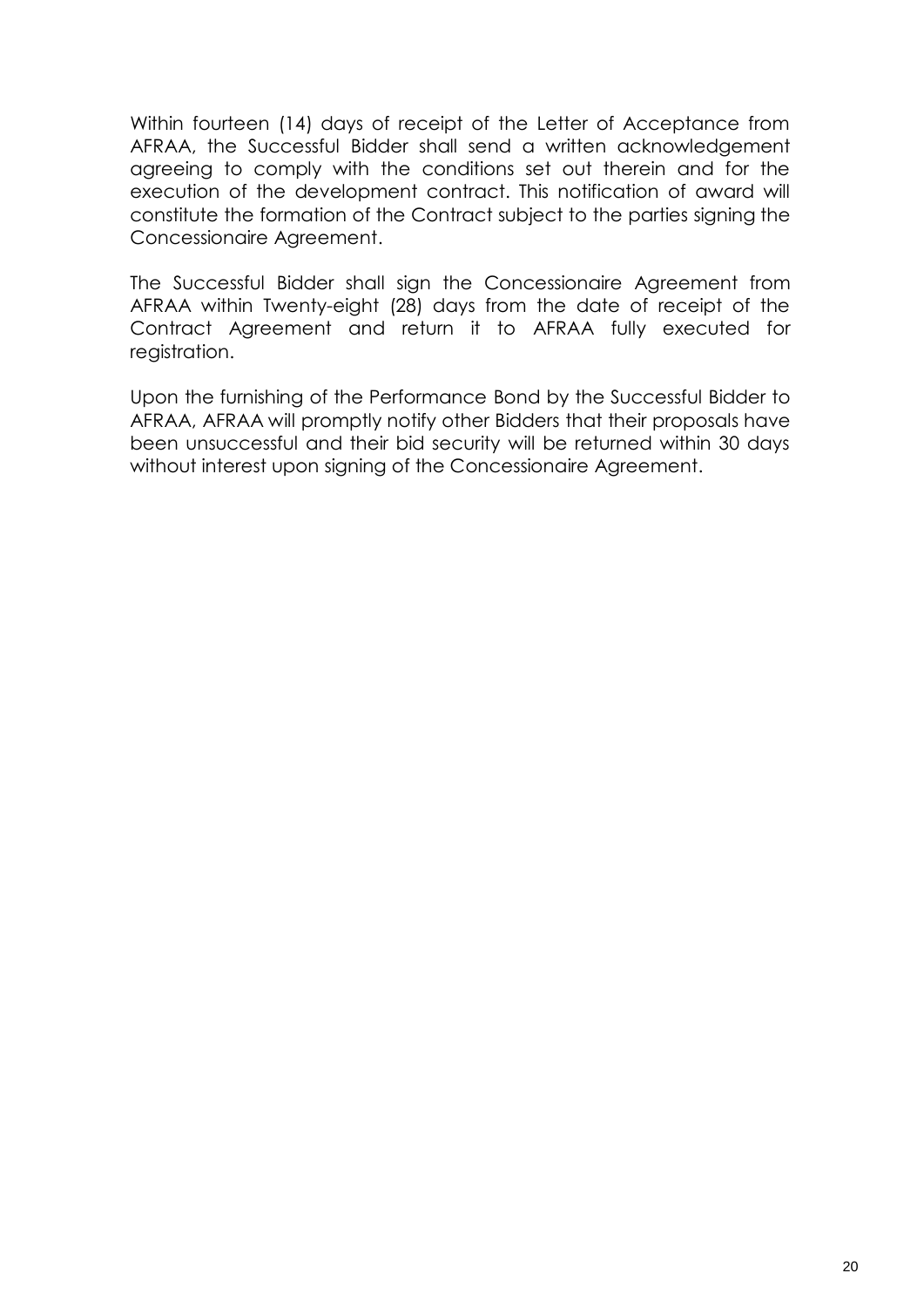### <span id="page-21-0"></span>**SECTION III: APPENDIX TO INSTRUCTIONS TO BIDDERS**

The following information regarding the particulars of the bid shall complement, supplement or amend the provisions of the Instructions to Bidders. Whenever there is a conflict between the provisions of the Instructions to Bidders and the provisions of the appendix, the provisions of the appendix herein shall prevail over those of the Instructions to Bidders.

| 2.0  | <b>Project Name</b>                              | Concessionaire to Build, Operate & Transfer the<br>Proposed AFRAA Office Block                                                                                                                                                                                                                                                                      |  |
|------|--------------------------------------------------|-----------------------------------------------------------------------------------------------------------------------------------------------------------------------------------------------------------------------------------------------------------------------------------------------------------------------------------------------------|--|
|      |                                                  | Bid Reference. AFRAA/BOT/001/2021                                                                                                                                                                                                                                                                                                                   |  |
| 2.0  | Contracting Authority                            | <b>AFRAA</b>                                                                                                                                                                                                                                                                                                                                        |  |
| 2.6  | <b>Obtaining Bid</b><br>Documents                | Bid documents are to be downloaded from<br>the website: www.afraa.org and<br>www.finaltus.co.ke<br>Bid Documents may be obtained, upon<br>payment of the requisite fees of Ksh. 2000 at<br>the following address:<br><b>Office of the Procurement Manager AFRAA</b><br><b>Red Cross Road, South C</b>                                               |  |
| 2.13 | Language of Bid                                  | All Bids, correspondence and documents<br>required under or related to the Bid Process<br>shall be made in the English language. Bidders<br>submit<br>Bids, correspondence<br>and<br>may<br>documents in any other language, provided<br>that the same are accompanied by an<br>English translation                                                 |  |
| 2.18 | <b>Bid Security Currency</b>                     | Kenya Shillings (Kshs.)                                                                                                                                                                                                                                                                                                                             |  |
| 2.19 | <b>Bid Validity Period</b>                       | Submitted<br>Bids shall remain effective<br>for<br>Ninety (90) Days from and including the date<br>of the Bid Submission Deadline.                                                                                                                                                                                                                  |  |
| 2.21 | Pre-proposal<br>Conference/<br><b>Site Visit</b> | A Pre-proposal conference shall be conducted<br>on 12 <sup>th</sup> JANUARY, 2022 10.00am Nairobi Time to<br>12.00 noon Nairobi Time.<br>For this purpose, they will provide details<br>to the Transaction Advisor specified<br>below:<br>The Director,<br>Finaltus Ventures Ltd,<br>Transaction Advisor, Lenana Road<br>Email - ceo@finaltus.co.ke |  |
| 2.23 | Address for Submission<br>of Bids                | Tender Box, AFRAA Head office, 2nd Floor,<br>Finance office,<br>Red Cross Road, South C, Nairobi, Kenya<br>P.O. Box 20116-00200<br>Nairobi, Kenya                                                                                                                                                                                                   |  |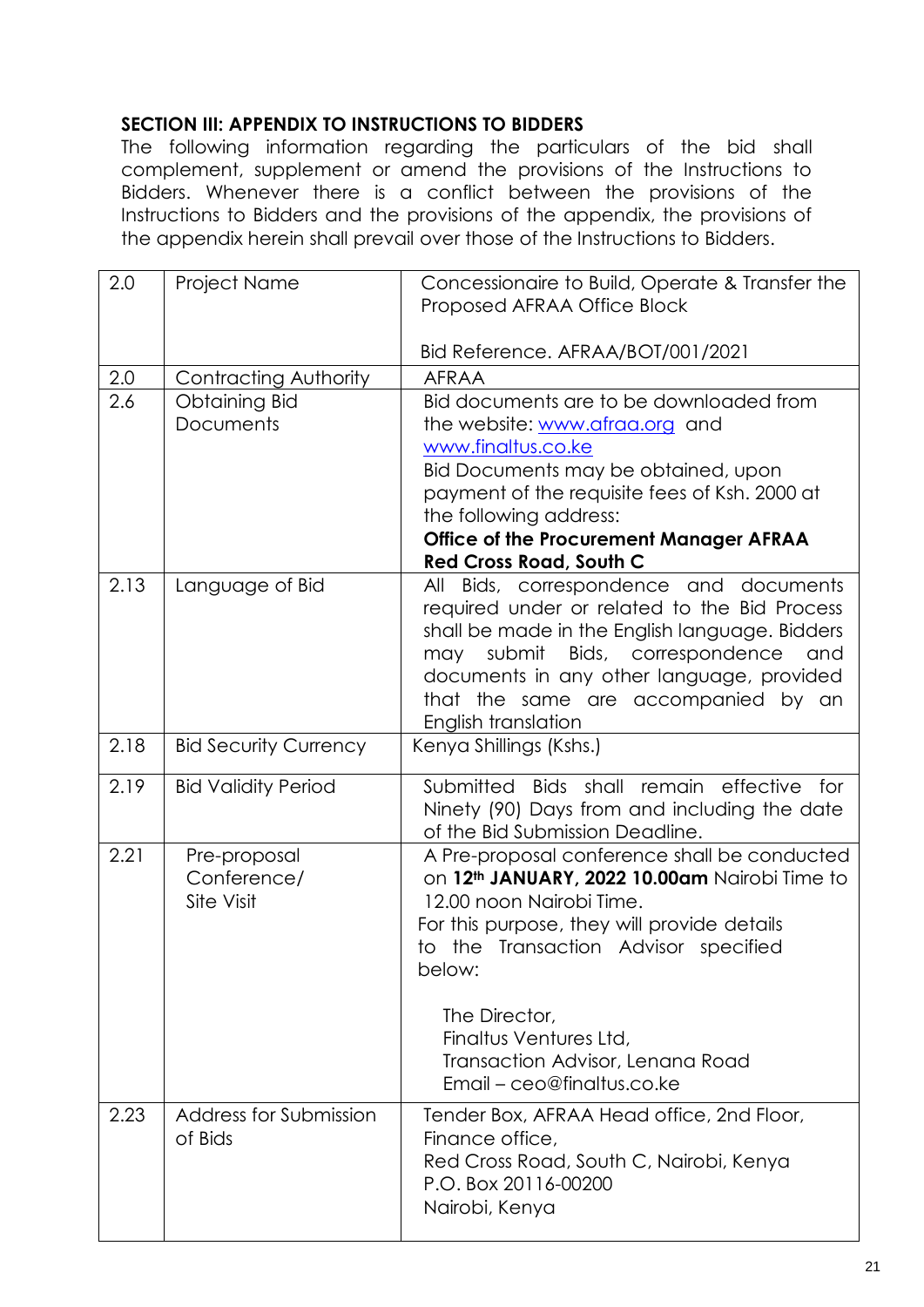| 2.23 | <b>Bid</b> Submission<br>Deadline | Bids delivered by hand must be placed in the<br>Bid Box on 2nd Floor, Finance office, AFRAA<br>Head office, so as to be received not later than<br>Friday, 28th JANUARY, 2022 at 12.00 noon East<br>African Time (G.M.T. +3). |
|------|-----------------------------------|-------------------------------------------------------------------------------------------------------------------------------------------------------------------------------------------------------------------------------|
|      |                                   | Bid shall be opened immediately in the<br>presence of bidders or representative who<br>chose to attend.<br>Location: 2nd Floor, Finance office,<br>AFRAA Offices, Red Cross Road, South C,<br>Nairobi, Kenya.                 |
| 2.23 | Number of Copies of<br>the Bid    | one (1) original and one (1) copy                                                                                                                                                                                             |
| 2.40 | Performance Bond                  | 10% of the Contract Sum as Agreed after<br>Negotiation                                                                                                                                                                        |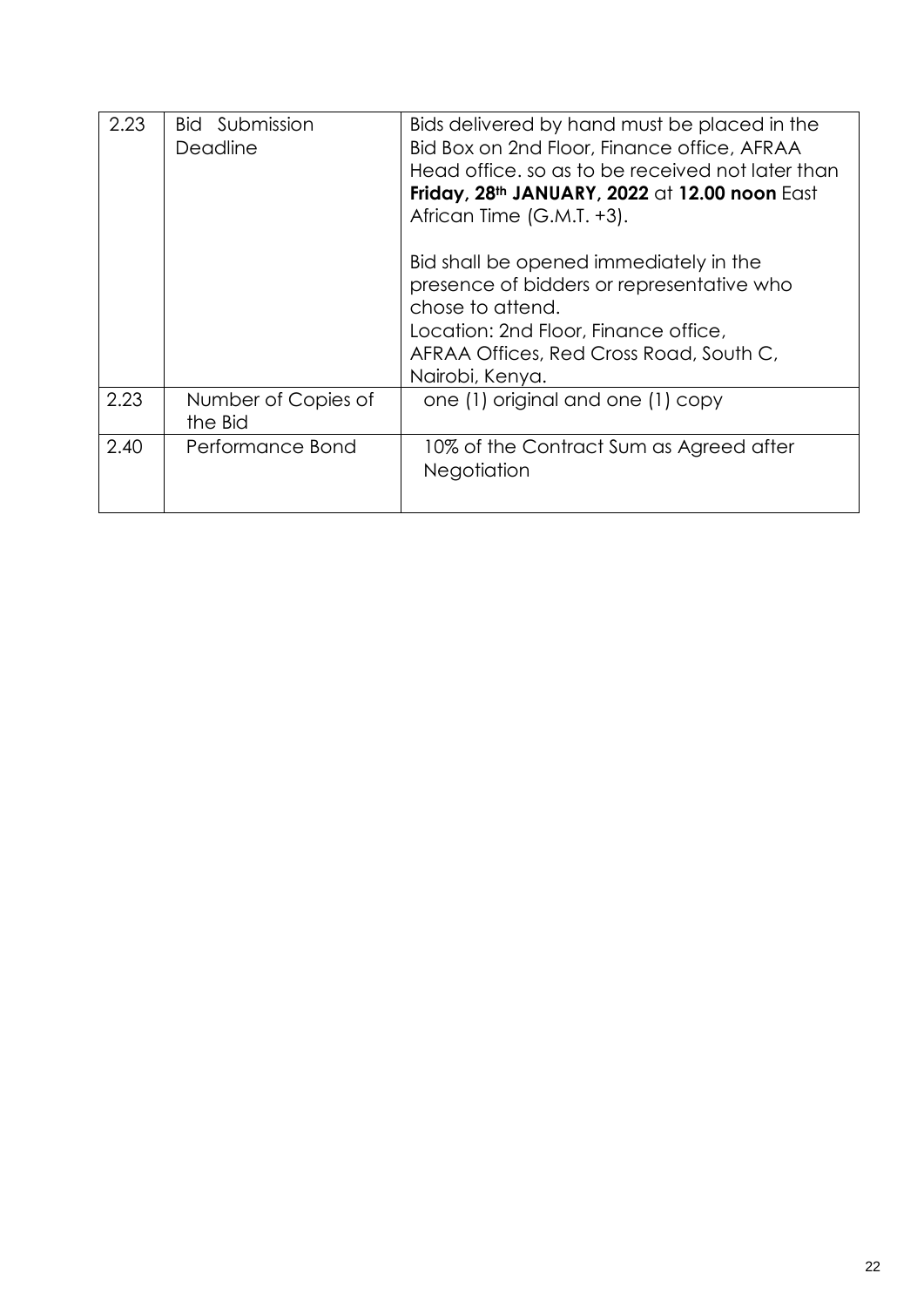#### <span id="page-23-0"></span>**SECTION IV: STANDARD FORMS**

(Bidders Letterhead)

#### **1. BID SUBMISSION FORM**

*(The Bid Submission Form is to be submitted by the Bidding Company or the*  LCM of a Bidding Consortium, along with the Bid. To be provided on *respective interested bidder's letterhead).* Date:

To: The Secretary General, AFRAA P.O. Box 20116-00200 NAIROBI.

Dear Sir/Madam,

#### **REF: RFP FOR CONCESSIONAIRE TO BUILD, OPERATE & TRANSFER THE PROPOSED AFRAA OFFICE BLOCK**

We, the undersigned, offer to provide the services for Design, Finance, Build, Operate and Transfer for existing AFRAA Hotel Building, Red Cross Road, South C, in accordance with your Request for Proposal dated *[Date]* and our Proposal.

*Please find enclosed One (1) original and one (1) copy of our Bid in respect of the Selection of an investment partner for the Project.*

*Please find a (emailed) softcopy of our Bid in respect of the Selection of an investment partner for the Project.*

We are hereby submitting our Proposal, to *convert/change the buildingindicate]*as an office block

We have also attached the mandatory requirements as listed in the Bid documents.

We hereby confirm the following:

The Bid is being submitted by *(name of the Bidding Company/ Lead Consortium Member in case of Bidding Consortium)* who is the Bidding Company / the Lead Consortium Member of the Bidding Consortium comprising (*mention the names of the entities who are the consortium members)*, in accordance with the conditions stipulated in the RFP. *(In caseof a Bidding Consortium)*.

Our Bid includes the Power of Attorney for designating the Lead Consortium Member in the format specified in the RFP, and the Joint Bidding Agreement (as per the principles stated in the RFP) between,  $\overline{\phantom{a}}$ 

We have examined in detail and have understood the terms and conditions stipulated in the RFP Document issued by AFRAA and in any subsequent communication sent by AFRAA. We agree and undertake to abide by all these terms and conditions. Our Bid is consistent with all the requirements of submission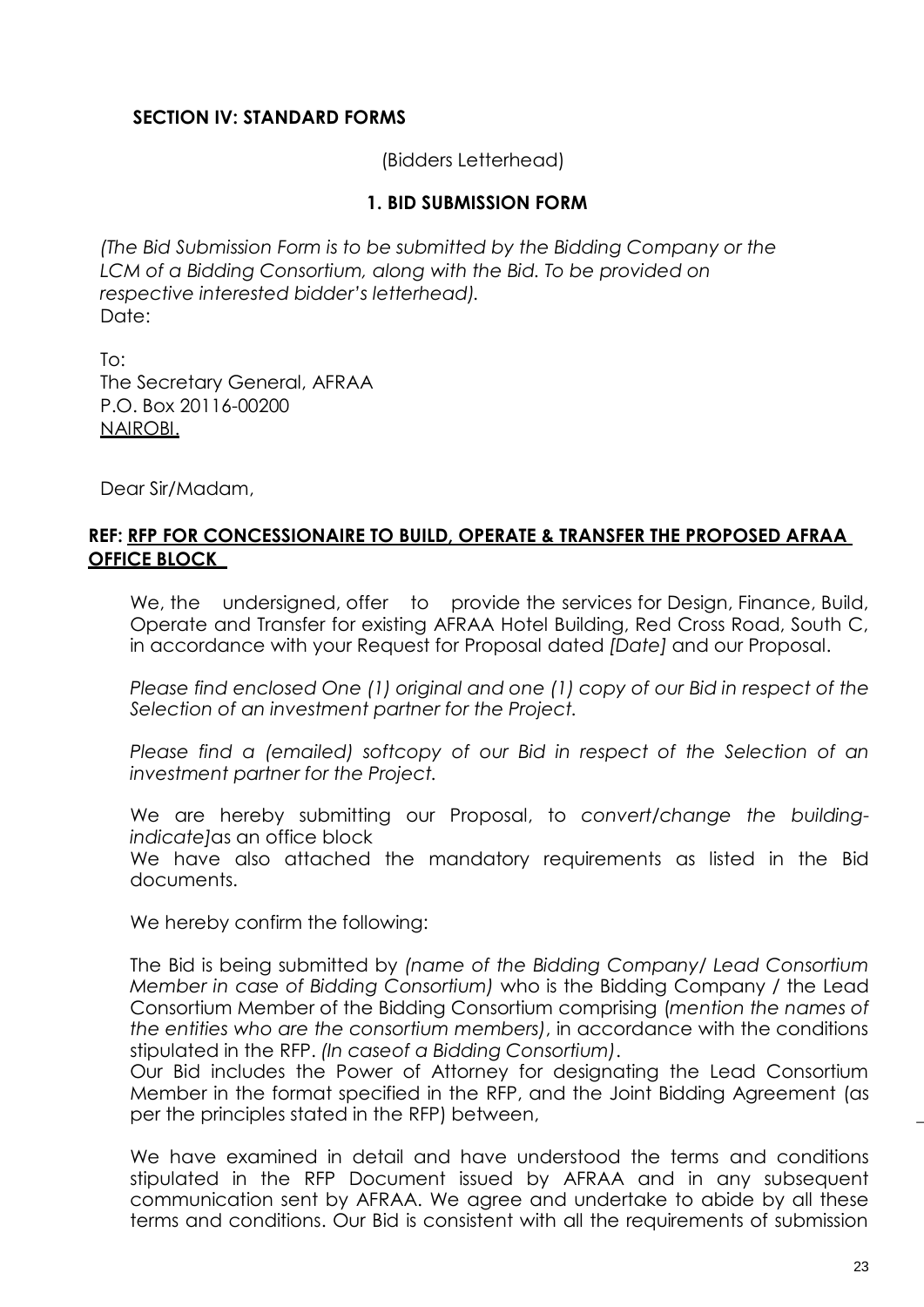as stated in the RFP or in any of the subsequent communications from AFRAA.

The information submitted in our Bid is complete, is strictly as per the requirements as stipulated in the RFP, and is correct to the best of our knowledge and understanding. We confirm that we are solely responsible for any errors or omissions in our Bid.

We confirm that our Proposal does not contain any Conditions.

The Bidding Company / Bidding Consortium of which we are the Lead Consortium Member (Please strike out whichever is not applicable), satisfies the legal requirements and meets all the eligibility criteria laid down in the RFP.

Power of Attorney from the Bidding Company / Lead Consortium Member authorizing the undersigned as the Authorized Representative who is authorized to perform all tasks including, but not limited to providing information, responding to enquiries, entering into contractual commitments on behalf of the Successful Concessionaire, etc., in respect of the AFRAA Project is included as a part of the Proposal.

We confirm that our Bid is valid for a period of 90 days from the last date of submission of the Bid.

We further confirm that we shall not assign this contract or sub-contract any portion of it without the client's prior written consent.

The contract shall be governed by the Laws of Kenya and the language of the contract shall be English language

We understand you are not bound to accept any Proposal that you receive.

We remain.

Yours sincerely,

For and on Behalf of:

Signature and Stamp: (Authorized Representative and Signatory)

Title/Name of the Person: .....................................

Designation: ................................................

Name & Address of Firm ……………………………….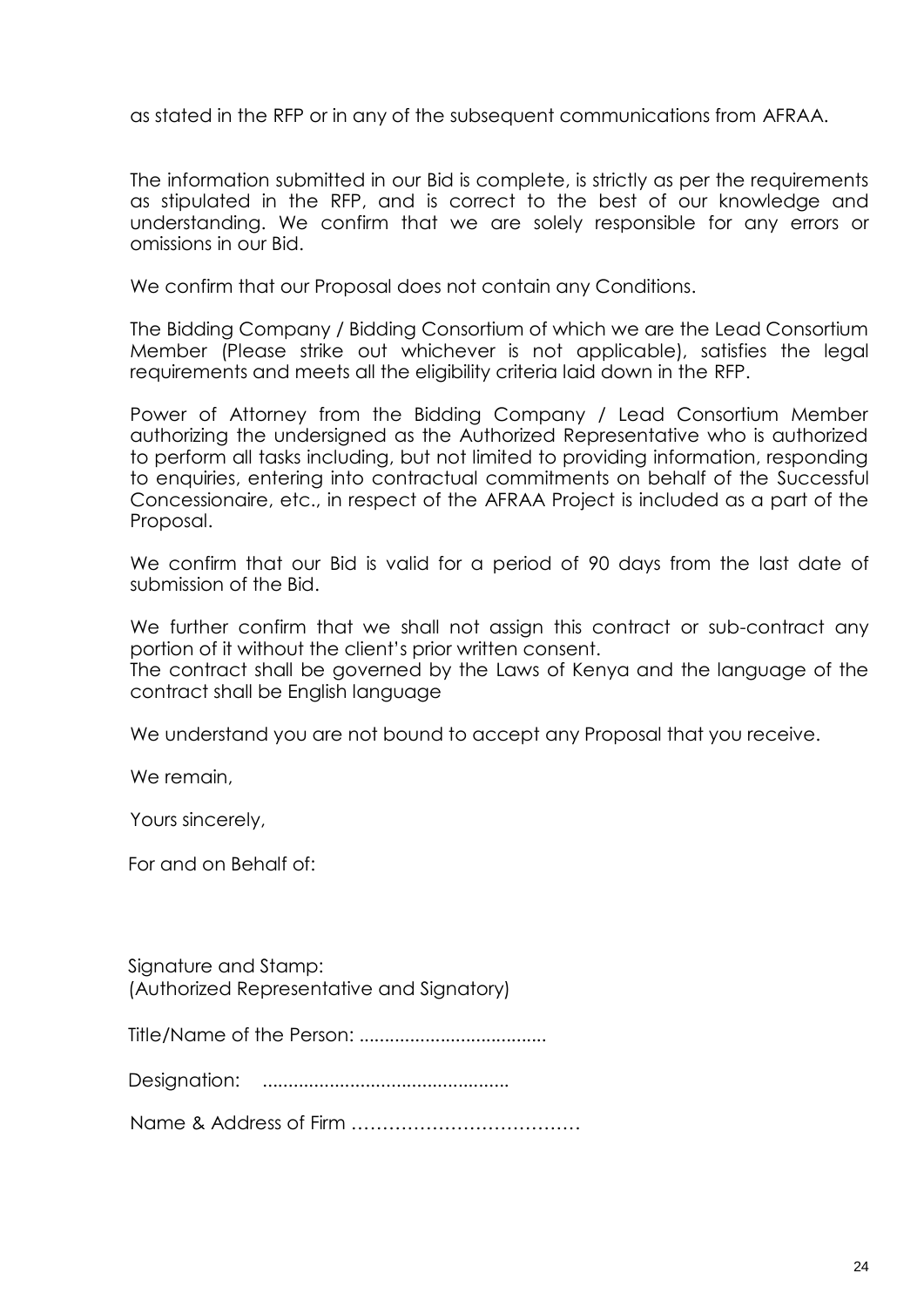## **2. INFORMATION SHEET FOR THE BIDDING CONSORTIUM (BC) PARTY**

Date…………….

Each Applicant that is a BC Party must submit this information.

BC Applicant Legal Name: [**insert full legal name**]

BC party / Sub-Contractor's Legal Name: [**insert full legal name of JV party**]:

BC Party's Country of Registration: [**indicate country of registration**]:

BC party's year of constitution: [**indicate year of constitution**]:

BC party's Legal address in country of constitution: [**insert street/ number/ town or city/ country**];

BC party authorized representative information Name: [**insert full legal name**] Address: [**insert street/ number/ town or city/ country**]

Telephone/Fax numbers: [**including country and city codes**]

E-mail address: [**indicate e-mail address**]

Attached are copies of original documents of:

- 1 Articles of Incorporation or Documents of Constitution of the legal entity named above.
- 2 In case of government owned entity, documents establishing legal and financial autonomy and compliance with commercial law.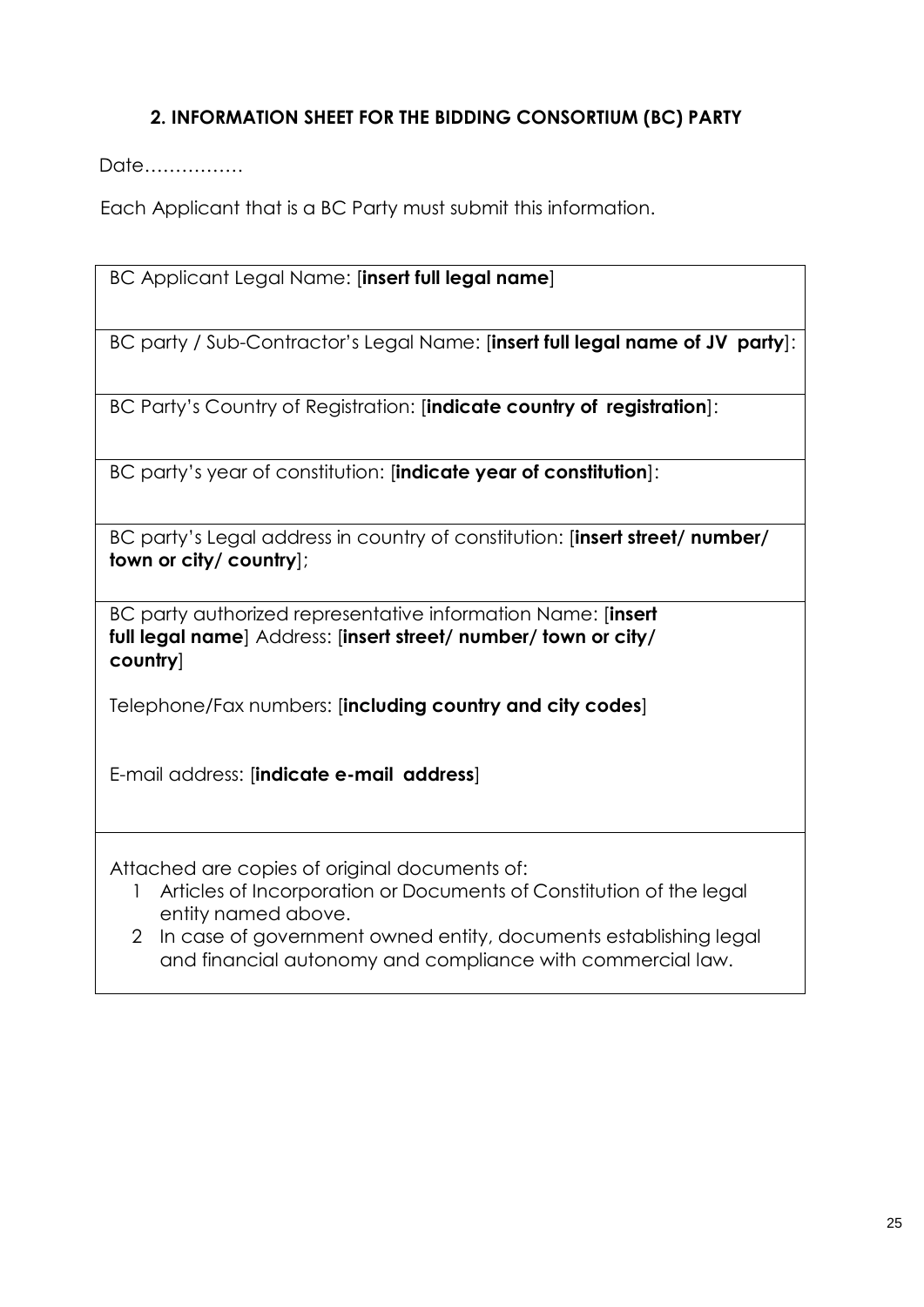## **3. CERTIFICATE OF BIDDER'S/ PARTNER'S VISIT TO SITE OR PRE-BID CONFERENCE**

| This is to certify that                                                                                                                                                                   |  |
|-------------------------------------------------------------------------------------------------------------------------------------------------------------------------------------------|--|
| [M/s]                                                                                                                                                                                     |  |
| Being the authorized representative/Agent of [Name of Qualified<br><b>Partner</b>                                                                                                         |  |
|                                                                                                                                                                                           |  |
| participated in the organized visit of the site/pre-bid conference of the works for the [Name of<br>Contract] Concessionaire to Build, Operate & Transfer the Proposed AFRAA Office Block |  |
| held on                                                                                                                                                                                   |  |
|                                                                                                                                                                                           |  |
|                                                                                                                                                                                           |  |
|                                                                                                                                                                                           |  |
|                                                                                                                                                                                           |  |
| [AFRAA's Representative]                                                                                                                                                                  |  |
|                                                                                                                                                                                           |  |
|                                                                                                                                                                                           |  |

NOTE: This form is to be completed whether the site visit/Conference is made at the time of the organized site or privately organized.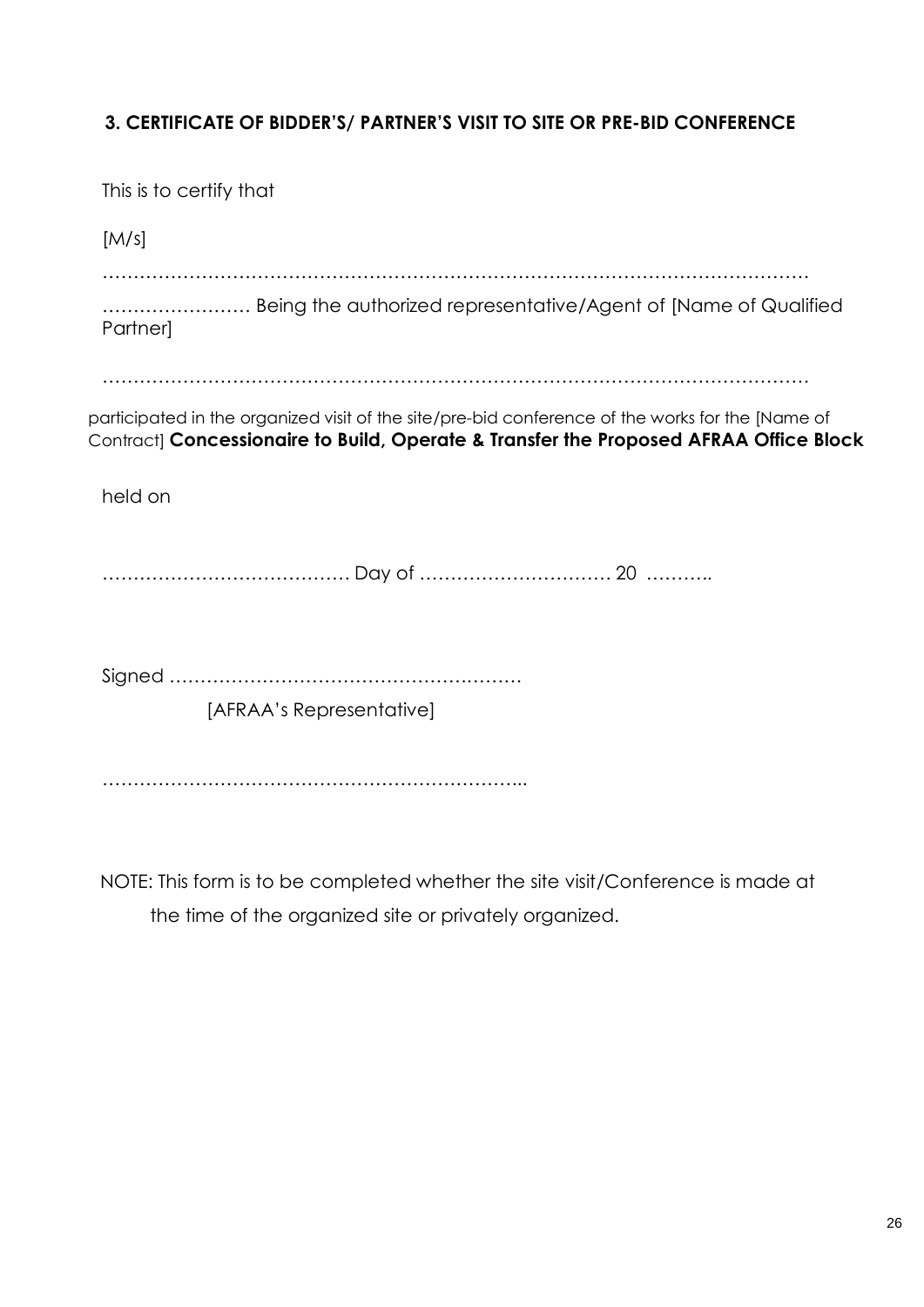#### **4. POWER OF ATTORNEY FOR AUTHORISED REPRESENTATIVE**

We …………………………………. (Name and address of the registered office) do hereby constitute, appoint and authorize Mr. / Mrs. / Ms............ *(name and position)* who is presently employed with us and holding the position of ………………………. as our attorney, to do in our name and on our behalf, all such acts, deeds and things necessary in connection with or incidental to our proposal for the project "**RFP FOR CONCESSIONAIRE TO BUILD, OPERATE & TRANSFER THE PROPOSED AFRAA OFFICE BLOCK**", including signing and submission of all documents and providing information / responses to the AFRAA, representing us in all matters before AFRAA, and generally dealing with AFRAA in all matters in connection with our Proposal for the said Project.

We hereby agree to ratify all acts, deeds and things lawfully done by our said attorney pursuant to this Power of Attorney and that all acts, deeds and things done by our aforesaid attorney shall and shall always be deemed to have been done by us.

IN WITNESS WHEREOF WE, ...................... THE ABOVE NAMED PRINCIPAL HAVE EXECUTED THIS POWER OF ATTORNEY ON THIS ............ DAY OF......................., 20……. For ………………………………………………. ….. (Signature Name, Title and Address) Witnesses: 1  $\mathcal{D}$ Notarized Accepted Accepted Accepted Accepted Accepted Accepted Accepted Accepted Accepted Accepted Accepted Accepted Accepted Accepted Accepted Accepted Accepted Accepted Accepted Accepted Accepted Accepted Accepted Accep

………………………………………………..….. (Signature, Name, Title and Address of the Attorney)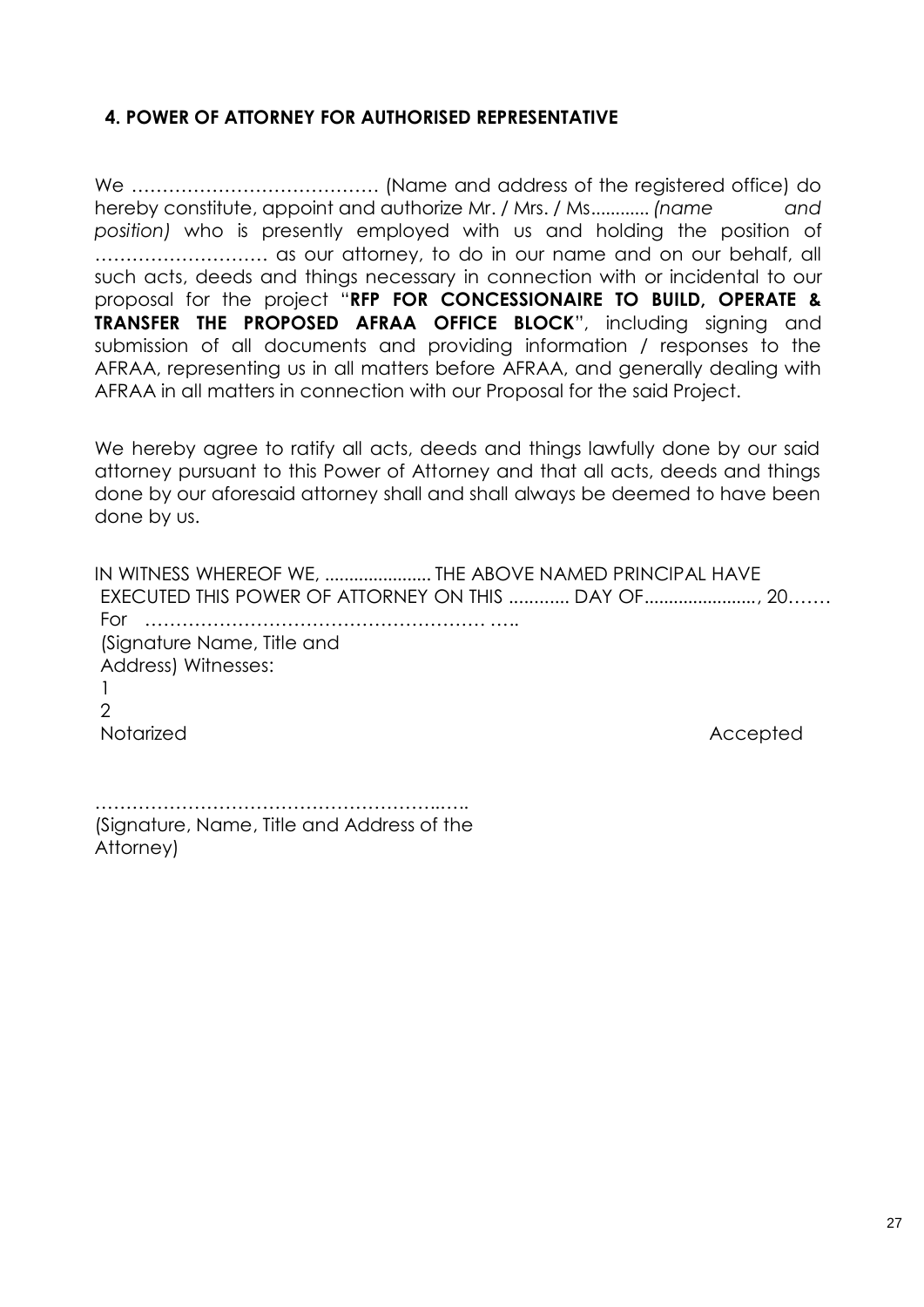#### **5. FORMAT FOR UNDERTAKING**

The information / documents submitted by us are true to our knowledge and if the information / documents so furnished shall be found to be untrue or false, the bid shall be liable for disqualification and our Bid Security accompanying the Bid will be forfeited.

Also, we are aware that if the information / document furnished is found to be untrue or false during the currency of contract, then our contract is liable for termination.

We hereby declare that we have made ourselves thoroughly conversant with the specifications, conditions laid by AFRAA for this bid and we have understood the same before submitting this Bid.

We hereby certify and confirm that in the preparation and submission of our Bid for the proposals listed below, we have not acted in concert or in collusion with any other Bidder or other person(s) and also not done any act, deed or thing which is or could be regarded as anti-competitive.

We further confirm that we have not offered nor will offer any illegal gratification in cash or in kind to any person or agency in connection with the instant proposals.

We remain,

Yours sincerely,

For and on Behalf of:

| Signature and Stamp:                      |  |
|-------------------------------------------|--|
| (Authorized Representative and Signatory) |  |

Title/Name of the Person: .....................................

Designation: ................................................

Name & Address of Firm ……………………………

#### **Signature of Witness**

Witness/Name

Dated the  $\qquad \qquad$  day of  $\qquad \qquad$  20\_\_\_.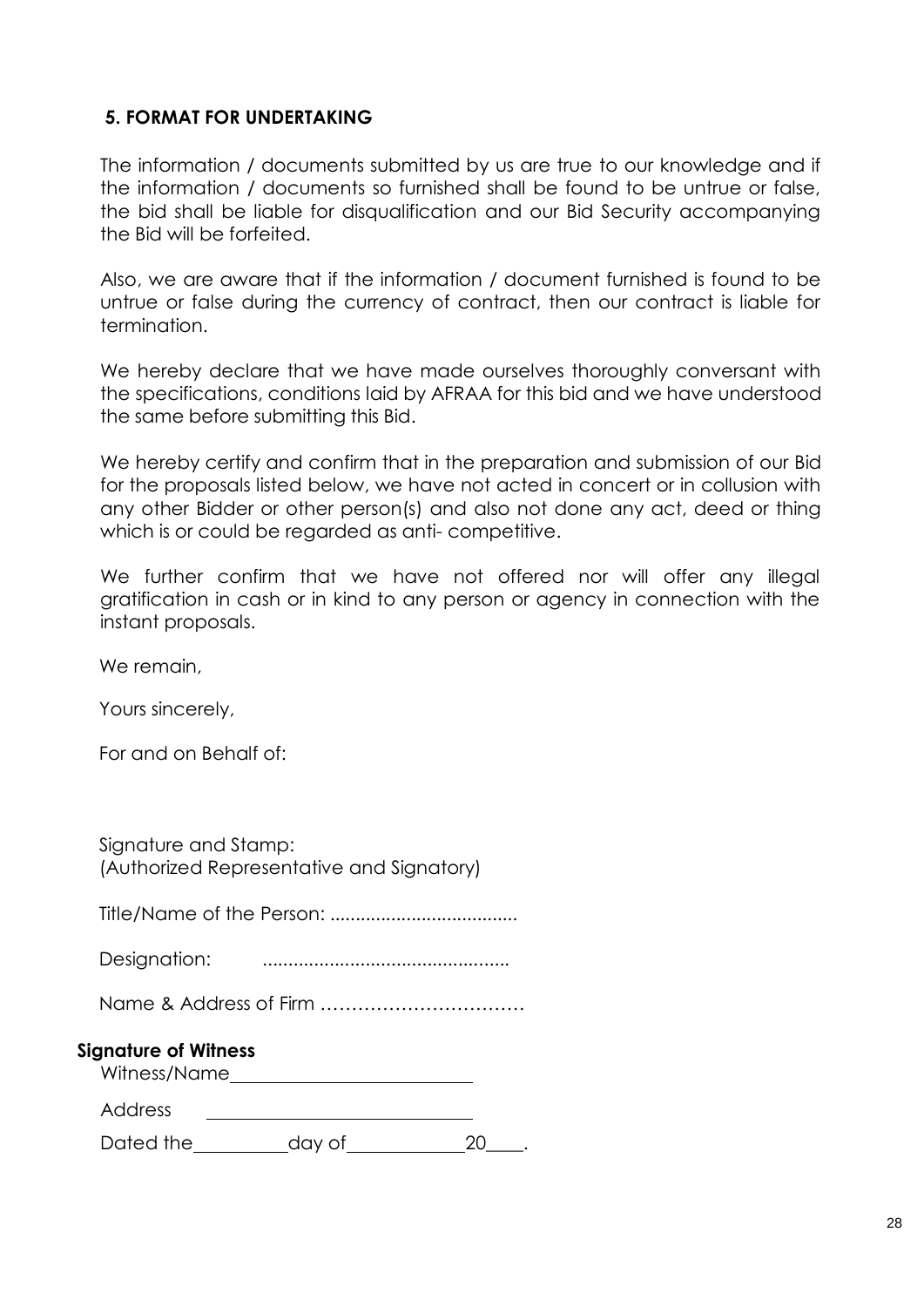### **6. FORM OF TENDER SECURITY**

### **[letter head of the Bank/Insurance]**

WHEREAS ………………………………………... (Hereinafter called "the Bidder") has submitted his bid dated ………………………… for the build, design and operate of proposed AFRAA block of ……… *(Name of Contract)* 

KNOW ALL PEOPLE by these presents that WE ……………………. having our registered office at

………… (herein after called "the Bank/Insurer"), are bound unto …………………………… (hereinafter called "the

AFRAA") in the sum of Kshs.……………………… for which payment well and truly to be made to the said

AFRAA, the Bank binds itself, its successors and assigns by these presents sealed with the Common

Seal of the said Bank this ……………. Day of ………20…………

#### **THE CONDITIONS** of this obligation are:

1. If after bid opening the tenderer withdraws his tender during the period of bid validity specified in the instructions to tenderers

Or

2. If the tenderer, having been notified of the acceptance of his bid by the AFRAA during the period of the bid validity:

a. fails or refuses to execute the form of Agreement in accordance with the instructions to Bidders, if required; or

b. fails or refuses to furnish the Performance Security, in accordance with the Instructions to

Tenderers;

We undertake to pay to AFRAA up to the above amount upon receipt of his first written demand, without the AFRAA having to substantiate his demand, provided that in his demand AFRAA will note that the amount claimed by him is due to him, owing to the occurrence of one or both of the two conditions, specifying the occurred condition or conditions.

This guarantee will remain in force up to and including thirty (30) days after the period of bid validity, and any demand in respect thereof should reach the Bank not later than the said date.

### **[Date]**

### **[signature]**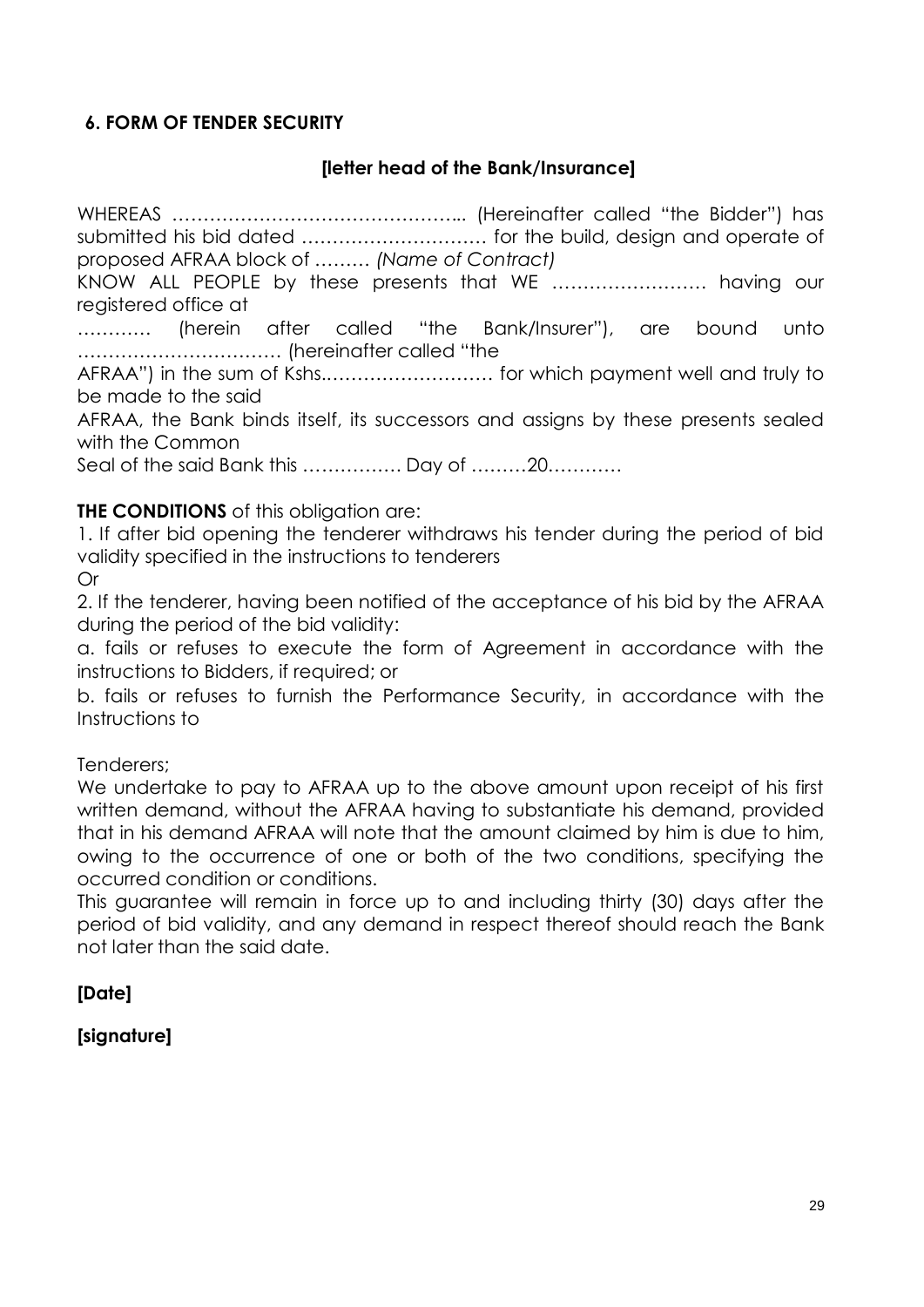### **7. FORMAT OF POWER OF ATTORNEY FOR DESIGNATING LEAD CONSORTIUM MEMBER**

(Each firm to designate LCM on separate sheet)

### **POWER OF ATTORNEY FOR DESIGNATING LEAD CONSORTIUM MEMBER**

Whereas AFRAA has invited proposals from interested parties for Concessionaire to Build, Operate & Transfer the Proposed AFRAA Office Block

Whereas, the members of the Consortium are interested in bidding for the Project and implementing the Project in accordance with the terms and conditions of the RFP/Request for Proposal (RFP) Document and other connected documents in respect of the Project, and

Whereas, it is necessary under the RFP Document for the Consortium Member to designate the Lead Consortium Member with all necessary power and authority to do for and on behalf of the Consortium, all acts, deeds and things as may be necessary in connection with the Consortium's bid for the Project who, acting jointly, would have all necessary power and authority to do all acts, deeds and things on behalf of the Consortium, as may be necessary in connection with the Consortium's bid for the Project.

NOW THIS POWER OF ATTORNEY WITNESSETH THAT;

We, M/s.  $\blacksquare$  (Consortium Member) (the respective names and addresses of the registered office) do hereby designate M/s. being one of the members of the Consortium, as the Lead Consortium Member of the Consortium, to do on behalf of the Consortium, all or any of the acts, deeds or things necessary or incidental to the Consortium's bid for the Project, including submission of proposal, participating in conferences, responding to queries, submission of information / documents and generally to represent the Consortium in all its dealings with AFRAA, any other Government Agency or any person, in connection with the Project until culmination of the process of bidding and thereafter till the Agreement is entered into with AFRAA.

We hereby agree to ratify all acts, deeds and things lawfully done by Lead Consortium Member, our said attorney pursuant to this Power of Attorney and that all acts deeds and things done by our aforesaid attorney shall and shall always be deemed to have been done by us / Consortium.

Dated this …………………….….…… day of......................................20…….

Signed & Stamped: …………………………………………………………..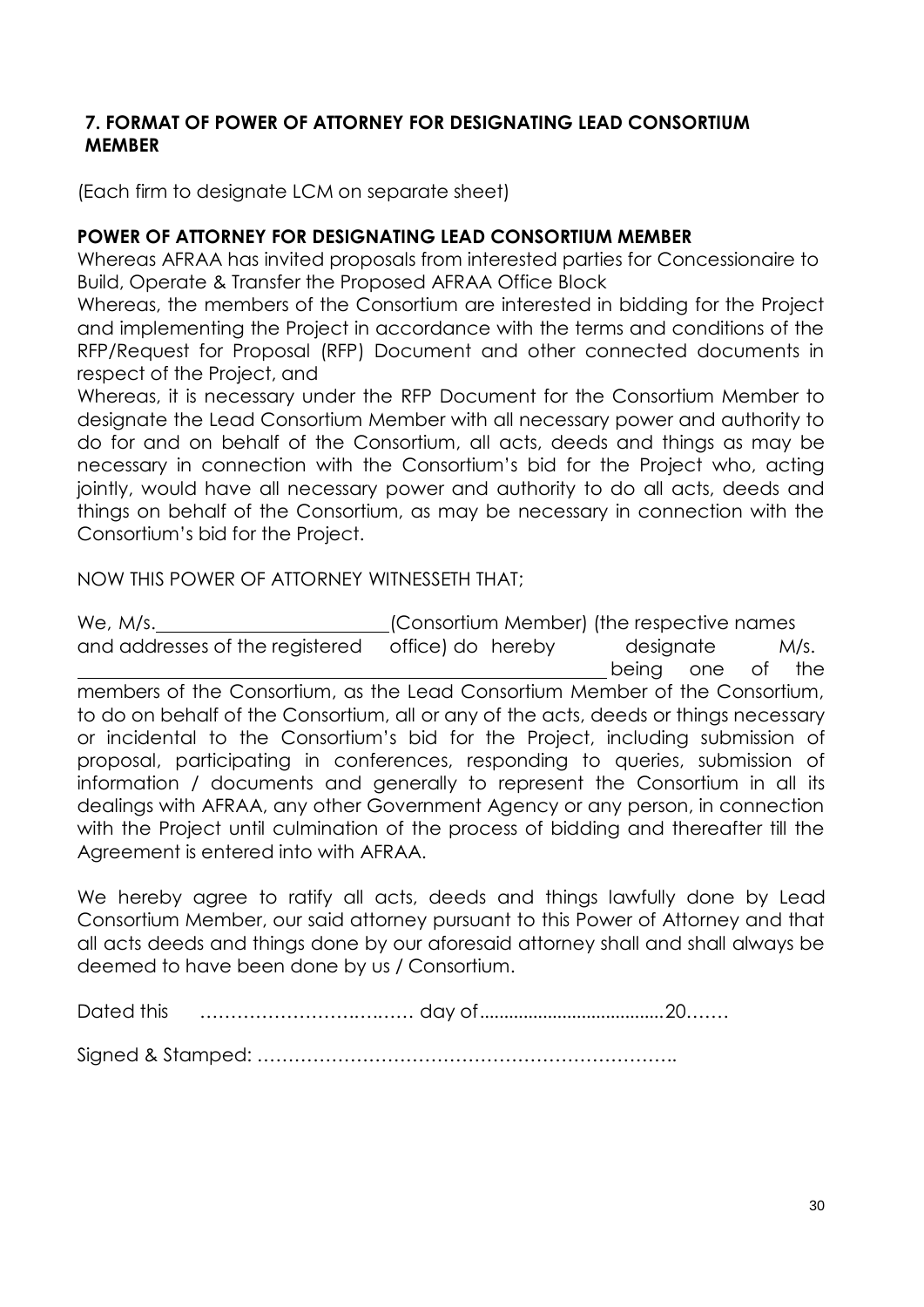### **8. CONFIDENTIAL BUSINESS QUESTIONNAIRE**

You are requested to give the particulars indicated in Part 1 and either Part 2 (a), 2(b) or 2(c) whichever applied to your type of business.

You are advised that it is a serious offence to give false information on this form. **Part 1 General**

| Location of business<br>Registration Certificate No.                   |
|------------------------------------------------------------------------|
| Maximum value of business which you can handle at any one time - Kshs. |
| Name of your                                                           |
| Part 2 (a) – Sole Proprietor                                           |
| Your name in<br>Citizenship details                                    |
| .                                                                      |

#### **Part 2 (b) – Partnership**

Given details of partners as follows

| Name | Nationality | Citizenship | Shares |  |
|------|-------------|-------------|--------|--|
|      |             |             |        |  |
|      |             |             |        |  |
|      |             |             |        |  |
|      |             |             |        |  |
|      |             |             |        |  |

### **Part 2 (c) – Registered Company Private or Public**

State the nominal and issued capital of company Nominal Kshs. Issued Kshs. Given details of all directors as follows

| Name | Nationality | Citizenship | Shares |
|------|-------------|-------------|--------|
|      |             |             |        |
|      |             |             |        |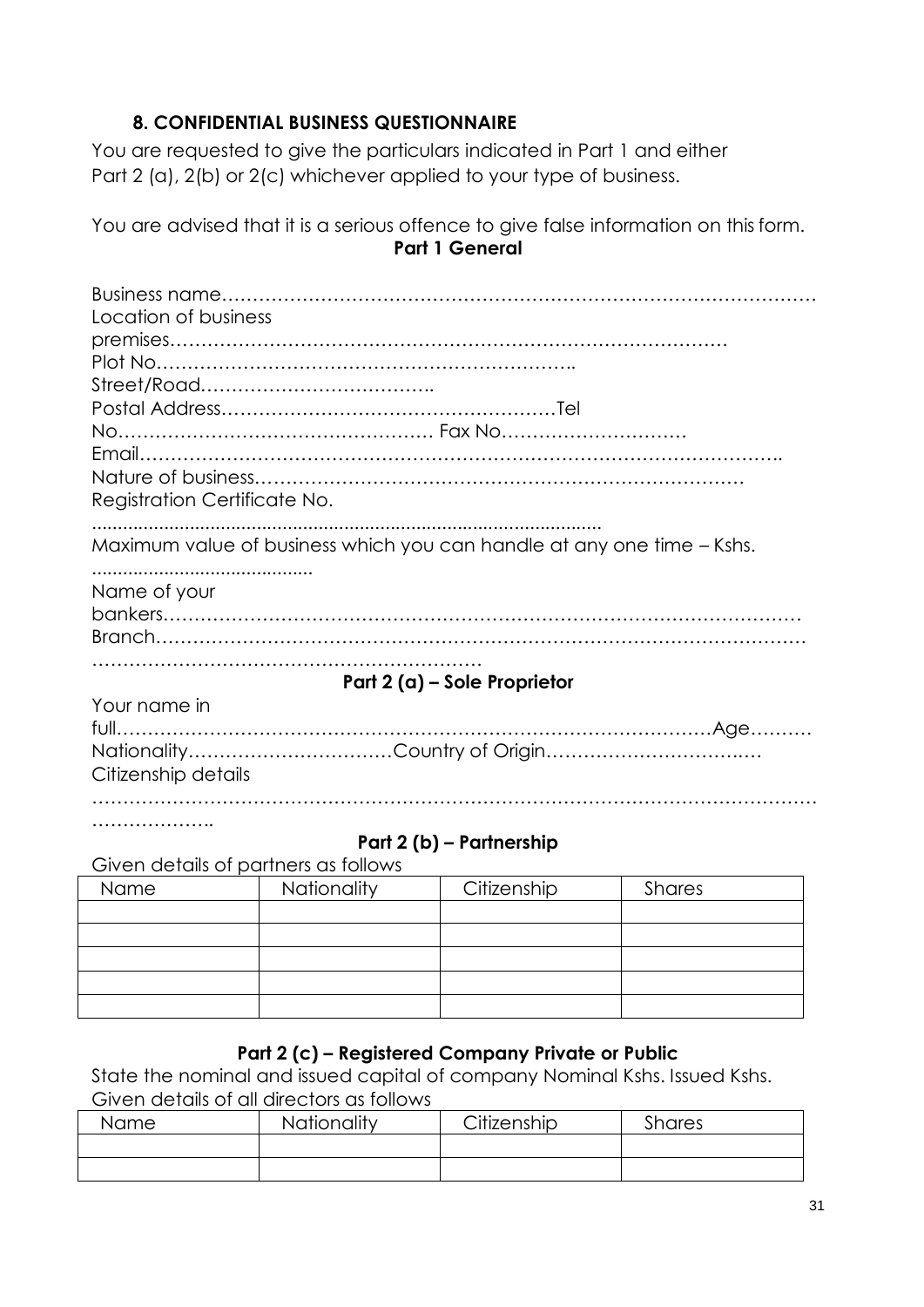### **Part 3 (a) Litigation history.**

The applicant should provide accurate information on any litigation or arbitration resulting from contracts completed or under its execution over the last five years. A consistent history of awards against the applicant or any partner of a joint venture may result in failure of the application.

| Year | Award FOR or<br><b>AGAINST</b><br>Applicant | Name of client,<br>cause of<br>litigation, and<br>matter in<br>dispute | Disputed<br>amount (current<br>value Kshs.) |
|------|---------------------------------------------|------------------------------------------------------------------------|---------------------------------------------|
|      |                                             |                                                                        |                                             |
|      |                                             |                                                                        |                                             |
|      |                                             |                                                                        |                                             |
|      |                                             |                                                                        |                                             |

#### **Part 3 (b).**

State if your company is a subject of bankruptcy proceeding, in receivership, administrative receivership or any other form of liquidation as defined by the applicable

law………………………………………………………………………………………………… ………….….……………………………………………………………………………………… ……………………………………………………………………………………………………… …………………………………………

|--|--|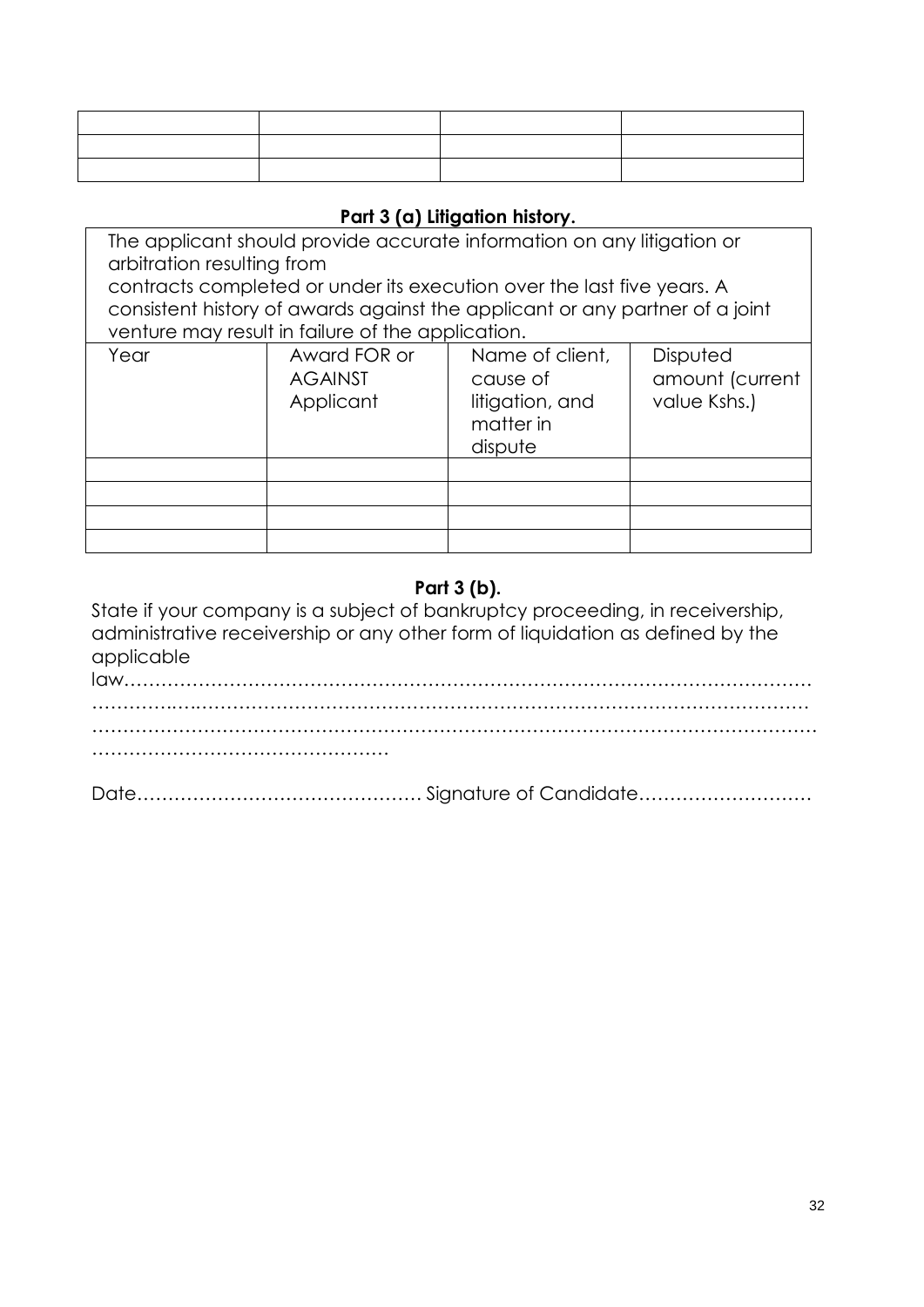### **9. DECLARATION AND COMMITMENT TO THE CODE OF ETHICS COMMITMENT TO THE CODE OF ETHICS**

(To be submitted as part of any quotation or tender or proposal)

I ……………………………………. (person) on behalf of (Name of the Business/Company/Firm) declare that I have read and fully understood the contents of the Public Procurement and Asset Disposal Act. 2015, Regulations and the Code of Ethics for persons participating in Public Procurement and Asset Disposal and my responsibilities under the Code.

I do hereby commit to abide by the provisions of the Code of Ethics for persons participating in Public Procurement and Asset Disposal.

| Name of Authorized signatory                                                                                                                                                                                                   |
|--------------------------------------------------------------------------------------------------------------------------------------------------------------------------------------------------------------------------------|
|                                                                                                                                                                                                                                |
|                                                                                                                                                                                                                                |
| Office address music continuum contracts and all the contracts of the contracts of the contracts of the contracts of the contracts of the contracts of the contracts of the contracts of the contracts of the contracts of the |
|                                                                                                                                                                                                                                |
| E-mail                                                                                                                                                                                                                         |
| Name of the Firm/Company                                                                                                                                                                                                       |
|                                                                                                                                                                                                                                |
| (Company Seal/ Rubber Stamp where applicable)                                                                                                                                                                                  |
|                                                                                                                                                                                                                                |
|                                                                                                                                                                                                                                |
|                                                                                                                                                                                                                                |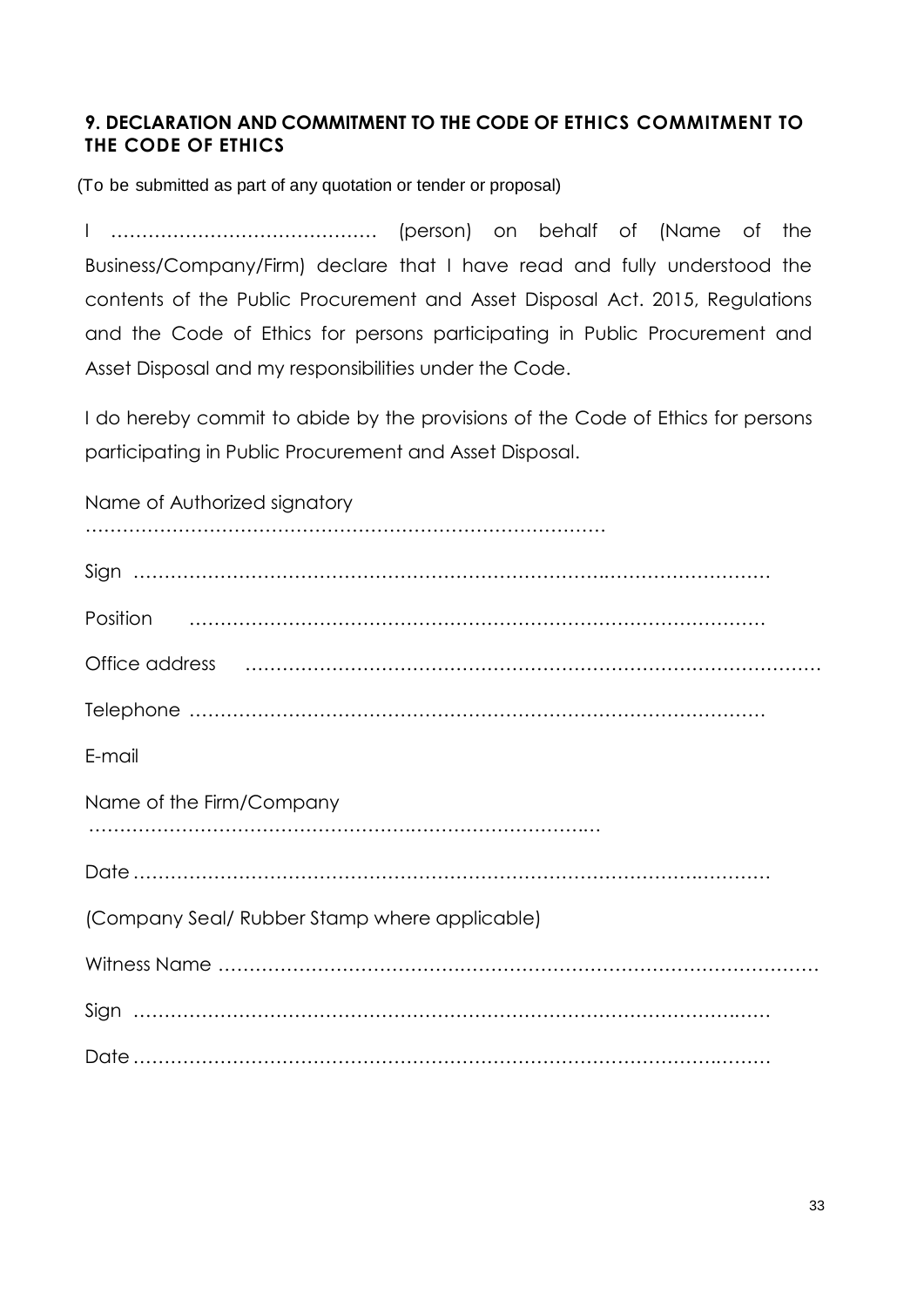## **10. COMPANY/FIRM'S BIDDER'S REFERENCES/ SPECIFIC EXPERIENCE**

#### **Relevant Projects Carried Out in the Last Five Years that Best Illustrate Capacity & Qualifications**

Using the format below, provide information on each Project/assignment for which your Company either individually, as a corporate entity or in association, was legally contracted.

| <b>Assignment Name:</b>                                                                                      | Country                                                                          |  |  |  |  |
|--------------------------------------------------------------------------------------------------------------|----------------------------------------------------------------------------------|--|--|--|--|
| Location within Country:                                                                                     | Professional Staff provided by Your<br>Firm/Entity(profiles):                    |  |  |  |  |
| Name of Client:                                                                                              | Clients contact person for the assignment.                                       |  |  |  |  |
| Address:                                                                                                     | No of Staff-Months;<br>Duration of Assignment:                                   |  |  |  |  |
| Start<br>Completion<br>(Month/Year)<br>(Month/Year):                                                         | Approx. Value of Services (Kshs)                                                 |  |  |  |  |
| Name of Associated Consultants.<br>If any:                                                                   | No of Months of Professional<br><b>Staff provided by Associated Consultants:</b> |  |  |  |  |
| Name of Senior Staff (Project Director/Coordinator, Team Leader) Involved and<br><b>Functions Performed:</b> |                                                                                  |  |  |  |  |
| Narrative Description of project:                                                                            |                                                                                  |  |  |  |  |

Description of Actual Services Provided by Your Staff:

Firm's Name:

Name and title of signatory;

### *NB: Proof of undertaking such assignments must be attached by the bidder*.

*(May be amended as necessary)*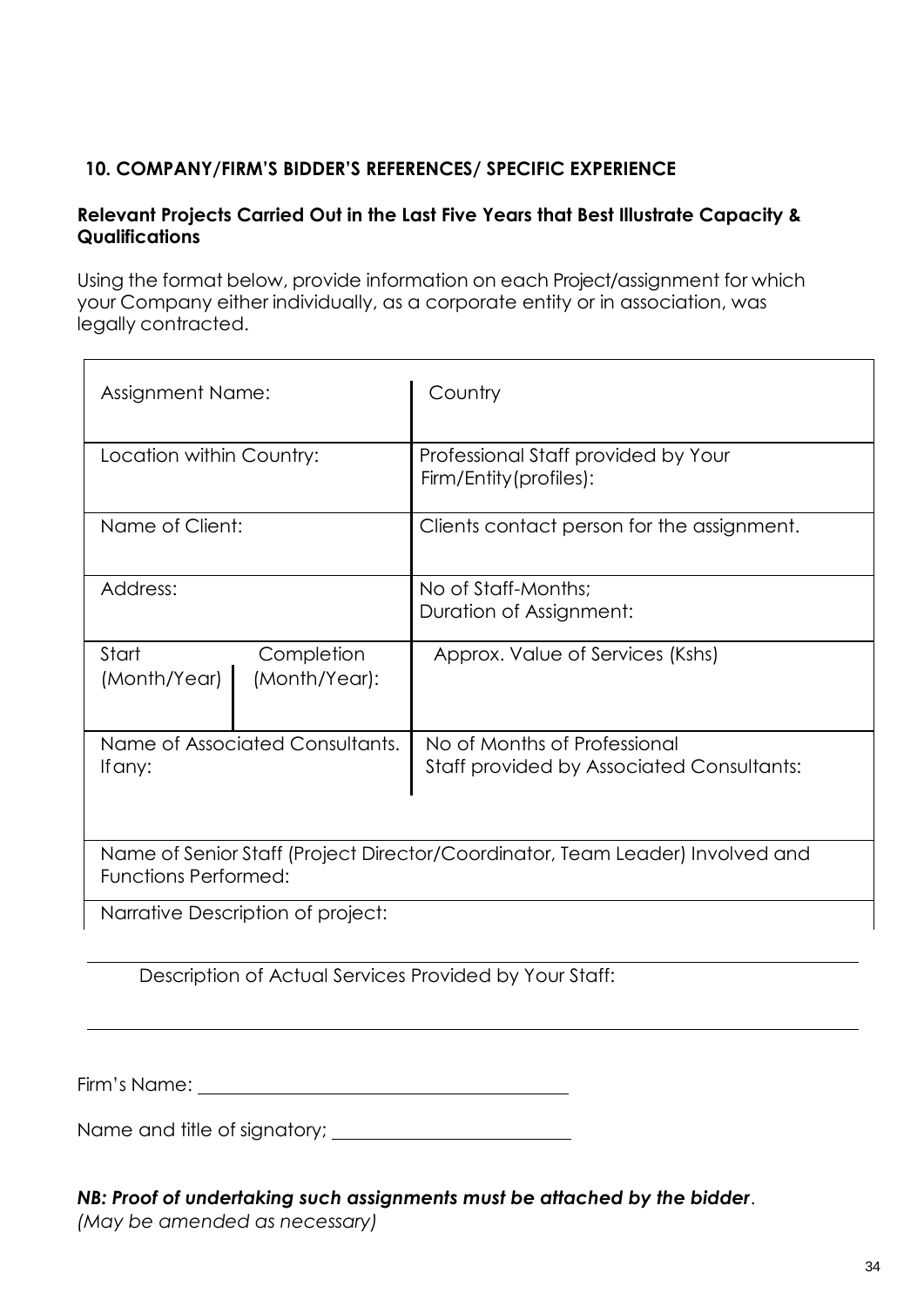## **TEAM COMPOSITION AND TASK ASSIGNMENTS**

## **Technical/Managerial Staff**

| Name | Position | Task |
|------|----------|------|
|      |          |      |
|      |          |      |
|      |          |      |
|      |          |      |
|      |          |      |

# • **Support Staff**

| Name | Position | Task |
|------|----------|------|
|      |          |      |
|      |          |      |
|      |          |      |
|      |          |      |
|      |          |      |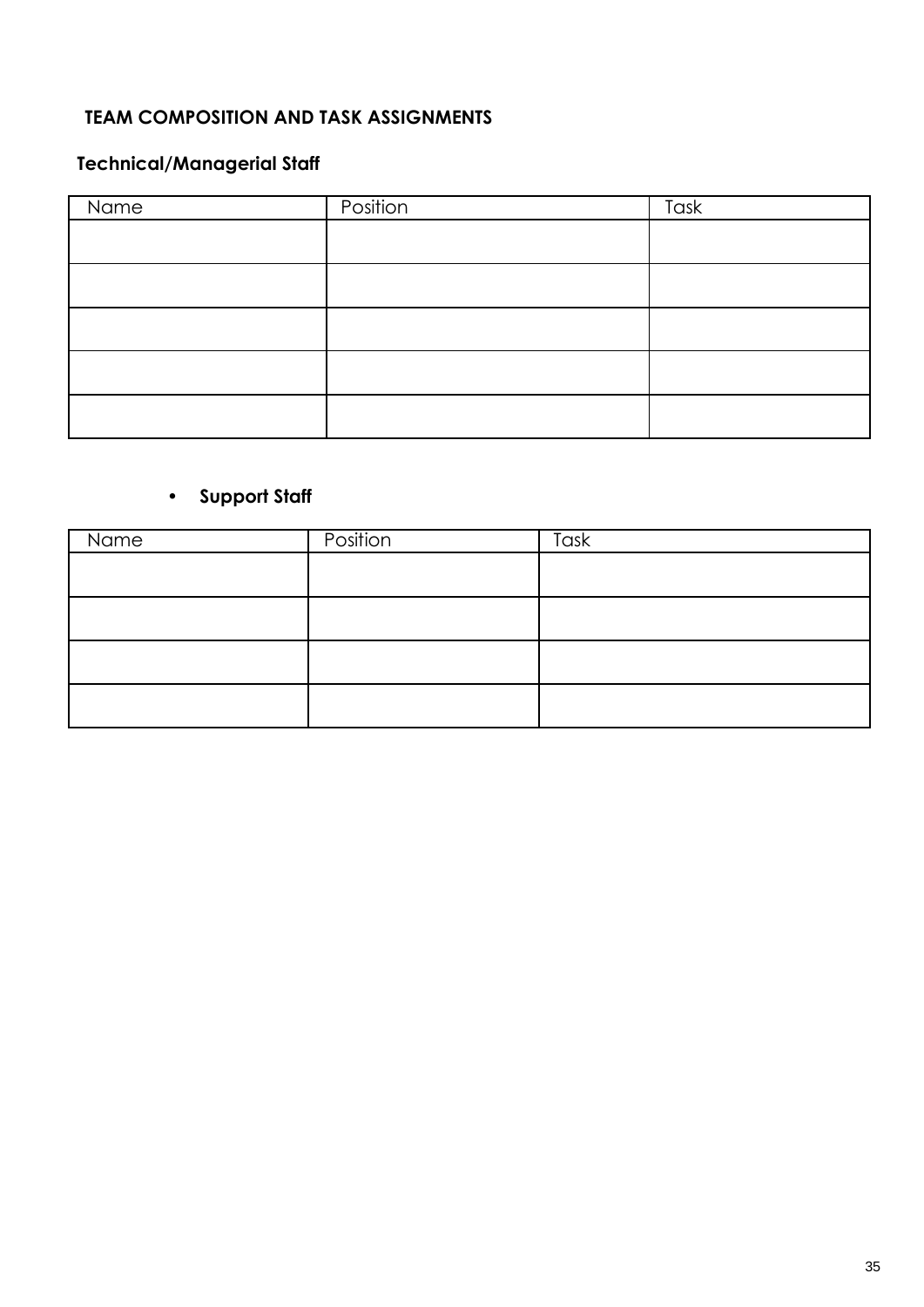## **ACTIVITY SCHEDULE**

Months (in the Form of a Bar Chart)

|      | Position                    | Reports                                                                                                                                                                                                                        |              |                |     |     |  |     |    |    |    | Number       |
|------|-----------------------------|--------------------------------------------------------------------------------------------------------------------------------------------------------------------------------------------------------------------------------|--------------|----------------|-----|-----|--|-----|----|----|----|--------------|
| Name |                             | Due/ Activities                                                                                                                                                                                                                | $\mathbf{1}$ | 2 <sup>1</sup> | 3 4 | 567 |  | 8 9 | 10 | 11 | 12 | of<br>months |
|      |                             |                                                                                                                                                                                                                                |              |                |     |     |  |     |    |    |    |              |
|      |                             |                                                                                                                                                                                                                                |              |                |     |     |  |     |    |    |    |              |
|      |                             |                                                                                                                                                                                                                                |              |                |     |     |  |     |    |    |    |              |
|      |                             |                                                                                                                                                                                                                                |              |                |     |     |  |     |    |    |    |              |
|      |                             |                                                                                                                                                                                                                                |              |                |     |     |  |     |    |    |    |              |
|      |                             |                                                                                                                                                                                                                                |              |                |     |     |  |     |    |    |    |              |
|      |                             |                                                                                                                                                                                                                                |              |                |     |     |  |     |    |    |    |              |
|      |                             |                                                                                                                                                                                                                                |              |                |     |     |  |     |    |    |    |              |
|      |                             |                                                                                                                                                                                                                                |              |                |     |     |  |     |    |    |    |              |
|      | Reports Due: ________       |                                                                                                                                                                                                                                |              |                |     |     |  |     |    |    |    |              |
|      |                             | Activities Duration: ______                                                                                                                                                                                                    |              |                |     |     |  |     |    |    |    |              |
|      |                             |                                                                                                                                                                                                                                |              |                |     |     |  |     |    |    |    |              |
|      | (Authorized representative) |                                                                                                                                                                                                                                |              |                |     |     |  |     |    |    |    |              |
|      |                             | Full Name: Name and South Art and South Art and South Art and South Art and South Art and South Art and South Art and South Art and Art and Art and Art and Art and Art and Art and Art and Art and Art and Art and Art and Ar |              |                |     |     |  |     |    |    |    |              |
|      |                             |                                                                                                                                                                                                                                |              |                |     |     |  |     |    |    |    |              |
|      |                             |                                                                                                                                                                                                                                |              |                |     |     |  |     |    |    |    |              |

Address: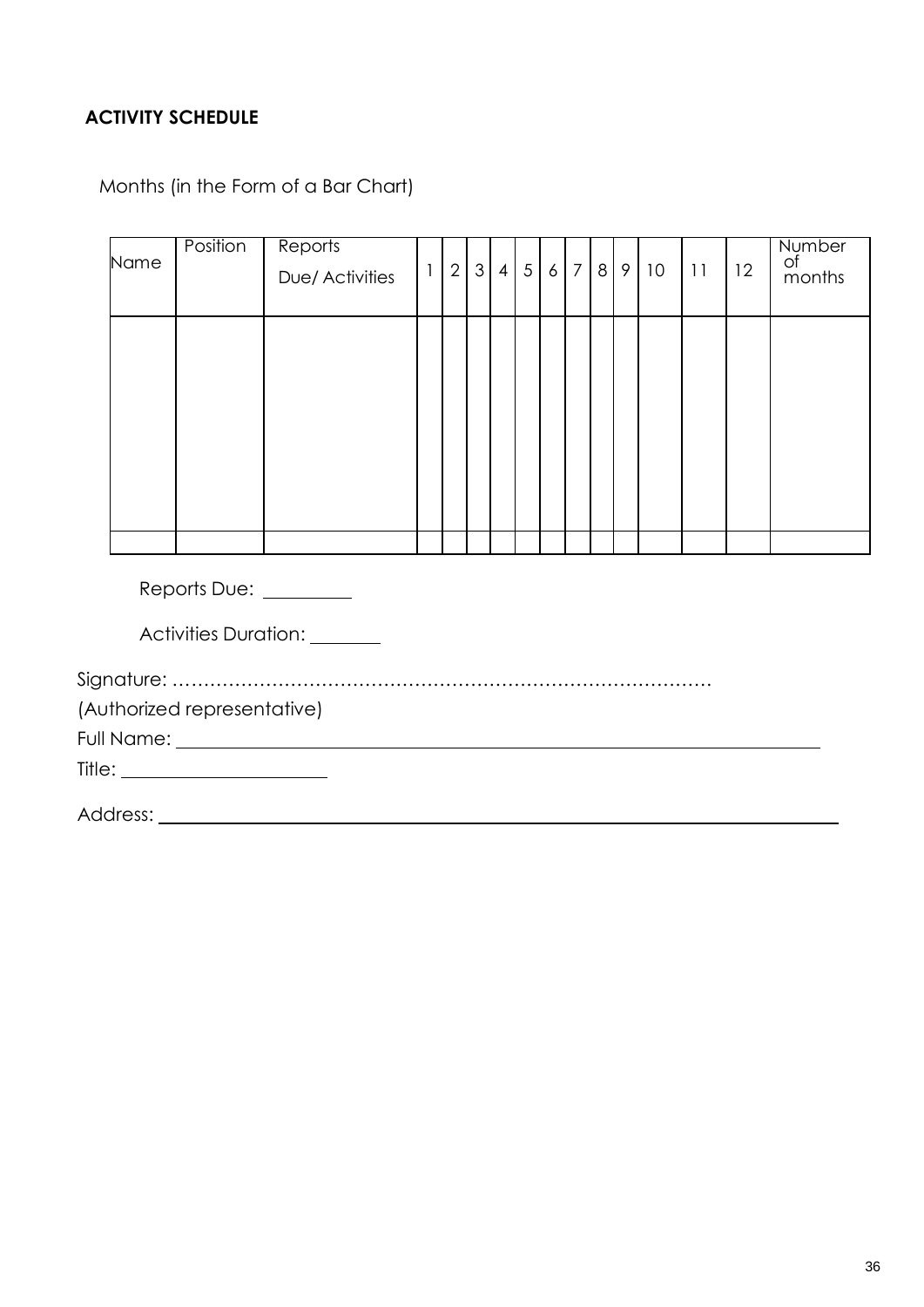## **ACTIVITY (WORK SCHEDULE)**

*[1st,2nd, etc, are months from the start of assignment)*

|                 | st | $\overline{2}$<br>nd | 3<br>rd | 4<br>th | 5<br>th | 6<br>th | 7<br>th | 8<br>th | 9<br>th | 10 <sup>°</sup><br>th | 11<br>th | 12th |  |
|-----------------|----|----------------------|---------|---------|---------|---------|---------|---------|---------|-----------------------|----------|------|--|
|                 |    |                      |         |         |         |         |         |         |         |                       |          |      |  |
| Activity (Work) |    |                      |         |         |         |         |         |         |         |                       |          |      |  |
|                 |    |                      |         |         |         |         |         |         |         |                       |          |      |  |
|                 |    |                      |         |         |         |         |         |         |         |                       |          |      |  |
|                 |    |                      |         |         |         |         |         |         |         |                       |          |      |  |
|                 |    |                      |         |         |         |         |         |         |         |                       |          |      |  |
|                 |    |                      |         |         |         |         |         |         |         |                       |          |      |  |
|                 |    |                      |         |         |         |         |         |         |         |                       |          |      |  |
|                 |    |                      |         |         |         |         |         |         |         |                       |          |      |  |

## **(b). Completion and Submission of Reports**

| Reports                                                                                                     | Date |
|-------------------------------------------------------------------------------------------------------------|------|
| 1. Inception Report                                                                                         |      |
| Interim Progress<br>$\bullet$<br>Report<br>First Status<br>$\bullet$<br>Report<br>• Second Status<br>Report |      |
| 3. Draft Report                                                                                             |      |
| 4. Final Report                                                                                             |      |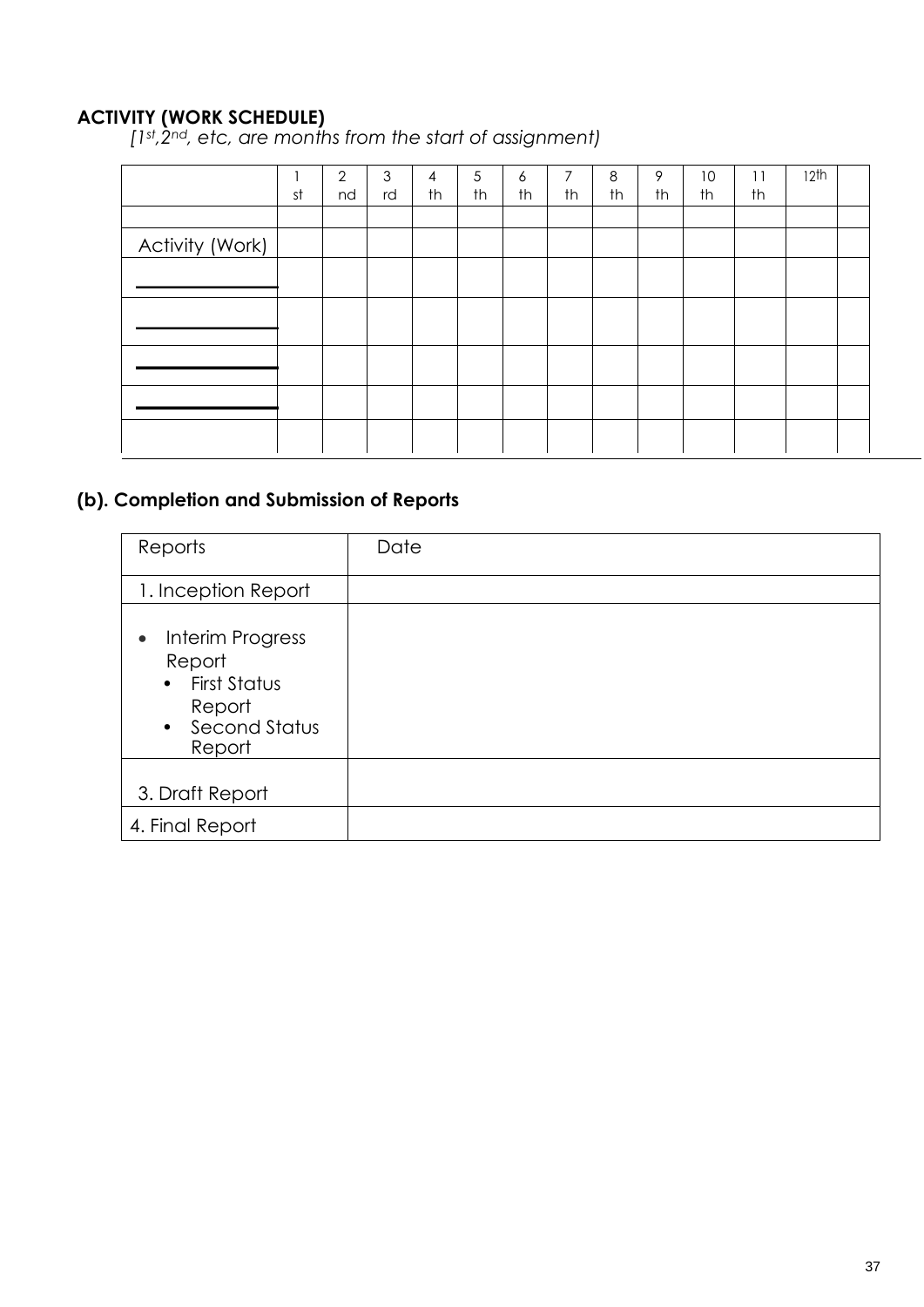### <span id="page-38-0"></span>**SECTION V:FINANCIAL CAPABILITY**

The prospective bidder must have adequate capability to sustain the financing requirements for the detailed engineering design, Construction and/or operation and maintenance phases of the project.

For purposes of pre-qualification, the capability of the bidder shall be measured in terms of proof of the ability to provide:

- Audited financial statements for the past three years
- Latest management accounts
- Compliance documents from relevant financial authorities, performance and warranty bonds, insurance cover for the project including comprehensive general liability insurance, acceptance tests and procedures, and warranty period and procedures (after transfer);
- Proposed Project Cost, operation and maintenance cost, project financing, Preliminary Financial Model, Return on Investment, Payback Period and duration of concessionaire etc
- Demonstrate Experience as a Financier/Sourcing of Funds
- No. projects where Bidder/Partner Entity has been involved as a financier or sourcing for funds. Include documentary evidence or reference letters.
- Revenue share percentage schedule with AFRAA
- Lines of credit and bank overdraft facility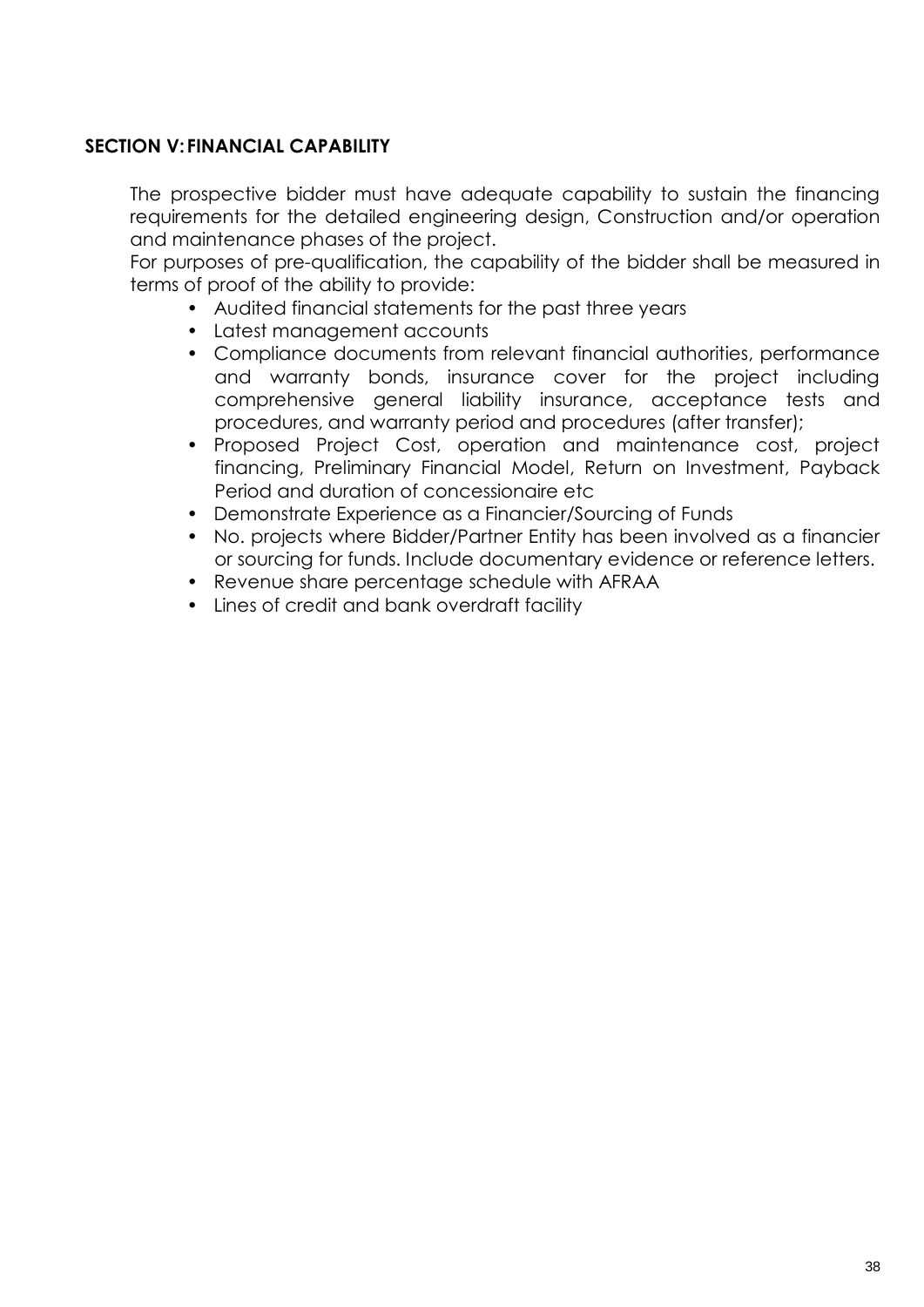#### <span id="page-39-0"></span>**SECTION VI: TERMS OF REFERENCE 5.1 INTRODUCTION**

African Airlines Association has been undertaking a construction project for a hotel located at its Headquarters in South C, Red Cross Road, Nairobi, Kenya. The Project is at an advanced stage and the superstructure is complete. However AFRAA is desirous of changing the project into an Office Block through a Concessionaire to Build Operate and Transfer to the AFRAA.

AFRAA is therefore seeking to onboard an investment partner through this Request for Proposal. The Concessionaire/Partner/s will be expected to undertake the Design, Finance, Build, Operate and Transfer (DFBOT) the Office development, which entails, completion and operationalizing of the proposed Office Block.

The proposed design, completion, equipment installation and maintenance, as well as daily services and operational costs/management will be accomplished by the Concessionaire/Partner as per the specifications; terms and conditions stipulated in the Request for Proposal (RFP) and agreed Contractual terms.

African Airlines Association would like to seek for proposals from Partners to build, operate and transfer (BOT) an office block in order to facilitate alternative source of income as mandated by Executive committee (EC).

The Bidders are notified to bid on complete scope and submit the fixed price for the total solution; and no partial solution or alternation of price afterwards will be considered or accepted.

#### **5.2 BACKGROUND OF AFRAA AND THE PROJECT**

The African Airlines Association, also known by its acronym AFRAA, is trade association of airlines which hails from the nations of the African Union. Founded in Accra, Ghana in 1968 and headquartered in Nairobi, Kenya, the primary purpose of AFRAA are to foster commercial and technical co-operation among African airlines and to represent their common interest.

AFRAA membership is spread across the entire continent and includes all major international African operators. The association members represent 83% of the total international traffic carried by all African Airlines.

AFRAA Secretariat through the Executive committee has been mandated to find alternative sources of income for sustenance of operations of the association while reducing overreliance on membership subscriptions. Section of AFRAA land was therefore set aside for construction of a hotel facility located at South C and owned by AFRAA.

However, due to changes in the market trends, internal realignment of AFRAA objectives, need to concentrate on core services and preservation of resources, AFRAA has found it necessary to engage a development/investment Partner who will take up the Project, Complete it/change it to preferred use, run it for several years to recoup their investments and finally transfer the facility to AFRAA.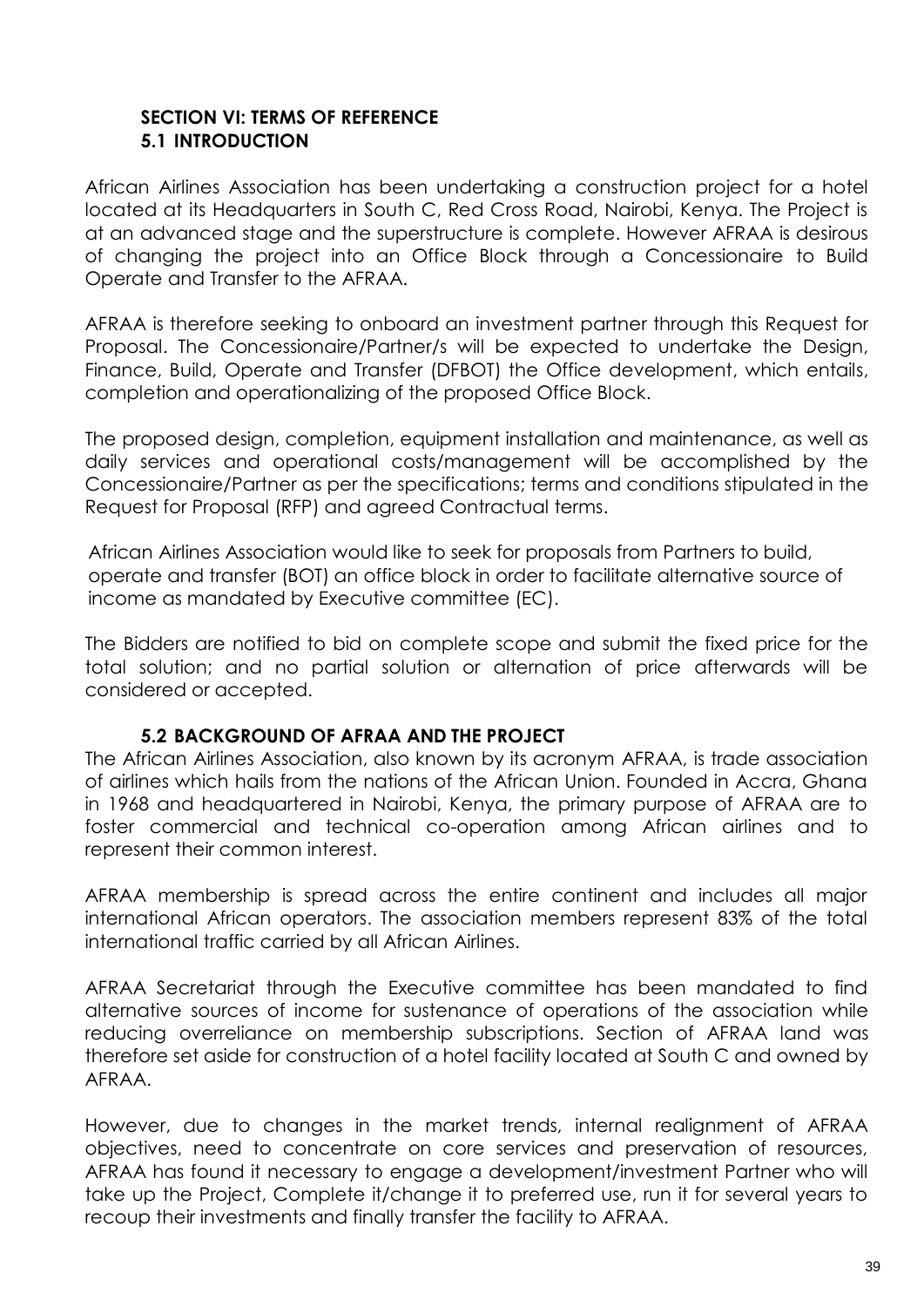The cost of work already done, cost of demolitions as well as returns analysis is clearly highlighted in Appendix 1 of the RFP

AFRAA is hereby looking for a business partner to invest in the project by converting it to an office bloc. The partner will then operate the office block for recovery of investment & profits from the proceeds thereof and transfer the office block to AFRAA at the end of stipulated period.

## **5.3OBJECTIVES OF THE ASSIGNMENT**

The objective of the assignment is the identification and contractual engagement of an investment partner to Design, Finance, Build, Operate and Transfer the existing Hotel building by completing it as an Office Building. The investor shall recoup their invested funds plus profits and thereafter the building shall revert to the Client.

## **5.4 SCOPE OF WORKS**

The on-boarded Investment Partner is to Finance, Build (complete) and Operate the facility for an agreed period that is adequate to recover the injected funds and the due profits. At the end of the operation period, the Partner will transfer the premises to AFRAA.

The Partner is to (I) Build and Maintain the AFRAA offices (II) Operate the offices for an appropriate period. At the end of the operation period, the Partner will transfer the premises to AFRAA.

## **(I) Build, Maintain and Transfer**

The proposed office block will be redesigned within the existing and available space. The office spaces will be commercial.

## **(II) Operation**

The Client, AFRAA will not play any role in the operations of the facility by Partner who shall provide the following;

- Responsible for the daily operation and maintenance of the property.
- Responsible for the incomes, collections and keeping records the financial position
- The office should be self-financed to support all its operational cost include all the maintenance cost, utility cost (e.g. electricity, water, sewage, telecommunication and etc.) rental fee and management fee
- Address issues related to financiers and repayment of any loans advanced for the project
- Discuss with the Client on the exit strategy, lease-back arrangements etc
- Discuss the formation of SPV for the project and terms of the engagement

## **5.5 CLIENT/AFRAA OBLIGATIONS**

The Client, AFRAA will provide the documents listed here below but the Bidders will still be required to conduct their own tests and investigations during the implementation phase of the project;

- Site survey map/Topographical Survey
- Structural Integrity test for the building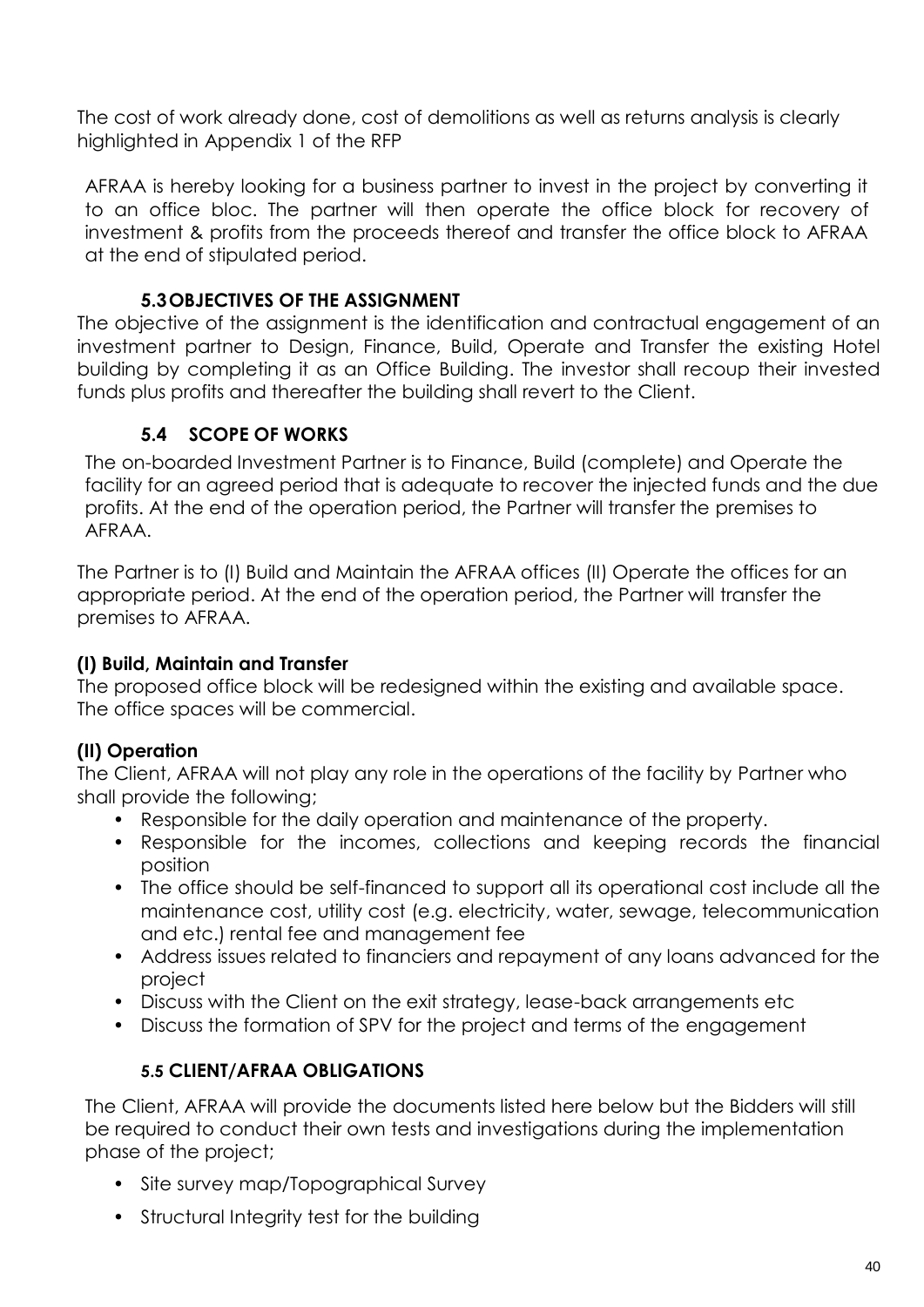- Final Progress Report
- Feasibility Study but the Bidders shall be required to undertake their own feasibility study
- Floor Plans and the Cost Estimates of the Proposed Conversion though bidders will be free to develop their own designs

## **5.6SUBMISSION OF RFP**

By submitting your proposal to us, you agreed the terms and conditions stated in this Request for Proposal.

Please submit RFP in a sealed envelope to the tender box;

The technical proposal is expected to be prepared in accordance with the "scope of work" listed in section 5 of TOR in this RFP and covering the subjects listed & accompanied by the following documents;

- **1.** Copies of original documents defining the constitution or legal status, tax registration, place of registration and principal place of business, power of attorney of the signatory of the bid to commit the bidder;
- **2.** Copy of a Valid Tax Compliance Certificate
- **3.** Current NCA License (In case of Building Contractors)
- **4.** Current company search (CR12) must be issued within the last one month;
- **5.** Business Permit License
- **6.** Relevant job/firm references for the tender
- **7.** Experience in works of a similar nature and size for each of the last five years and details of work under way or contractually committed; and names and addresses of clients who may be contacted for further information on these contracts;
- **8.** Qualifications and experience of key site management and technical personnel proposed for the Contract and an undertaking that they shall be available for the Contract:
- **9.** Reports on the financial standing of the bidder, such as profit and loss statements and auditor's reports of the past five years;
- **10.** Evidence of adequacy of working capital for this Contract (access to lines(s) of credit and availability of other financial resources);
- **11.** Copies of certified bank statements for the last two (2) years;
- **12.** Statement on source of funds;
- **13.** Statement on anti-money laundering
- **14.** Information regarding any litigation, current or during the last five years' in which the bidder is involved, the parties concerned and disputed amount; and;
- **15.** Proposals for subcontracting components of the Works amounting to more than 10 per cent of the Contract Price;
- **16.** The company organization chart for the tenderer.
- **17.** Proposed project programme and project team organization with the qualification of key personnel in the project and their CV's.
- **18.** Work schedule of the project.
- **19.** Insurance cover(s) taken up by the bidder in the course of operations i.e. WIBA.
- **20.** Evidence of mandatory site visit
- **21.** Evidence of Contractor registered with NCA 5 License and above
- **22.** Evidence of Contractor/professional registered with EPRA License
- **23.** Tender Security-The Tenderer shall furnish, as part of the tender, a Tender Security in the amount and form specified in the appendix to invitations to RFP's. This shall be in the amount of Kshs. 500,000.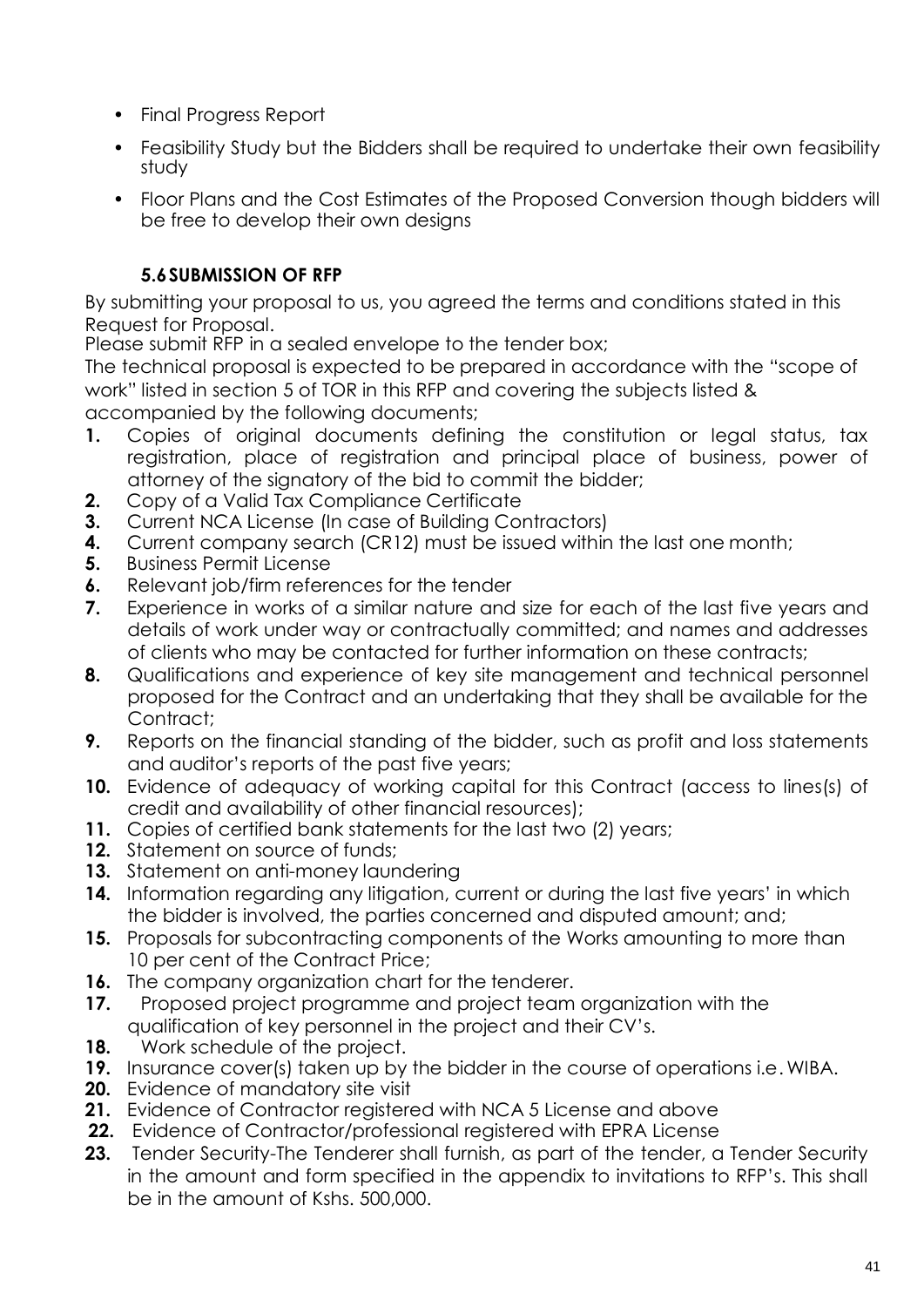### **5.7 EVALUATION OF BIDS**

The evaluation committee appointed by the AFRAA shall evaluate the proposals on the basis of their responsiveness to the Terms of Reference, applying the evaluation criteria as follows:

#### **Table 1: Evaluation criteria**

| No.            | <b>EVALUATION CRITERIA FOR TECHNICAL PROPOSAL</b>                                                                                                                                                                                                                                                                                                                                                                                  | <b>SCORING</b><br><b>CRITERIA</b> |           |
|----------------|------------------------------------------------------------------------------------------------------------------------------------------------------------------------------------------------------------------------------------------------------------------------------------------------------------------------------------------------------------------------------------------------------------------------------------|-----------------------------------|-----------|
| A              | <b>STAGE 1: Preliminary screening (Mandatory</b><br>requirements)                                                                                                                                                                                                                                                                                                                                                                  | <b>YES</b>                        | <b>NO</b> |
| A <sub>1</sub> | i. Legal status of the lead consultant/consortium<br>member and any firm engaged:<br>ii. Certificate of Registration/Incorporation<br>iii. Tax Compliance certificate & PIN Certificate<br>iv. CR 12 and Copies of Directors IDs<br>v. Evidence of Physical Office location<br>vi. Registration & Licenses<br>(in case of foreign firms the equivalent to the above<br>Documents to be provided from their Country of<br>Domicile) |                                   |           |
| A <sub>2</sub> | If a consortium,<br>i. Submitted a duly signed Technical Submission From<br>ii. Signed Joint Consortium Agreement by all<br>consortium members to be provided<br>iii. All other relevant document as per Standard Forms<br>- duly executed                                                                                                                                                                                         |                                   |           |
| A3             | Submission of Bid Security                                                                                                                                                                                                                                                                                                                                                                                                         |                                   |           |
| <b>NB</b>      | A bidder who scores NO in the mandatory criteria<br>shall be considered unresponsive and shall not<br>proceed to the technical evaluation stage                                                                                                                                                                                                                                                                                    |                                   |           |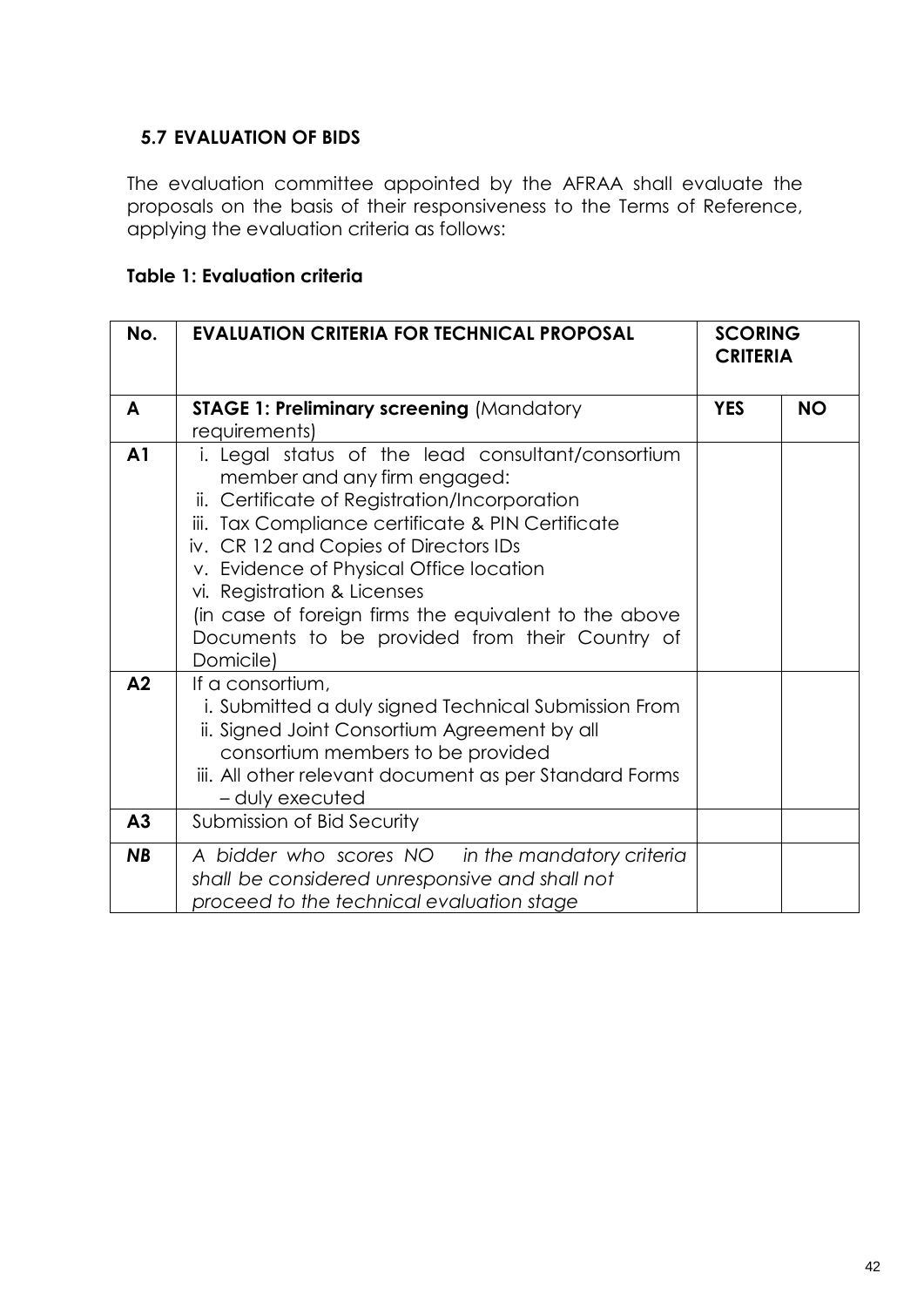| <b>STAGE 2: TECHNICAL EVALUATION CRITERIA</b> |                                                                                                                                                                                                                                                                                                                                                                                                                                                                                                                                                                                                                                                                                                                                                                                                                                                                                                                                                                                                                                           |       |                      |  |  |  |  |  |  |  |
|-----------------------------------------------|-------------------------------------------------------------------------------------------------------------------------------------------------------------------------------------------------------------------------------------------------------------------------------------------------------------------------------------------------------------------------------------------------------------------------------------------------------------------------------------------------------------------------------------------------------------------------------------------------------------------------------------------------------------------------------------------------------------------------------------------------------------------------------------------------------------------------------------------------------------------------------------------------------------------------------------------------------------------------------------------------------------------------------------------|-------|----------------------|--|--|--|--|--|--|--|
| No.                                           | <b>Evaluation Attribute</b>                                                                                                                                                                                                                                                                                                                                                                                                                                                                                                                                                                                                                                                                                                                                                                                                                                                                                                                                                                                                               |       | <b>Points</b>        |  |  |  |  |  |  |  |
| <b>B1</b><br><b>TECHNICAL</b>                 | Specific experience of the Company/consortia<br>related to the assignment per Expert required as<br>follows;<br>Bidder's company profile and experience<br>Company profile & Organogram<br>İ.<br>Relevant experience/Job reference on planning,<br>ii.<br>construction, operating an Office facility                                                                                                                                                                                                                                                                                                                                                                                                                                                                                                                                                                                                                                                                                                                                      |       | 5 points<br>5 points |  |  |  |  |  |  |  |
|                                               | Experience as an Investor/Developer - Completed/<br>iii.<br>operational Project, include documentary evidence<br>such as Completion Certificate, Occupation<br>certificate, Operational Licenses to show<br>involvement/experience in Building Construction<br>industry                                                                                                                                                                                                                                                                                                                                                                                                                                                                                                                                                                                                                                                                                                                                                                   |       | 15 points            |  |  |  |  |  |  |  |
| <b>B2</b><br><b>TECHNICAL</b>                 | Comments of ToR, Project Status, Documents to be<br>i.<br>availed by the Client, Conditions precedent,<br>advance Terms sheets etc<br>Outline Understanding the Client Objectives<br>ii.<br>iii.<br>Detailed Proposal from the Bidder on the proposed<br>changes/investment/conversion of existing<br>facilities into an Office Block<br>Evidence of Understanding the local conditions and<br>iv.<br>business environment<br>Work plan/programme of action incorporating all the<br>V.<br>activities to be undertaken as per the Terms of<br>Reference, realistic and implementable<br>Outline the plan for the implementation of the main<br>activities/tasks of the assignment, their content and<br>duration, phasing and interrelations, milestones.<br>The proposed work plan should be consistent with<br>the financing structure, cash flow projections,<br>technical approach and methodology, showing your<br>understanding of the TOR and ability to translate<br>them into a feasible working plan for a complete<br>Project. | hotel | 30 points            |  |  |  |  |  |  |  |
| <b>B3</b><br><b>TECHNICAL</b>                 | Qualifications and competence of the key staff for the<br>assignment (Relevant education, training, experience<br>in the sector/similar assignments) for the following;<br>Project Manager/ Architect<br>ii. Financial Expert/Investment Expert<br>Legal Expert<br>iii.<br>iv. Quantity Surveyor<br>v. Civil and Structural Engineer<br>vi. Electrical Engineer                                                                                                                                                                                                                                                                                                                                                                                                                                                                                                                                                                                                                                                                           |       | 5 points             |  |  |  |  |  |  |  |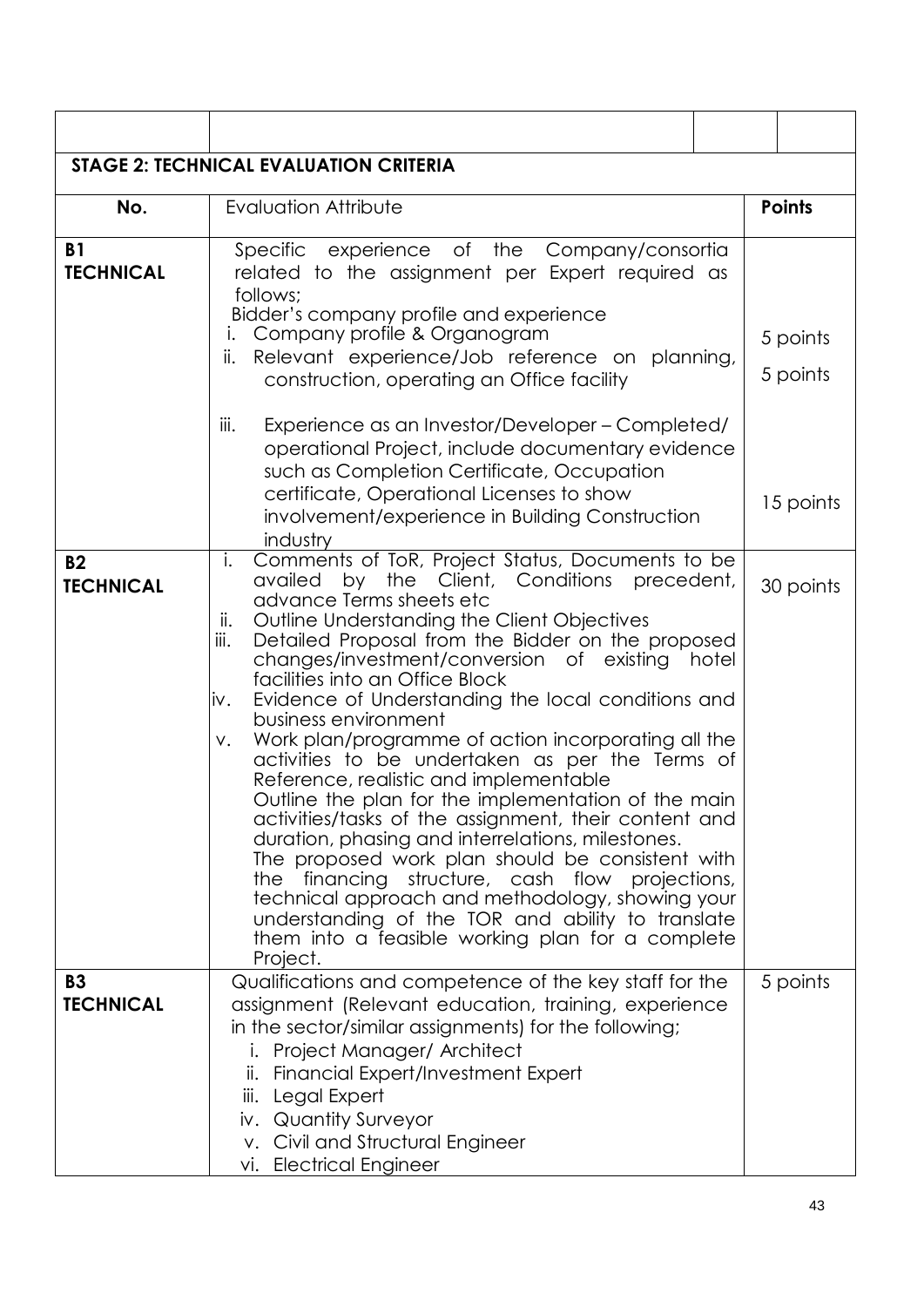|                                       | vii.        | <b>Mechanical Engineer</b>                                                                                                                                                                                      |                       |
|---------------------------------------|-------------|-----------------------------------------------------------------------------------------------------------------------------------------------------------------------------------------------------------------|-----------------------|
|                                       | viii.       | Land Surveyor                                                                                                                                                                                                   |                       |
|                                       |             | ix. Environmental expert                                                                                                                                                                                        |                       |
|                                       |             | <b>TOTAL</b>                                                                                                                                                                                                    | 60                    |
| <b>FINANCIAL</b><br><b>EVALUATION</b> | i.          | Experience as a Financier/Sourcing of Funds - 2<br>No. projects where Bidder/Partner Entity has been<br>involved as a financier or sourcing for funds.<br>Include documentary evidence or reference<br>letters. | 10 points             |
|                                       | ii.<br>iii. | Revenue share percentage schedule with AFRAA<br>Preliminary Financial Model, Return on Investment,<br>Payback Period, duration of concessionaire and<br>total operation, maintenance and project costs          | 5 points<br>10 points |
|                                       | iv.         | Compliance documents from relevant financial<br>authorities                                                                                                                                                     | 5 points              |
|                                       | $V_{\star}$ | Lines of credit                                                                                                                                                                                                 | 5 points              |
|                                       | vi.         | Latest management accounts and past three<br>years audited financial statements.                                                                                                                                | 5 points              |
|                                       |             | <b>TOTAL</b>                                                                                                                                                                                                    | 40                    |
|                                       |             | <b>GRAND TOTAL</b>                                                                                                                                                                                              | 100                   |

Each responsive proposal will be given a technical score (St). A proposal shall be rejected at this stage if it does not respond to important aspects of the Terms of Reference or if it fails to achieve the minimum technical score indicated

## **5.8PROPOSED PROJECT SCHEDULE**

(i) Time for Completion on Design and Build of the proposed office block: **26 weeks**

(ii) Estimated office operation commencement date: TBA

(iii)Estimated project completion date: TBA

(iv) Either party can terminate the project with a 3-month notice in writing at any time. The project can also be extended in yearly basis at the end of the project subject to mutual agreement.

| <b>Major Events and Activities</b> | <b>Target Completion</b> |
|------------------------------------|--------------------------|
| Confirmation of office Project     | <b>TBA</b>               |
| Formation of Steering and          |                          |
| <b>Working Committee</b>           |                          |
| Confirmation of office Design      | TBA                      |
| Construction works to              | TBA                      |
| completion                         |                          |
| TBA                                |                          |
| Soft Opening                       | TR A                     |